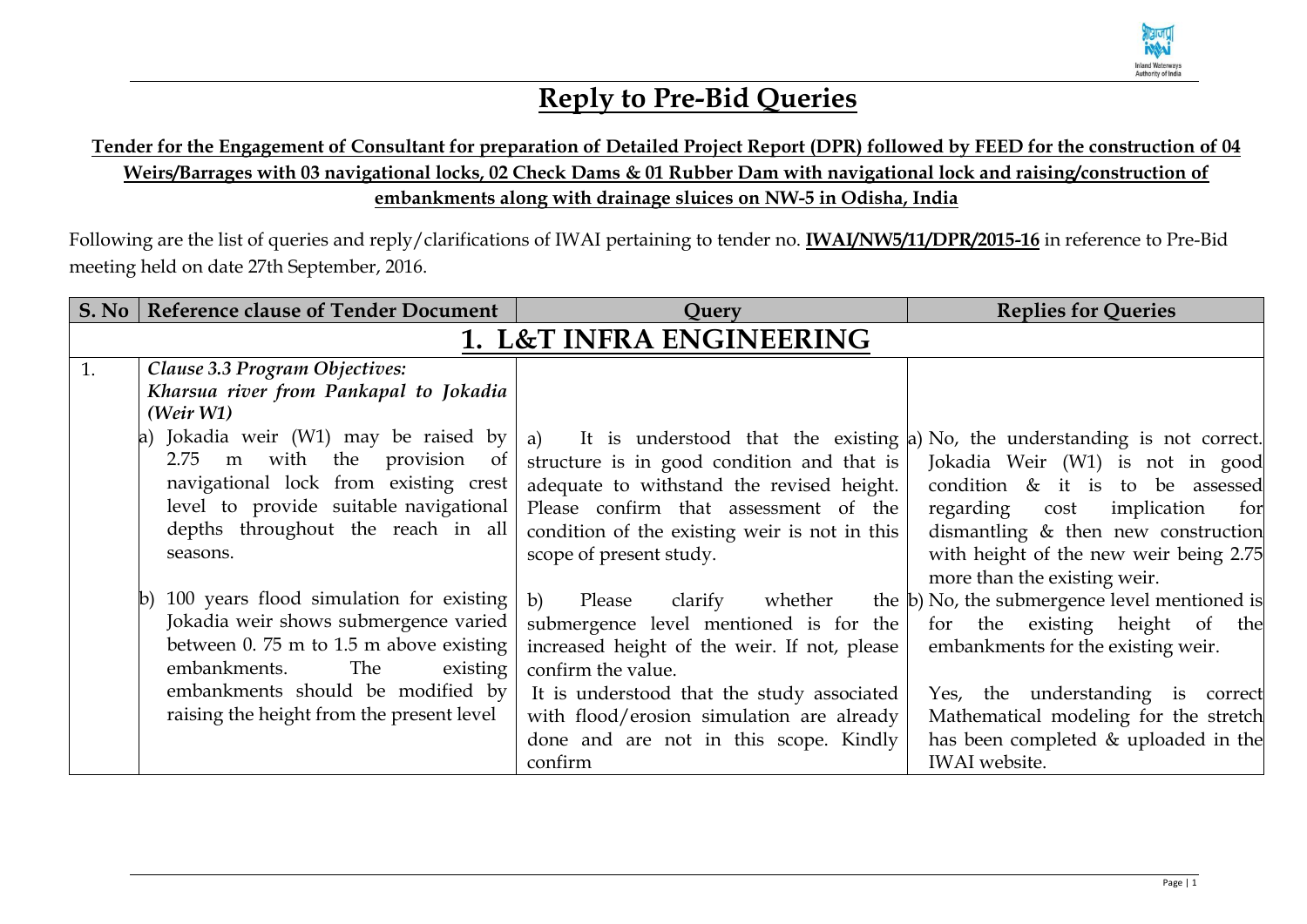

| S. No            | <b>Reference clause of Tender Document</b>    | Query                                                                                    | <b>Replies for Queries</b>                                                   |
|------------------|-----------------------------------------------|------------------------------------------------------------------------------------------|------------------------------------------------------------------------------|
| $\overline{2}$ . | Clause 3.3 Program Objectives:                |                                                                                          |                                                                              |
|                  | Kharsua river from Jokadia to 7km             |                                                                                          |                                                                              |
|                  | upstream of Sujanpur (Weir W2)                |                                                                                          |                                                                              |
|                  | Accordingly, minor dredging will also         | a)                                                                                       | Please clarify on the slope required at a Dredging Work is not in the scope. |
|                  | be required in 4.0 km river reach             | the stretch indicated                                                                    | However, the quantity of dredging shall                                      |
|                  | downstream of Jokadia to make                 |                                                                                          | be estimated by the consultant.                                              |
|                  | existing slope milder for achieving           |                                                                                          | Moreover, the slope of the river bed                                         |
|                  | required LAD in this reach.                   |                                                                                          | will be worked out by the consultant on                                      |
|                  |                                               |                                                                                          | undertaking hydrographic survey.                                             |
|                  | b) 100 years flood simulation for 1 m $\vert$ | b)                                                                                       | Please provide location of existing b) Locating the existing embankment is a |
|                  | height weir shows submergence varied          | embankment and other details                                                             | part of site visit follow by hydrographic                                    |
|                  | between 0.5 m to 1.7 m above                  |                                                                                          | and topographic surveys as per the                                           |
|                  | existing embankments and 3.0 m no             |                                                                                          | scope of work.                                                               |
|                  | embankment locations.<br>Hence, the           |                                                                                          |                                                                              |
|                  | existing embankments<br>should<br>be          |                                                                                          |                                                                              |
|                  | modified by raising accordingly from the      |                                                                                          |                                                                              |
|                  | present level and new embankments to          |                                                                                          |                                                                              |
|                  | be constructed 3.0 m high at locations        |                                                                                          |                                                                              |
|                  | where no embankments are present.             |                                                                                          |                                                                              |
| 3.               | Clause 3.3 Program Objectives:                | It is understood that this weir does not No, understanding is not correct. Weirs         |                                                                              |
|                  | Kharsua-Tantigai (Sujanpur) bifurcation       | require any navigation locks. Please confirm                                             | $(W3)$ as well as Weir (W1) & Weir (W2) are                                  |
|                  | (Weir W3)                                     |                                                                                          | with navigation locks.                                                       |
| 4.               | Clause 3.3 Program Objectives:                | Some existing structure is there. Should it be No, there is no existing structure at the |                                                                              |
|                  | Budha - Kharsua Confluence (Weir W4)          | demolished? (Refer to pic.) Data of existing proposed weir W4 site. A new structure      |                                                                              |
|                  | Additional 5.25 m weir (W4) without           | structure if any can be shared. Also please with stipulated height without navigation    |                                                                              |
|                  | navigational lock at Budha-Kharsua            | share the submergence value arrived based lock is proposed in the scope of work at       |                                                                              |
|                  | confluence is proposed to capture water       | on flood simulation at this location. Please this location.                              |                                                                              |
|                  | from Budha and Maintain navigational          | confirm flood simulation in this zone is not                                             |                                                                              |
|                  | depths throughout the reach in all seasons.   | in this scope of present study                                                           |                                                                              |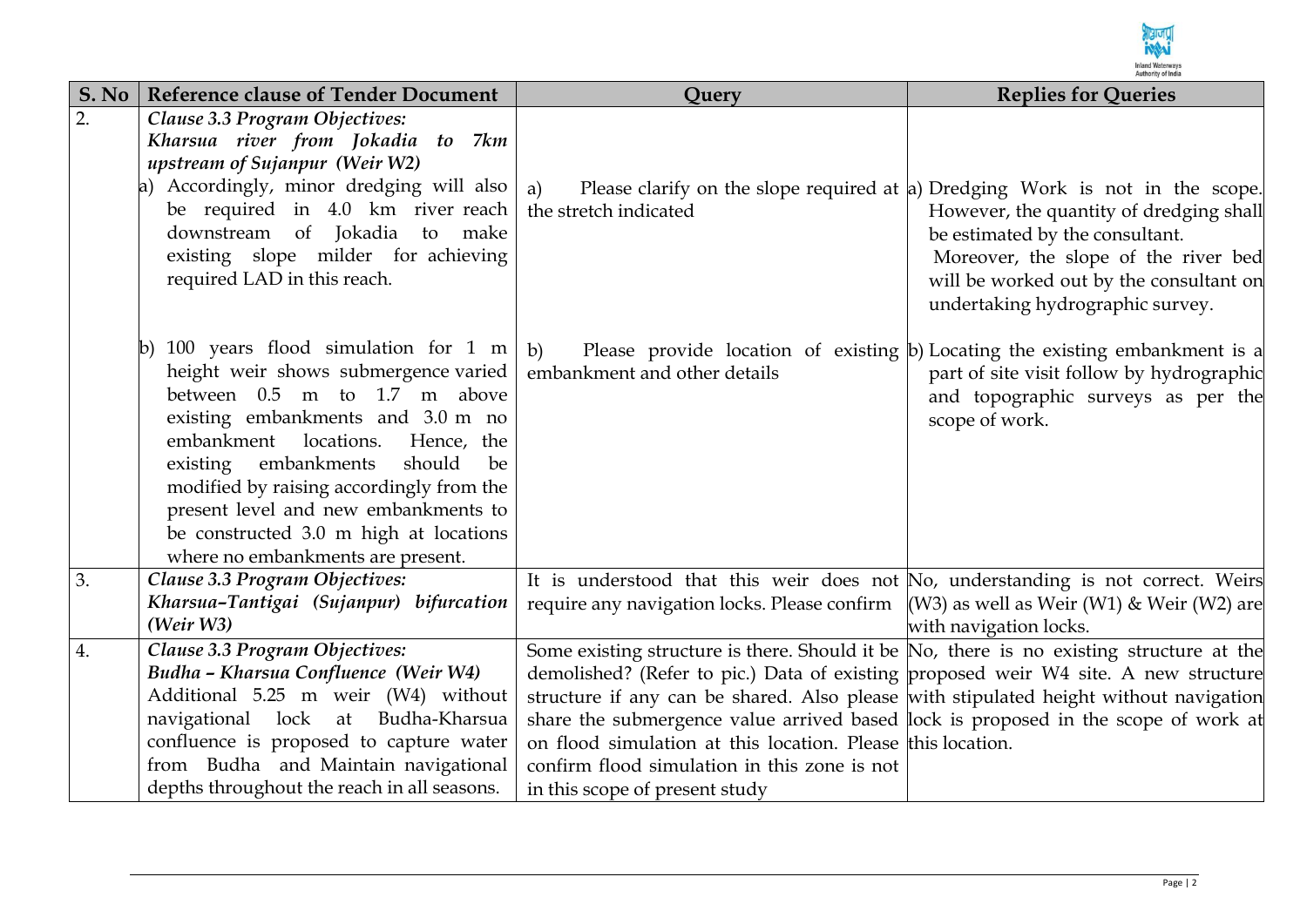

| S. No | <b>Reference clause of Tender Document</b>                                       | Query                                                                                                                                                                             | <b>Replies for Queries</b>                                                          |
|-------|----------------------------------------------------------------------------------|-----------------------------------------------------------------------------------------------------------------------------------------------------------------------------------|-------------------------------------------------------------------------------------|
| 5.    | Clause 3.3 Program Objectives:                                                   |                                                                                                                                                                                   |                                                                                     |
|       | (Sujanpur)-Tantigai-Dhaikia<br>Tantigal                                          |                                                                                                                                                                                   |                                                                                     |
|       | (Check Dam C1 & C2)<br>flood<br>simulation<br>100 years<br>shows                 |                                                                                                                                                                                   |                                                                                     |
|       | submergence up to 2.0 m above banks.                                             | Please confirm that the submergence values $Yes$ , the understanding is correct & the<br>indicated are based on total height of check total height of embankments is to be raised |                                                                                     |
|       | As there are no embankments in this route,                                       | dams                                                                                                                                                                              | to 2.0 m height in the context of the                                               |
|       | the same need to be constructed rising 2.0                                       |                                                                                                                                                                                   | proposed check dams C1 & C2.                                                        |
|       | m high from the banks.                                                           |                                                                                                                                                                                   |                                                                                     |
| 6.    | Clause 3.3 Program Objectives:                                                   | Two options given Dredging with reduced Both are to be studied in this scope & after                                                                                              |                                                                                     |
|       | Kani River till Padnipal (Rubber Dam                                             | width Rubber dam with locks. Please due                                                                                                                                           | diligence<br>consultant<br>would                                                    |
|       | with navigational lock W5)                                                       | confirm which need to studied in the present recommend the suitable option and                                                                                                    |                                                                                     |
|       |                                                                                  | scope.                                                                                                                                                                            | accordingly include in the DPR $&$ the EPC<br>tender the required design or line of |
|       |                                                                                  |                                                                                                                                                                                   | action.                                                                             |
| 7.    | Clause 3.5Scope of Work:                                                         |                                                                                                                                                                                   |                                                                                     |
|       | The Consultant will<br>undertake<br>(ii)                                         | Kindly indicate the extent/area for which Please refer to revised tender (Annexure                                                                                                |                                                                                     |
|       | Topographical/Hydrographical<br>survey                                           | the surveys (Topographical/Hydrographical NIIA)                                                                                                                                   |                                                                                     |
|       | and Geo-technical/Geological investigation                                       | and<br>Geo-technical/Geological<br>survey                                                                                                                                         |                                                                                     |
|       | at proposed weirs cum barrage, check                                             | investigation) and also the number of tests                                                                                                                                       |                                                                                     |
|       | dams & Rubber Dam with navigational                                              | with depth that is required to be carried out                                                                                                                                     |                                                                                     |
|       | lock locations and analyses the data for the                                     | need to be done, so as to form a common                                                                                                                                           |                                                                                     |
|       | purpose of design of structures as per<br>prevailing guidelines.                 | basis for bidding                                                                                                                                                                 |                                                                                     |
| 8.    | Clause 3.5Scope of Work:                                                         |                                                                                                                                                                                   |                                                                                     |
|       | (iii) Site selection of weirs and check                                          | Please remove "permissions to be collected It is clarified the IWAI will obtain the                                                                                               |                                                                                     |
|       | dams along with all details for land                                             | from the State Revenue Departments with requisite permissions in respect of land                                                                                                  |                                                                                     |
|       | acquisition including<br>ownership<br>and                                        | adequate background papers indicating availability from the State Revenue                                                                                                         |                                                                                     |
|       | estimated cost of land. "This will include                                       | Government and private land" from this Departments. However, the successful                                                                                                       |                                                                                     |
|       | all details and permissions to be collected                                      | scope as the same will require concerned consultant would                                                                                                                         | assist IWAI<br>for                                                                  |
|       | from the State Revenue Departments with                                          | authorities to review and approve related obtaining necessary permissions with                                                                                                    |                                                                                     |
|       | adequate background papers indicating<br>Government and Private land". This will | documents, which will not be practically required details by way of technical                                                                                                     |                                                                                     |
|       |                                                                                  | possible for a consultant to ensure for the assistance and support with the adequate                                                                                              |                                                                                     |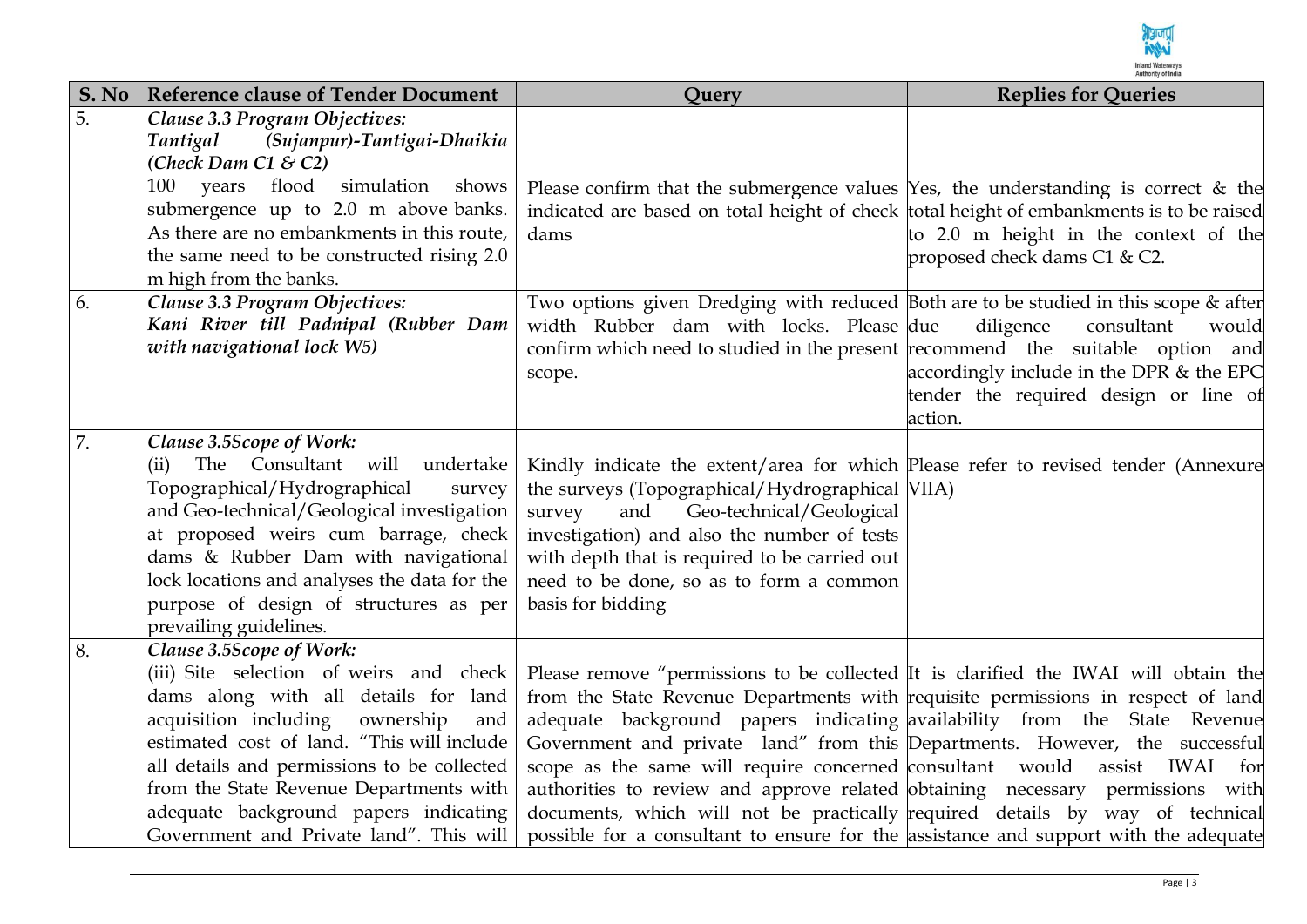

| S. No | <b>Reference clause of Tender Document</b>                                         | Query                                                                                     | <b>Replies for Queries</b>                                                           |
|-------|------------------------------------------------------------------------------------|-------------------------------------------------------------------------------------------|--------------------------------------------------------------------------------------|
|       | also include land for Main Structures &                                            | timely completion by the authorities and background papers & designs and follow           |                                                                                      |
|       | Ancillary Structures as well as for road                                           | thereby the project.                                                                      | up with the concerned department of the                                              |
|       | connectivity.                                                                      |                                                                                           | <b>State Govt.</b>                                                                   |
|       |                                                                                    |                                                                                           | Kindly refer to the revised tender.                                                  |
| 9.    | Clause 3.5Scope of Work:                                                           |                                                                                           |                                                                                      |
|       | (iv)Preparation of detailed layout plan,                                           | a)                                                                                        | Please confirm that only preliminary a) The consultancy work includes the            |
|       | land development plan, along with                                                  | design and drawings based on FEED is in designing of proposed structures to the           |                                                                                      |
|       | detailed design and drawings, technical                                            | the scope and not the detailed design.                                                    | required<br>extent<br>for<br><b>EPC</b>                                              |
|       | specifications, bill of quantities (BOQ)                                           |                                                                                           | contracting/tendering.                                                               |
|       | and cost estimates for all structures like                                         |                                                                                           |                                                                                      |
|       | weirs cum barrages, navigation locks and<br>check<br>with<br>all<br>dams<br>allied | b)<br>weirs are to be demolished or suitably of cost schedules for demolition of existing | Please confirm whether the existing $ b $ Yes this study includes the preparation    |
|       | structures/buildings/facilities like, control                                      | modified. Also, please provide the details of weirs and designing and construction of     |                                                                                      |
|       | room etc., for executing the work in                                               | the weirs so as to assess the extent of work                                              | the new weirs/check dams with or                                                     |
|       | engineering, procurement and construction                                          |                                                                                           | without navigation lock. May also see Sl.                                            |
|       | (EPC) mode. Provision of schedule and                                              |                                                                                           | No.4.                                                                                |
|       | estimated cost of demolition of the                                                |                                                                                           |                                                                                      |
|       | existing weirs and barrages at Jokadia                                             |                                                                                           |                                                                                      |
|       | (W1) and Sujanpur (W3). The Department                                             |                                                                                           |                                                                                      |
|       | of Water Resources should be consulted                                             |                                                                                           |                                                                                      |
|       | adequately during the process of designing                                         |                                                                                           |                                                                                      |
|       | of the structures and the designs &                                                |                                                                                           |                                                                                      |
|       | drawings are to be vetted by the WRD,                                              |                                                                                           |                                                                                      |
|       | Govt. of Odisha prior to finalisation                                              |                                                                                           |                                                                                      |
| 10.   | Clause 3.5Scope of Work:                                                           |                                                                                           |                                                                                      |
|       | (vi) Preparation<br>of detailed design,                                            | a)                                                                                        | Please confirm that detailed design $(a)$ As mentioned in Serial No. 9 (a) above.    |
|       | drawings, technical specifications, bill of                                        | does not form part of this scope                                                          |                                                                                      |
|       | quantities (BOQ) and cost estimates for the                                        | b)                                                                                        | Flood/erosion study has already been $($ b $)$ Yes, understanding is correct and the |
|       | raising of embankment required to                                                  | done                                                                                      | duly considering the proposed study report is available at the IWAI                  |
|       | prevent any flooding/erosion due to the                                            | weirs/dams and that the data will be made website.                                        |                                                                                      |
|       | rising of water level in the reservoir for<br>executing the work in engineering,   | available for the consultant. Please confirm                                              |                                                                                      |
|       |                                                                                    | $\mathcal{C}$ )                                                                           | Please remove the part "the proposed $(c)$ No change. However in case of             |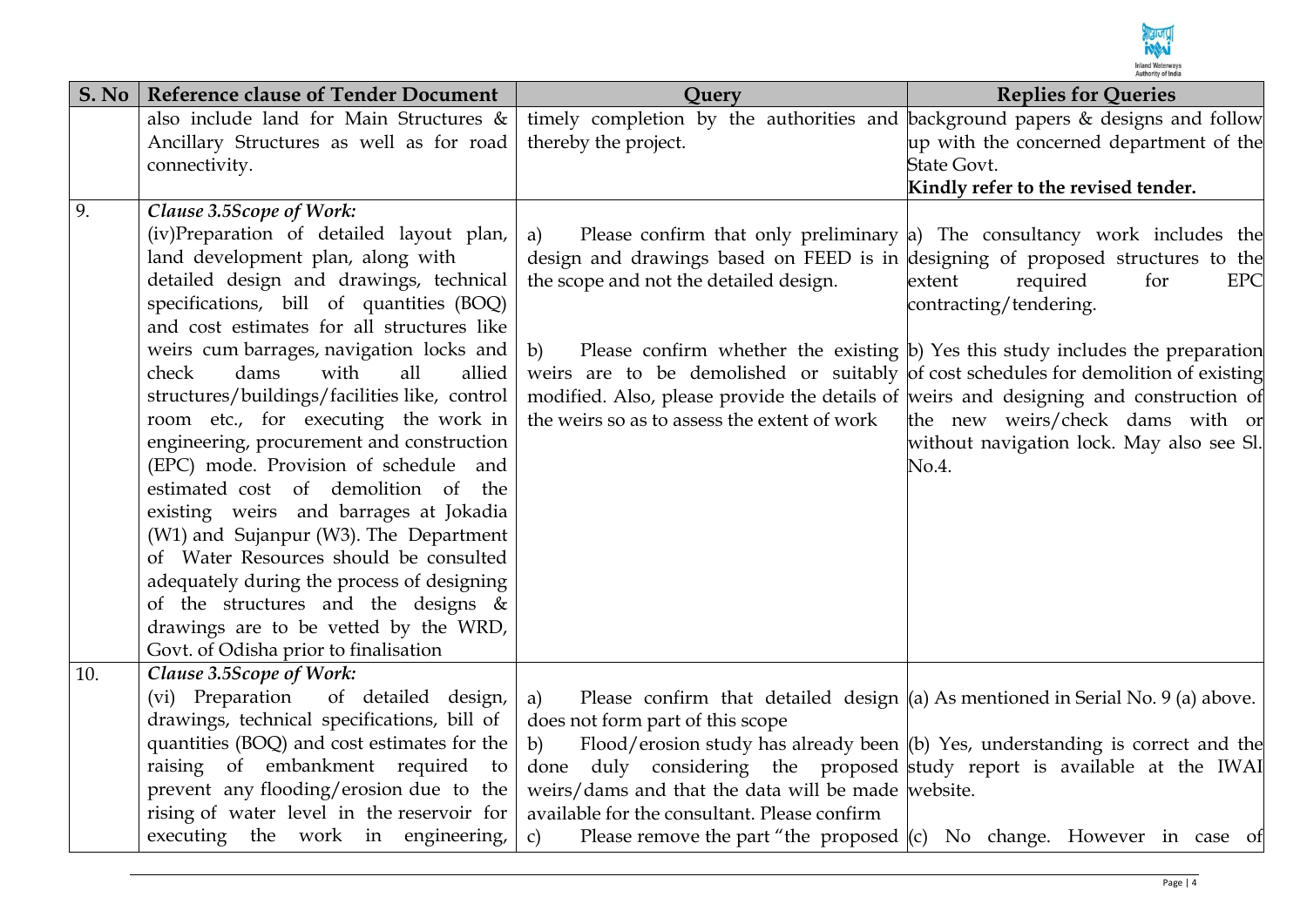

| S. No | <b>Reference clause of Tender Document</b>                                         | Query                                                                                            | <b>Replies for Queries</b>                                                        |
|-------|------------------------------------------------------------------------------------|--------------------------------------------------------------------------------------------------|-----------------------------------------------------------------------------------|
|       | and construction<br>procurement<br>(EPC)                                           | are to<br>vetted<br>arrangements<br>be                                                           | by exceptional circumstances / delays by such                                     |
|       | mode. The concerned Departments of                                                 | concerned authorities prior to finalization" agencies, IWAI may consider to give                 |                                                                                   |
|       | Govt. of Odisha i.e. PWD, RD, Railways,                                            | from the scope                                                                                   | extension of time (without any financial                                          |
|       | NH etc. are to be adequately consulted                                             |                                                                                                  | implication to IWAI) based on merits.                                             |
|       | during the study and the proposed                                                  |                                                                                                  |                                                                                   |
|       | arrangements are to be vetted by                                                   |                                                                                                  |                                                                                   |
|       | concerned authorities prior to finalisation.                                       |                                                                                                  |                                                                                   |
| 11.   | Clause 3.5Scope of Work:                                                           |                                                                                                  |                                                                                   |
|       | (vii) Preparation of detailed layout plan                                          | a)                                                                                               | Please confirm that detailed design $(a)$ Kindly refer to Serial No. 9 (a) above. |
|       | along with detailed design & drawings,                                             | does not form part of this scope                                                                 |                                                                                   |
|       | specifications and<br>technical<br>bill of                                         |                                                                                                  |                                                                                   |
|       | quantities (BOQ) $\&$ cost estimates for                                           | b)<br>Please remove the part "the proposed $($ b $)$ Kindly refer to Sl. No. 10 $($ c $)$ above. |                                                                                   |
|       | internal road, drainage, and other                                                 | arrangements are to be vetted<br>$_{\rm by}$                                                     |                                                                                   |
|       | utilities for executing the work in                                                | concerned authorities prior to finalization"                                                     |                                                                                   |
|       | Engineering, procurement and construction<br>(EPC) mode. The concerned Departments | from the scope                                                                                   |                                                                                   |
|       | of Govt. of Odisha i.e. PWD, RD, Railways,                                         |                                                                                                  |                                                                                   |
|       | NH etc. are to be adequately consulted                                             |                                                                                                  |                                                                                   |
|       | during the study and the proposed                                                  |                                                                                                  |                                                                                   |
|       | arrangements are to be vetted by concerned                                         |                                                                                                  |                                                                                   |
|       | authorities prior to finalization.                                                 |                                                                                                  |                                                                                   |
| 12.   | Clause 3.5Scope of Work:                                                           |                                                                                                  |                                                                                   |
|       | (viii) Examine the adequacy of the                                                 | a)                                                                                               | It is understood that the hinterlands $(a)$ Yes mathematical modeling report by   |
|       | existing road linkages between the check                                           | are identified already and identification of IIT Guwahati, suggested some hinterlands.           |                                                                                   |
|       | dam/barrage and nearest main road,                                                 | the same is not in this scope. Please indicate The extent of the same is to be decided by        |                                                                                   |
|       | proposed improvements required to                                                  | the total extent of the hinterland for which the consultant. No surveys have been done           |                                                                                   |
|       | facilitate smooth two way flow of trucks                                           | the adequacy of linkages has to be reviewed $\&$ it is in the scope of work for                  |                                                                                   |
|       | and trailers from/to the dam/barrage site                                          | to form a common basis for the bidding. consultancy.                                             |                                                                                   |
|       | and hinterland. Requirement of land                                                | Also clarify whether any surveys been done                                                       |                                                                                   |
|       | acquisition (if any) for widening of road                                          | already. If so, please confirm whether the                                                       |                                                                                   |
|       | /improvement of bends. Detailed design,                                            | data will be made available to the consultant                                                    |                                                                                   |
|       | specifications and cost estimates for                                              |                                                                                                  |                                                                                   |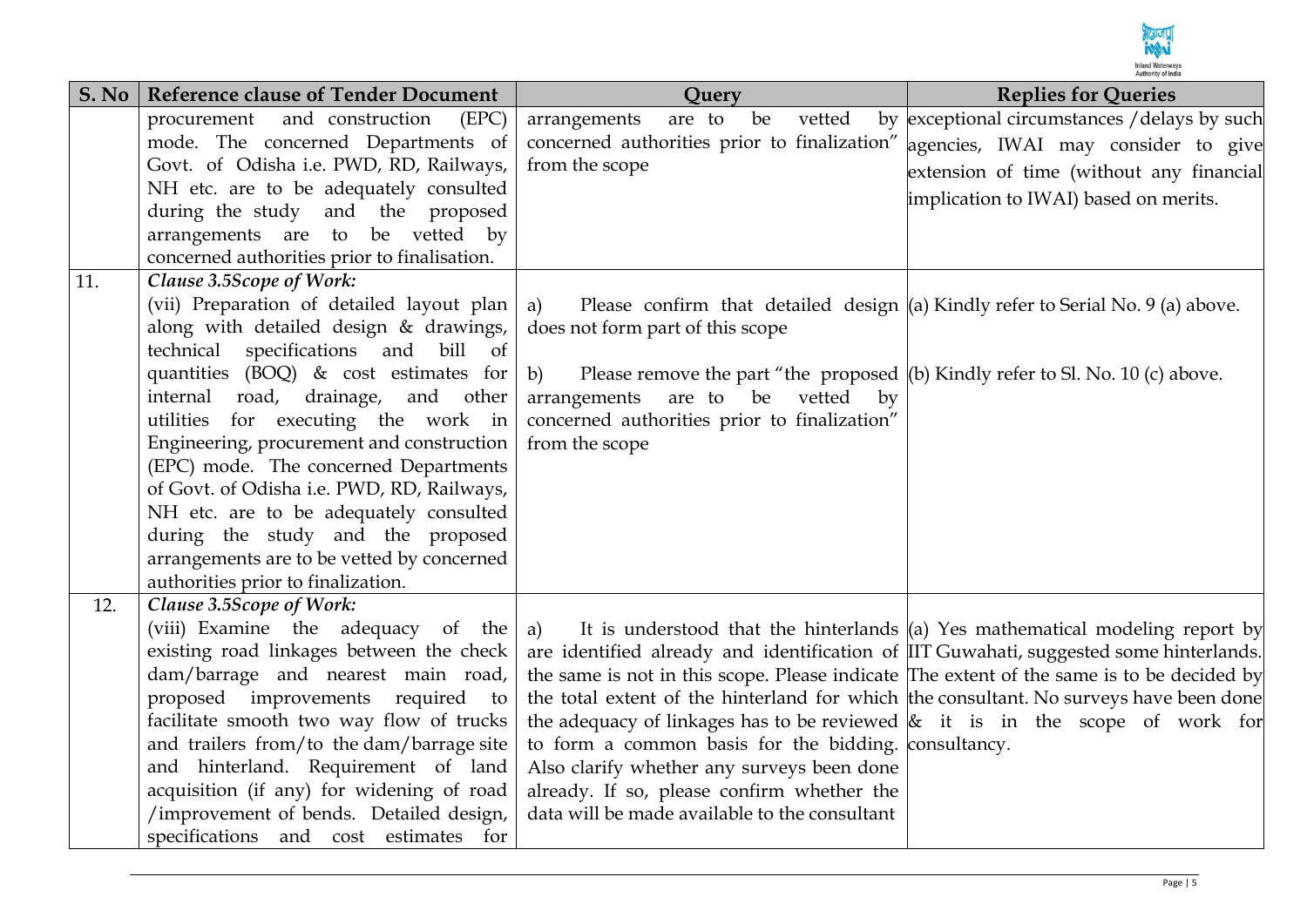

| S. No | <b>Reference clause of Tender Document</b>         | Query                                                                                    | <b>Replies for Queries</b>                                                       |
|-------|----------------------------------------------------|------------------------------------------------------------------------------------------|----------------------------------------------------------------------------------|
|       | improvement of road shall be worked out            | Please remove the part "the proposed $ $ (b) Kindly refer to Sl. No. 10 (c) above.<br>b) |                                                                                  |
|       | along with drawings as a separate sub-item         | be<br>vetted<br>are to<br>$\mathbf{b} \mathbf{v}$<br>arrangements                        |                                                                                  |
|       | for executing the work in engineering,             | concerned authorities prior to finalization"                                             |                                                                                  |
|       | procurement and construction (EPC) mode.           | from the scope                                                                           |                                                                                  |
|       | The concerned Departments of Govt. of              |                                                                                          |                                                                                  |
|       | Odisha i.e. PWD, RD, Railways, NH etc.             |                                                                                          |                                                                                  |
|       | are to be adequately consulted during the          |                                                                                          |                                                                                  |
|       | study and the proposed arrangements are            |                                                                                          |                                                                                  |
|       | to be vetted by concerned authorities prior        |                                                                                          |                                                                                  |
|       | to finalization.                                   |                                                                                          |                                                                                  |
| 13.   | Clause 3.5 Scope of Work:                          |                                                                                          |                                                                                  |
|       | $(x)$ Preparation of EPC mode contract             | a)                                                                                       | Please confirm that detailed design $(a)$ Kindly refer to Serial No. 9(a) above. |
|       | documents both Request for Qualification           | does not form part of this scope, only                                                   |                                                                                  |
|       | (RFQ) & Request for Proposal (RFP) for             | preliminary designs and drawings need to                                                 |                                                                                  |
|       | execution of all the works and provide all         | be submitted                                                                             |                                                                                  |
|       | necessary technical details etc. which will        |                                                                                          |                                                                                  |
|       | be needed to float and accept the tender           |                                                                                          |                                                                                  |
|       | on EPC contract basis. Accordingly, the            |                                                                                          |                                                                                  |
|       | detail designs and cost estimates of every         |                                                                                          |                                                                                  |
|       | component and sub-component of the                 |                                                                                          |                                                                                  |
|       | will<br>have<br>all such<br><b>DPR</b><br>details, |                                                                                          |                                                                                  |
|       | and back up documents<br>authenticity              |                                                                                          |                                                                                  |
|       | which are required for preparing and               |                                                                                          |                                                                                  |
|       | processing RFQ & RFP for EPC contracts             |                                                                                          |                                                                                  |
|       | as per prevailing norms and practice.              |                                                                                          |                                                                                  |
| 14.   | 3.8 Time Schedule/Submission of Reports:           | Please revise time period for milestones as No change.                                   |                                                                                  |
|       |                                                    | follows                                                                                  |                                                                                  |
|       |                                                    | <b>Proposed Period</b><br>S.No.<br>Mentioned<br>Period                                   |                                                                                  |
|       |                                                    | (ii)<br>4 months<br>3 months                                                             |                                                                                  |
|       |                                                    | 7 months<br>9 months<br>(iii)                                                            |                                                                                  |
|       |                                                    | 8 months<br>10 months<br>(iv)                                                            |                                                                                  |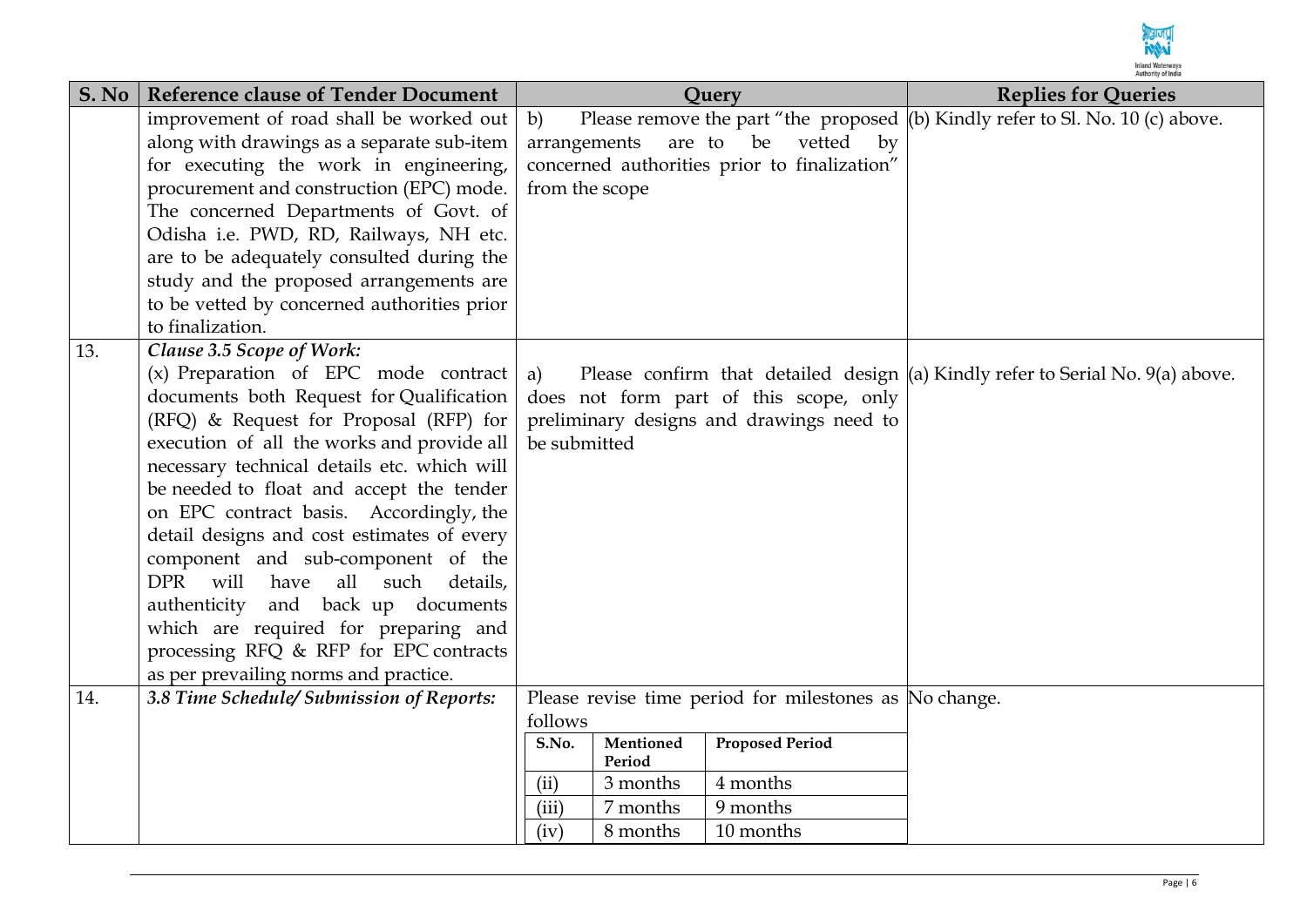

| S. No | <b>Reference clause of Tender Document</b>                       | Query     |                              |                                                        |                         | <b>Replies for Queries</b>                                                   |
|-------|------------------------------------------------------------------|-----------|------------------------------|--------------------------------------------------------|-------------------------|------------------------------------------------------------------------------|
|       |                                                                  | (v)       | 9 months                     | 11months                                               |                         |                                                                              |
|       |                                                                  | (vi)      | 10 months                    | 11 months                                              |                         |                                                                              |
|       |                                                                  | (vii)     | 11 months                    | 11 months                                              |                         |                                                                              |
|       |                                                                  | ix)       | 12 months                    | 1 Month from date of                                   |                         |                                                                              |
|       |                                                                  |           |                              | receipt of comments.                                   |                         |                                                                              |
| 15.   | 6.1 Eligibility Criteria                                         |           |                              |                                                        |                         | Kindly clarify whether port projects form Kindly refer to the revised tender |
|       | * Similar work means consultancy work                            |           |                              | part of the similar works stated as the same document. |                         |                                                                              |
|       | weirs/barrages/dams/jetty<br>with<br>for                         |           |                              | is included in Annex-1 form (pg no.45)                 |                         |                                                                              |
|       | navigation lock/head regulators for a                            |           |                              | under Note b. "Similar works means providing           |                         |                                                                              |
|       | channel width of about 300 mtr.(+50                              |           |                              | consultancy services for preparation of detail         |                         |                                                                              |
|       | mtr.) or bank to bank width of about 450                         |           |                              | project reports / techno economic feasibility study    |                         |                                                                              |
|       | $mtr.(+ 50 mtr.)$                                                |           |                              | for construction of Ports, river terminals,            |                         |                                                                              |
|       |                                                                  |           |                              | riverine structure, IWT terminals, logistics hub       |                         |                                                                              |
|       |                                                                  | etc."     |                              |                                                        |                         |                                                                              |
| 16.   | 16 Liquidated Damages<br>(i) If consultant fails to complete the |           |                              |                                                        | No change.              |                                                                              |
|       | whole of the works within the period                             |           |                              |                                                        |                         |                                                                              |
|       | specified under the agreement, the                               |           |                              |                                                        |                         |                                                                              |
|       | consultant shall pay to the Employer as                          |           |                              |                                                        |                         |                                                                              |
|       | fixed and agreed liquidated damages, and                         |           |                              |                                                        |                         |                                                                              |
|       | not as penalty, a sum @ 0.1% of the agreed                       |           |                              |                                                        |                         |                                                                              |
|       | fees for each calendar day of delay.                             |           |                              |                                                        |                         |                                                                              |
|       | The<br>aggregate<br>maximum<br>(ii)<br>of                        |           |                              |                                                        |                         |                                                                              |
|       | liquidated<br>damages<br>payable<br>to the                       |           |                              |                                                        |                         |                                                                              |
|       | Employer under this Section shall be                             |           |                              |                                                        |                         |                                                                              |
|       | subject to a maximum of 10% of the                               |           |                              |                                                        |                         |                                                                              |
|       | total consultancy fee.                                           |           |                              |                                                        |                         |                                                                              |
| 17.   | <b>General</b>                                                   |           | Please provide the following |                                                        |                         |                                                                              |
|       |                                                                  | (i)       |                              |                                                        |                         | Topographic and Hydrographic data(i) No, such data is available. It is to be |
|       |                                                                  | available |                              |                                                        | done by the consultant. |                                                                              |
|       |                                                                  | (ii)      |                              | Geotechnical and Geological                            |                         | data(ii) No, such data is available. It is to be                             |
|       |                                                                  | available |                              |                                                        | done by the consultant. |                                                                              |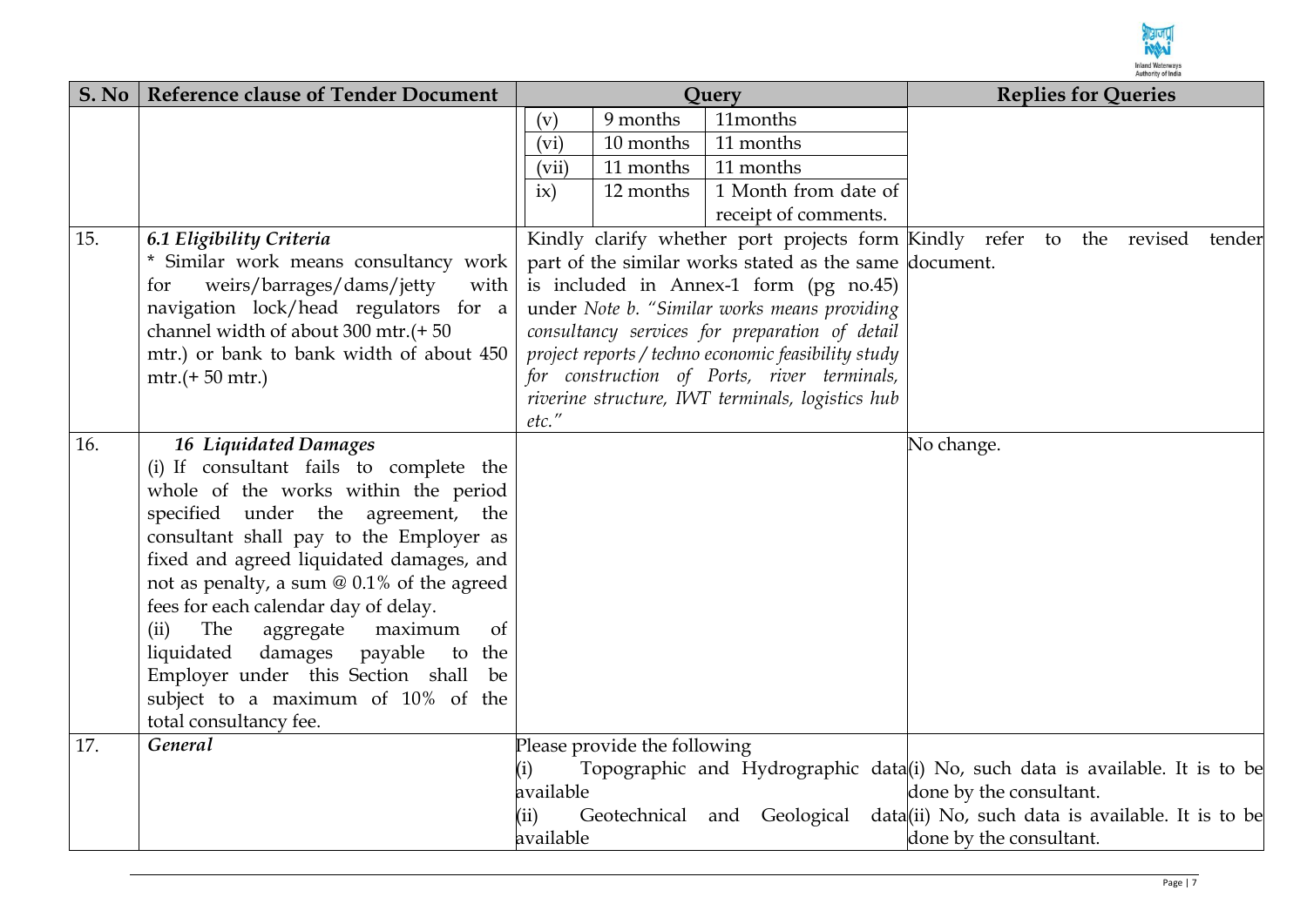

| S. No | <b>Reference clause of Tender Document</b>                                                                                                                                                                                                                                                                                                                |                | Query                                                                                                                                                                                                                                                         | <b>Replies for Queries</b>                                                                                                                                                                              |
|-------|-----------------------------------------------------------------------------------------------------------------------------------------------------------------------------------------------------------------------------------------------------------------------------------------------------------------------------------------------------------|----------------|---------------------------------------------------------------------------------------------------------------------------------------------------------------------------------------------------------------------------------------------------------------|---------------------------------------------------------------------------------------------------------------------------------------------------------------------------------------------------------|
|       |                                                                                                                                                                                                                                                                                                                                                           | (iii)          | Flood/Erosion Study, if any                                                                                                                                                                                                                                   | (iii) Mathematical modeling report is                                                                                                                                                                   |
|       |                                                                                                                                                                                                                                                                                                                                                           |                |                                                                                                                                                                                                                                                               | available at IWAI website.                                                                                                                                                                              |
|       |                                                                                                                                                                                                                                                                                                                                                           | (iv)           | Survey data related to Road network                                                                                                                                                                                                                           | (iv) Not available, to be done/collected by                                                                                                                                                             |
|       |                                                                                                                                                                                                                                                                                                                                                           |                | Vessel data                                                                                                                                                                                                                                                   | the consultant.<br>(v) Not relevant at this stage.                                                                                                                                                      |
|       |                                                                                                                                                                                                                                                                                                                                                           | $(\mathrm{v})$ |                                                                                                                                                                                                                                                               |                                                                                                                                                                                                         |
|       |                                                                                                                                                                                                                                                                                                                                                           | (vi)           | Existing weir data                                                                                                                                                                                                                                            | (vi) To be collected by the consultant as                                                                                                                                                               |
|       |                                                                                                                                                                                                                                                                                                                                                           |                |                                                                                                                                                                                                                                                               | per the scope of work.                                                                                                                                                                                  |
|       |                                                                                                                                                                                                                                                                                                                                                           | (vii)          | Hinterland details                                                                                                                                                                                                                                            | (vii) To be identified by the consultant as                                                                                                                                                             |
|       |                                                                                                                                                                                                                                                                                                                                                           |                |                                                                                                                                                                                                                                                               | per the scope of work.                                                                                                                                                                                  |
|       |                                                                                                                                                                                                                                                                                                                                                           | (viii)         | Existing data pertaining to navigation                                                                                                                                                                                                                        | (viii) Not available.                                                                                                                                                                                   |
|       |                                                                                                                                                                                                                                                                                                                                                           |                |                                                                                                                                                                                                                                                               |                                                                                                                                                                                                         |
|       |                                                                                                                                                                                                                                                                                                                                                           |                |                                                                                                                                                                                                                                                               |                                                                                                                                                                                                         |
|       |                                                                                                                                                                                                                                                                                                                                                           |                |                                                                                                                                                                                                                                                               |                                                                                                                                                                                                         |
|       |                                                                                                                                                                                                                                                                                                                                                           |                |                                                                                                                                                                                                                                                               |                                                                                                                                                                                                         |
|       |                                                                                                                                                                                                                                                                                                                                                           |                |                                                                                                                                                                                                                                                               |                                                                                                                                                                                                         |
|       |                                                                                                                                                                                                                                                                                                                                                           |                |                                                                                                                                                                                                                                                               |                                                                                                                                                                                                         |
|       |                                                                                                                                                                                                                                                                                                                                                           |                |                                                                                                                                                                                                                                                               |                                                                                                                                                                                                         |
|       |                                                                                                                                                                                                                                                                                                                                                           |                |                                                                                                                                                                                                                                                               |                                                                                                                                                                                                         |
|       |                                                                                                                                                                                                                                                                                                                                                           |                |                                                                                                                                                                                                                                                               |                                                                                                                                                                                                         |
|       |                                                                                                                                                                                                                                                                                                                                                           |                |                                                                                                                                                                                                                                                               |                                                                                                                                                                                                         |
|       |                                                                                                                                                                                                                                                                                                                                                           |                |                                                                                                                                                                                                                                                               |                                                                                                                                                                                                         |
|       |                                                                                                                                                                                                                                                                                                                                                           |                |                                                                                                                                                                                                                                                               |                                                                                                                                                                                                         |
|       |                                                                                                                                                                                                                                                                                                                                                           |                |                                                                                                                                                                                                                                                               |                                                                                                                                                                                                         |
|       |                                                                                                                                                                                                                                                                                                                                                           |                |                                                                                                                                                                                                                                                               |                                                                                                                                                                                                         |
|       |                                                                                                                                                                                                                                                                                                                                                           |                |                                                                                                                                                                                                                                                               |                                                                                                                                                                                                         |
|       |                                                                                                                                                                                                                                                                                                                                                           |                |                                                                                                                                                                                                                                                               |                                                                                                                                                                                                         |
| 18.   | <b>GENERAL</b><br>Tender document uploaded in IWAI<br>website www.iwai.nic.in is having 65<br>Pages.<br>document uploaded<br>Tender<br>in $E-$<br>procurement<br>portal<br>http://eprocure.gov.in/eprocure/app is<br>having 64 Pages.<br>Our below raised Tender Queries are based<br>on the Tender document uploaded in IWAI<br>website www.iwai.nic.in. | (ix)<br>(x)    | Land availability<br>Traffic study is not in this scope<br>2. TATA CONSULTANCY ENGINEERING LIMITED<br>Please clarify which is the correct Tender Tender document has been revised. Please<br>this<br>document to be<br>followed<br>for<br>Consultancy tender. | (ix) To be identified by the consultant as<br>per the scope of work.<br>$(x)$ Yes, understanding is correct. Traffic<br>study is not in the scope of the work.<br>refer to the revised tender document. |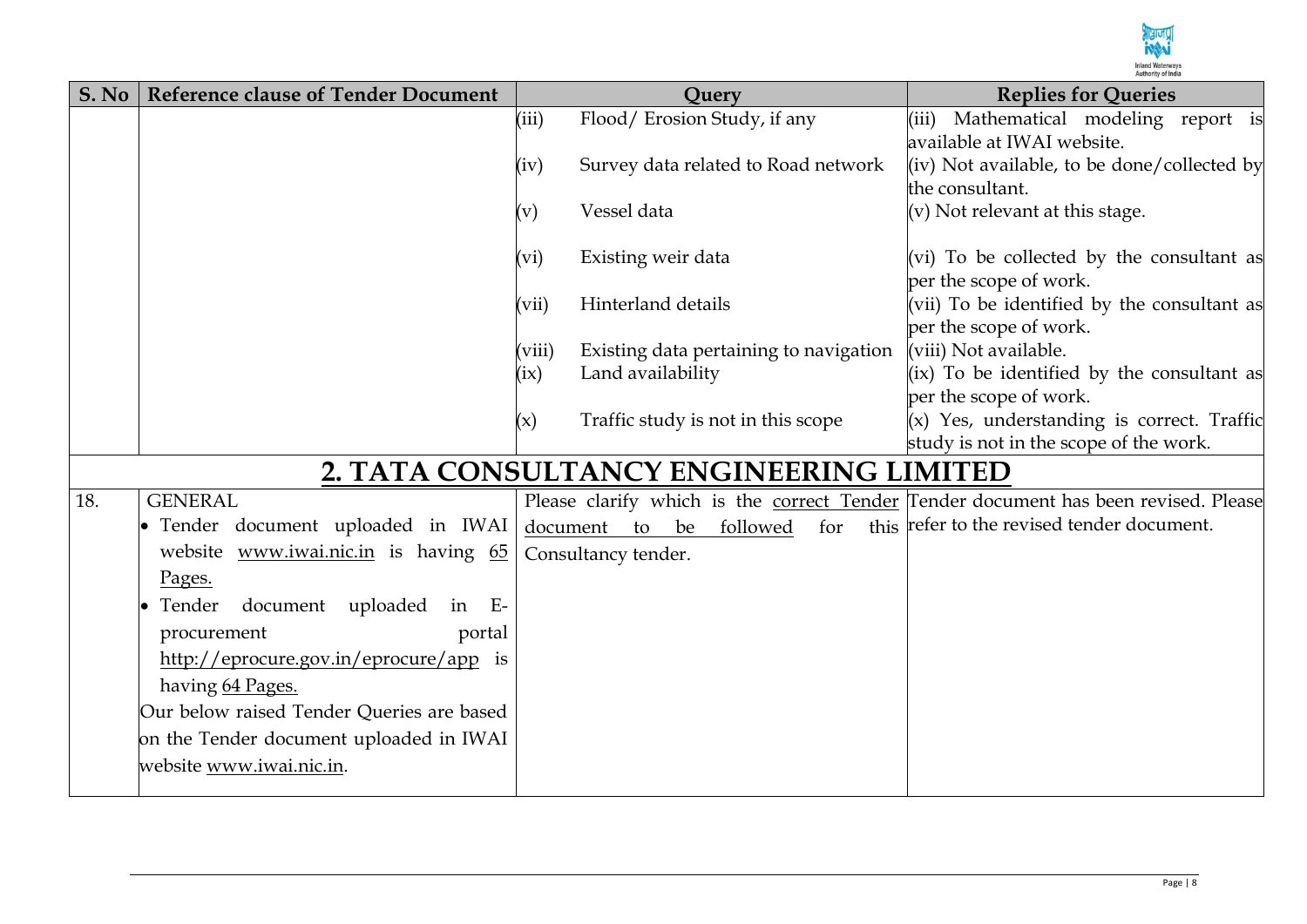

| S. No | <b>Reference clause of Tender Document</b>                                                                                                                                                                                                                                                                                                                                                                                      | <b>Ouery</b>                                                                                                                                                                                                                                                                                                                                                                                             | <b>Replies for Queries</b>                                                                                                                                                                                                                                                                               |
|-------|---------------------------------------------------------------------------------------------------------------------------------------------------------------------------------------------------------------------------------------------------------------------------------------------------------------------------------------------------------------------------------------------------------------------------------|----------------------------------------------------------------------------------------------------------------------------------------------------------------------------------------------------------------------------------------------------------------------------------------------------------------------------------------------------------------------------------------------------------|----------------------------------------------------------------------------------------------------------------------------------------------------------------------------------------------------------------------------------------------------------------------------------------------------------|
| 19.   | Notice inviting E-tender, Page No. 4.                                                                                                                                                                                                                                                                                                                                                                                           | Whether Rs. 8.0 Crore is fixed as Budget / $\mathbf{I}t$ 's an estimated cost for this consultancy                                                                                                                                                                                                                                                                                                       |                                                                                                                                                                                                                                                                                                          |
|       | ii) Estimated cost of work: Rs. 8.0 crore                                                                                                                                                                                                                                                                                                                                                                                       | cost of this consultancy work?<br>Kindly confirm.                                                                                                                                                                                                                                                                                                                                                        | work. The consultant / bidder is free to<br>quote a competitive price and its break up<br>as specified based on their own due<br>diligence.                                                                                                                                                              |
| 20.   | 3. Terms of Reference, Page No. 13.<br>3.2 Background:<br>A map of the NW-5 is attached in section-<br>19 for ready reference.                                                                                                                                                                                                                                                                                                  | NW-5 map is attached in <b>section no.21</b> on Yes, understanding is correct. Kindly refer<br>page 65 instead of section-19.<br>Please confirm.                                                                                                                                                                                                                                                         | to section/ clause 2.1 of<br>the revised<br>tender document.                                                                                                                                                                                                                                             |
| 21.   | 3. Terms of Reference, Page No. 13.<br>3.3 Program Objectives:<br>This system has been studied by the<br>WAPCOS as a part of DPR preparation and<br>they submitted the DPR to IWAI in 2010.<br>Subsequently, WAPCOS revised their<br>report in 2015 and submitted<br>their<br>supplemented revised report in 2016. The<br>above mentioned network has also been<br>studied by IIT Guwahati who submitted<br>the report in 2016. | We request you to <b>provide WAPCOS &amp; IIT</b> These are available at IWAI website<br>Guwahati Reports for better understanding (www. iwai.nic.in).<br>of the above projects.                                                                                                                                                                                                                         |                                                                                                                                                                                                                                                                                                          |
| 22.   | 3. Terms of Reference, Page No. 13.<br>3.3 Program Objectives:<br>It may be noted that the stretch from<br>Padnipal to Dhamra/Paradip is tidal and<br>LAD of 3.0 mtr can be maintained without<br>much efforts by carrying out maintenance<br>dredging as and when required.                                                                                                                                                    | We understand that, Least Available Depth Yes, the understanding is correct. The<br>(LAD) of 3.0m is maintained throughout the<br>river stretch for navigation and it is already<br>decided by client based on earlier study<br>reports.<br>The dredging part is not under present<br>consultancy services and this will be carried<br>out by client, as and when requires.<br>Kindly confirm the above. | objective of consultancy of proposed weirs<br>and check dams is to maintain LAD of 3.0<br>m in the Pankapal - Padanipal stretch of<br>NW-5.<br>The dredging required to be done by EPC<br>contractor or IWAI for maintenance of<br>3.0m LAD is also to be calculated in the<br>DPR/ EPC tender document. |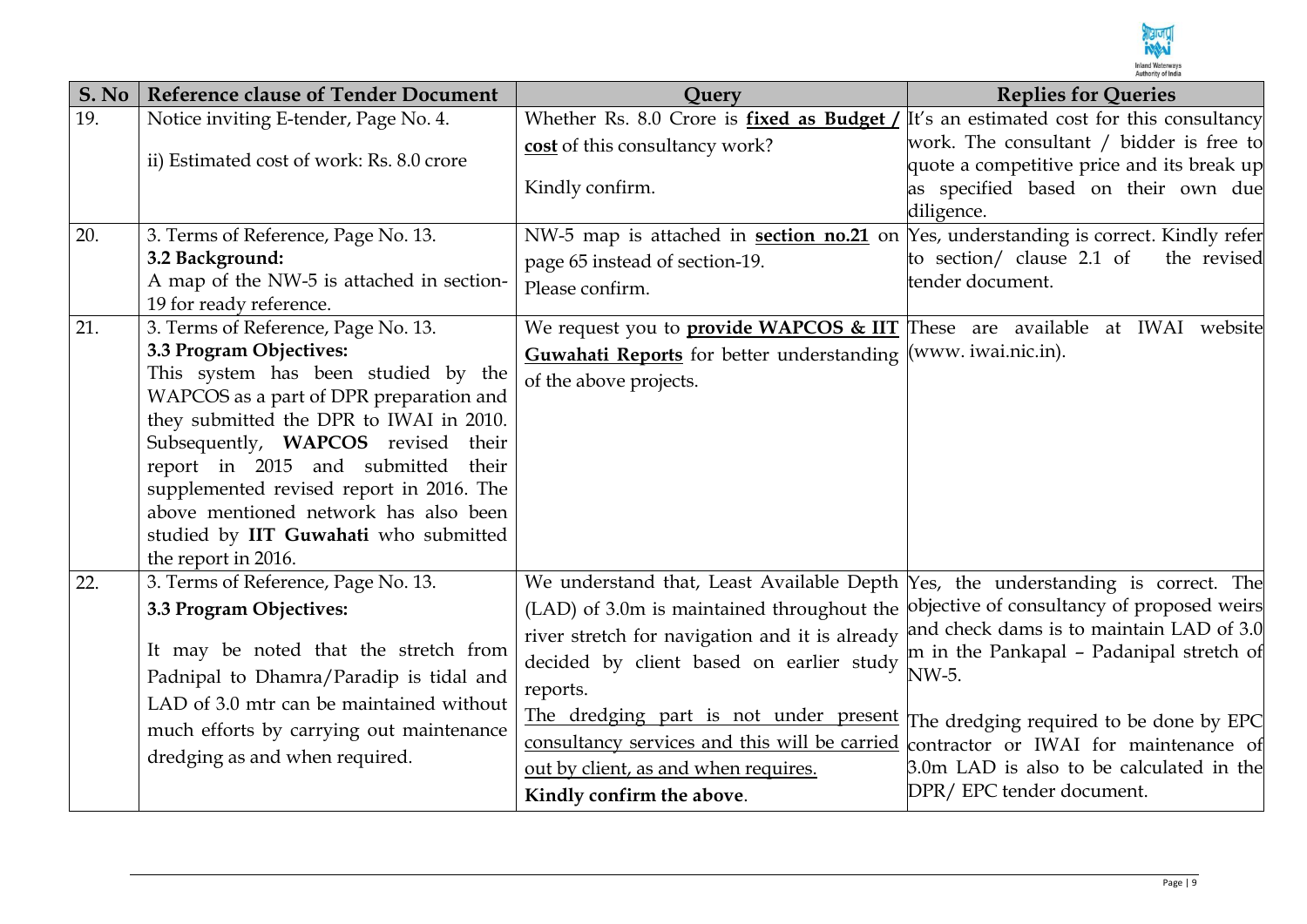

| S. No | <b>Reference clause of Tender Document</b>                                                                                                                                                                                                                                                                                                                                                                                                                                                                                                                                                                                                | Query                                                                                                                                                                                                                                                                                                                                                                                                                                                  | <b>Replies for Queries</b>                                                                                                                                                                                                                                                                                                                                       |
|-------|-------------------------------------------------------------------------------------------------------------------------------------------------------------------------------------------------------------------------------------------------------------------------------------------------------------------------------------------------------------------------------------------------------------------------------------------------------------------------------------------------------------------------------------------------------------------------------------------------------------------------------------------|--------------------------------------------------------------------------------------------------------------------------------------------------------------------------------------------------------------------------------------------------------------------------------------------------------------------------------------------------------------------------------------------------------------------------------------------------------|------------------------------------------------------------------------------------------------------------------------------------------------------------------------------------------------------------------------------------------------------------------------------------------------------------------------------------------------------------------|
| 23.   | 3. Terms of Reference, Page No. 13 & 14.<br>3.3 Program Objectives:<br><b>IIT</b><br>The major recommendations<br>of<br>Guwahati in their report, for the river<br>network for maintaining 3.0 m LAD after<br>thorough mathematical modeling studies<br>are:<br>-Kharsua river from Pankapal to Jokadia<br>(Weir W1)<br>-Kharsua river from Jokadia to 7 km<br>upstream of Sujanpur (Weir W2)<br>-Kharsua-Tantigal (Sujanpur) bifurcation<br>(Weir W3)<br>- Budha-Kharsua Confluence (Weir W4)<br>- Tantigai (Sujanpur) - Tantigai-Dhaikia<br>(Check Dam C1 & C2)<br>- Kani River till Padnipal (Rubber Dam<br>with navigational lock W5) | We<br>understand<br>that<br>these<br>components for the entire stretch is<br>identified to increase LAD 3.0m in the river<br>stretch for navigational purposes and these<br>studies need not to be carried out again<br>under the present consultancy work.<br>Please confirm.                                                                                                                                                                         | project Yes, the understanding is correct but the<br>Topographic, Hydrographic,<br>required<br>Geological and Geotechnical survey are to<br>be carried out the DPR to be prepared and<br>EPC document to be submitted by the<br>consultant in the present scope of work.                                                                                         |
| 24.   | 3. Terms of Reference, Page No. 15<br>3.4 Objective of the Assignment:<br>IWAI has planned to develop 04 (Four)<br>weirs cum barrage (03 nos. with<br>Navigational Lock and 01 no. without<br>Navigational lock), 01 (One) Rubber Dam<br>with navigational lock and 02 (two) check<br>dams on Brahmani river network from<br>Pankapal to Padnipal through Kharsua<br>Tantigai-Dhaikai-Kani for NW-5 as per the<br>recommendations above. A sketch showing<br>the proposed weirs/check dams<br>$\frac{1}{1}$<br>enclosed herewith as Annex-VIII for<br>reference.                                                                          | Present consultancy work is to prepare DPR This consultancy work is to prepare DPR<br>for the following:<br>1. Weirs cum Barrages - 4 Nos<br>2. Rubber Dam - 1 No<br>3. Check dams - 2 Nos<br>Annex- VIII on pages 62 & 63 shows the $\vert$ (iii) 01 Rubber dam with navigational lock.<br>details of these components.<br>We request you to <b>provide sketch</b> lock.<br>(drawings) under preliminary study, to<br>understand the work to be done. | tor<br>$(i)$ 3 Weirs / barrage with navigational<br>locks.<br>(ii) 01 Weir/ Barrage without navigation<br>lock.<br>(iv) 02 check dams without navigation<br>And EPC contracts for the same.<br>No preliminary study has been done and<br>no sketch (drawing) is available. However,<br>DPR prepared by WAPCOS<br>and<br>Mathematical Modeling report done by IIT |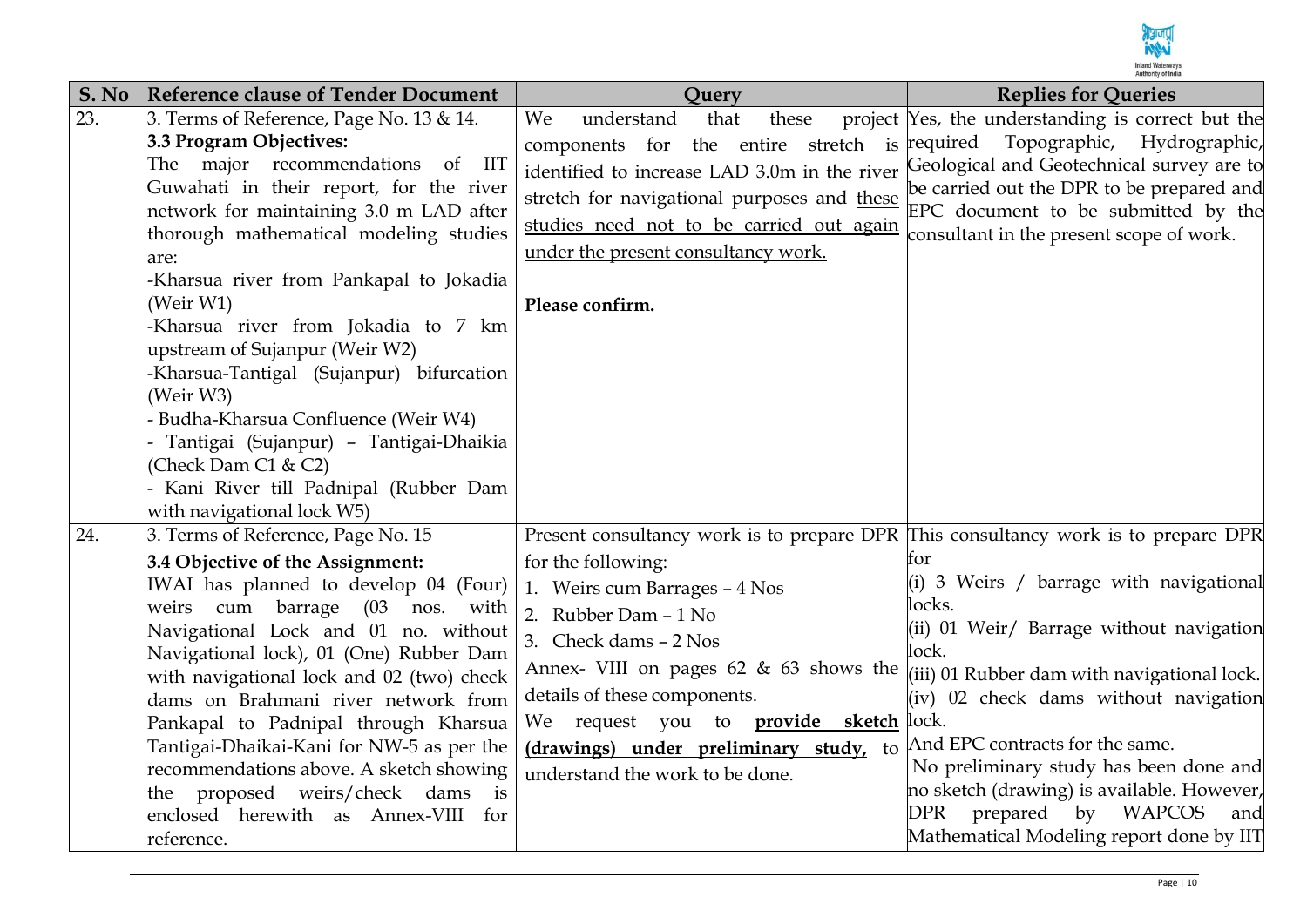

| S. No | <b>Reference clause of Tender Document</b> | Query                                                                                 | <b>Replies for Queries</b>                                                   |
|-------|--------------------------------------------|---------------------------------------------------------------------------------------|------------------------------------------------------------------------------|
|       |                                            |                                                                                       | Guwahati are already available at IWAI                                       |
|       |                                            |                                                                                       | website www.iwai.nic.in.                                                     |
| 25.   | 3. Terms of Reference, Page No. 15.        | Whether construction of new embankments Yes, the understanding is correct. But        |                                                                              |
|       | 3.4 Objective of the Assignment:           | and raising existing embankments along                                                | study to work out of the same in relation                                    |
|       | IWAI also plans to construct new           | with provision of under sluices are not under                                         | to the cost & required designs and land                                      |
|       | raise<br>embankments<br>and<br>existing    | present consultancy work?                                                             | and preparation of EPC tender document                                       |
|       | embankments along with provision of        | Please confirm.                                                                       | for the same etc. is under this consultancy<br>work.                         |
|       | under sluices. Hydrographic survey chart   | We<br>also<br>request<br>you<br>to<br><u>provide</u>                                  | The Surveys are in the scope of work for                                     |
|       | and Topographic survey of the site will be | Hydrographic<br>survey<br>chart<br>and                                                | the consultants.                                                             |
|       | made available to the consultant by IWAI   | Topographic survey of the site.                                                       |                                                                              |
|       | on their demand.                           |                                                                                       |                                                                              |
| 26.   | 3. Terms of Reference, Page No. 15.        | Whether FEED and preparation of EPC Yes, the understanding is correct                 |                                                                              |
|       | 3.4 Objective of the Assignment:           | tender<br>document<br>under<br>is<br>present                                          |                                                                              |
|       | The objective of the study is to prepare a | consultancy work?                                                                     |                                                                              |
|       | Detailed Project Report (DPR) followed by  |                                                                                       |                                                                              |
|       | FEED and preparation of EPC tender         | Please confirm.                                                                       |                                                                              |
|       | document for construction of 03 weirs cum  |                                                                                       |                                                                              |
|       | barrages with navigational locks, 01 weir  |                                                                                       |                                                                              |
|       | cum barrage without navigational lock, 01  |                                                                                       |                                                                              |
|       | Rubber Dam with navigational lock and 02   |                                                                                       |                                                                              |
|       | check dams as recommended in the IIT       |                                                                                       |                                                                              |
|       | Guwahati Report, please refer to enclosed  |                                                                                       |                                                                              |
|       | sketch (Index Map of NW5 stretch to be     |                                                                                       |                                                                              |
|       | covered in DPR. (Section-19)               |                                                                                       |                                                                              |
| 27.   | 3. Terms of Reference, Page No. 15.        | understand<br>that,<br>Topographical/<br>We                                           | No there is no<br>topographical<br>and                                       |
|       | 3.5 Scope of Work                          | Hydrographical survey and Geo-technical/                                              | data<br>available<br>hydrographical<br>but                                   |
|       | The<br>Consultant will undertake<br>(ii)   | Geological investigation available with the                                           | Longitudinal Bathymetric survey data is                                      |
|       | Topographical/Hydrographical<br>survey     | client shall be provided to the successful                                            | available and can be shared with<br>successful bidder. Detailed topographic, |
|       |                                            | and Geo-technical/Geological investigation   consultant. However, the Consultant will |                                                                              |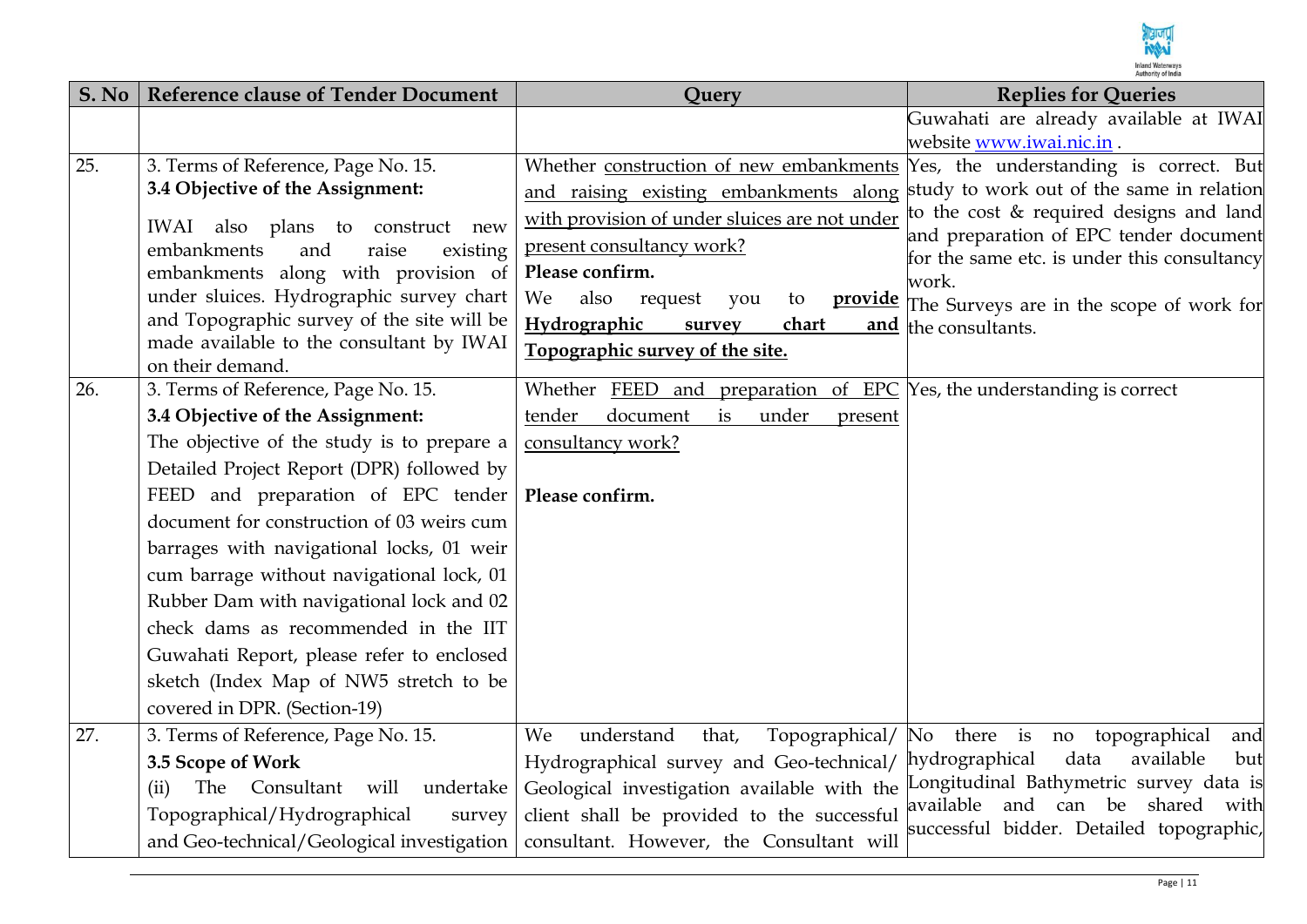

| S. No | <b>Reference clause of Tender Document</b>                                       | <b>Ouery</b>                                                                           | <b>Replies for Queries</b>                                                           |
|-------|----------------------------------------------------------------------------------|----------------------------------------------------------------------------------------|--------------------------------------------------------------------------------------|
|       | at proposed weirs cum barrage, check                                             | review the same and if any additional Hydrographic,                                    | Geotechnical<br>and                                                                  |
|       | dams & Rubber Dam with navigational                                              | Topographical/Hydrographical survey and                                                | Geological investigations are to be carried                                          |
|       | lock locations and analyze the data for the                                      | Geo-technical/Geological investigation are                                             | out by the consultant as per the scope of                                            |
|       | purpose of design of structures as per                                           | of<br>required,<br>the<br>additional<br>cost                                           | work.                                                                                |
|       | prevailing guidelines.                                                           | Topographical/ Hydrographical survey and                                               | The cost of above mentioned surveys $\&$<br>investigations are to be included in the |
|       |                                                                                  | Geo-technical / Geological investigation                                               | consultancy fees to be quoted. Please refer                                          |
|       |                                                                                  | shall be arranged and borne by the Client                                              | to Annexure VII A for estimated extend of                                            |
|       |                                                                                  | <b>IWAI) directly.</b> However consultant shall these works. Kindly also see Sl. No. 7 |                                                                                      |
|       |                                                                                  | assist and review the same. Kindly confirm.                                            | above.                                                                               |
| 28.   | 3. Terms of Reference, Page No. 15                                               | We understand that the Site selections for the                                         | Tentative<br>locations<br>for<br>the<br>project                                      |
|       | 3.5 Scope of Work                                                                | project components already have been done                                              | have<br>identified.<br>components<br>been                                            |
|       |                                                                                  | and the same shall be reviewed and                                                     | Consultants will however review the                                                  |
|       | (iii) Site selection of weirs and check dams                                     | confirmed by the successful consultant.                                                | location and recommend more precise<br>locations with reference to the outcomes      |
|       | along with all details for land acquisition                                      | We request the client (IWAI) to take all of the surveys & investigations, land         |                                                                                      |
|       | including ownership and estimated cost of                                        | require permissions from the respective availability, FEED etc.                        |                                                                                      |
|       | land. This will include all details and                                          | Authorities and these details shall be                                                 | Kindly refer to the Sl. No.- 8 above.                                                |
|       | permissions to be collected from the State                                       | provided by the client. However Consultant                                             |                                                                                      |
|       | Revenue Departments with adequate                                                | shall assist the client for obtaining                                                  |                                                                                      |
|       | background papers indicating Government                                          | permissions and necessary details by way of                                            |                                                                                      |
|       | and private land. This will also include                                         | technical assistance.                                                                  |                                                                                      |
|       | land for Main Structures & Ancillary                                             |                                                                                        |                                                                                      |
|       | structures as well as for road connectivity.                                     | Kindly confirm.                                                                        |                                                                                      |
| 29.   | 3. Terms of Reference, Page No. 15 & 16.                                         | permissions<br>Necessary<br>from                                                       | WRD Kindly refer to the revised tender                                               |
|       | 3.5 Scope of Work                                                                | department shall be obtained by the client document.                                   |                                                                                      |
|       | (iv) Provision of schedule and estimated                                         | (IWAI). However the successful consultant                                              |                                                                                      |
|       | cost of demolition of the existing weirs and                                     | shall<br>assist the client for obtaining                                               |                                                                                      |
|       | barrages at Jokadia (W1) and Sujanpur<br>(W3). The Department of Water Resources | permissions and necessary details by way of                                            |                                                                                      |
|       | should be consulted adequately during the                                        | technical assistance and shall inform WRD                                              |                                                                                      |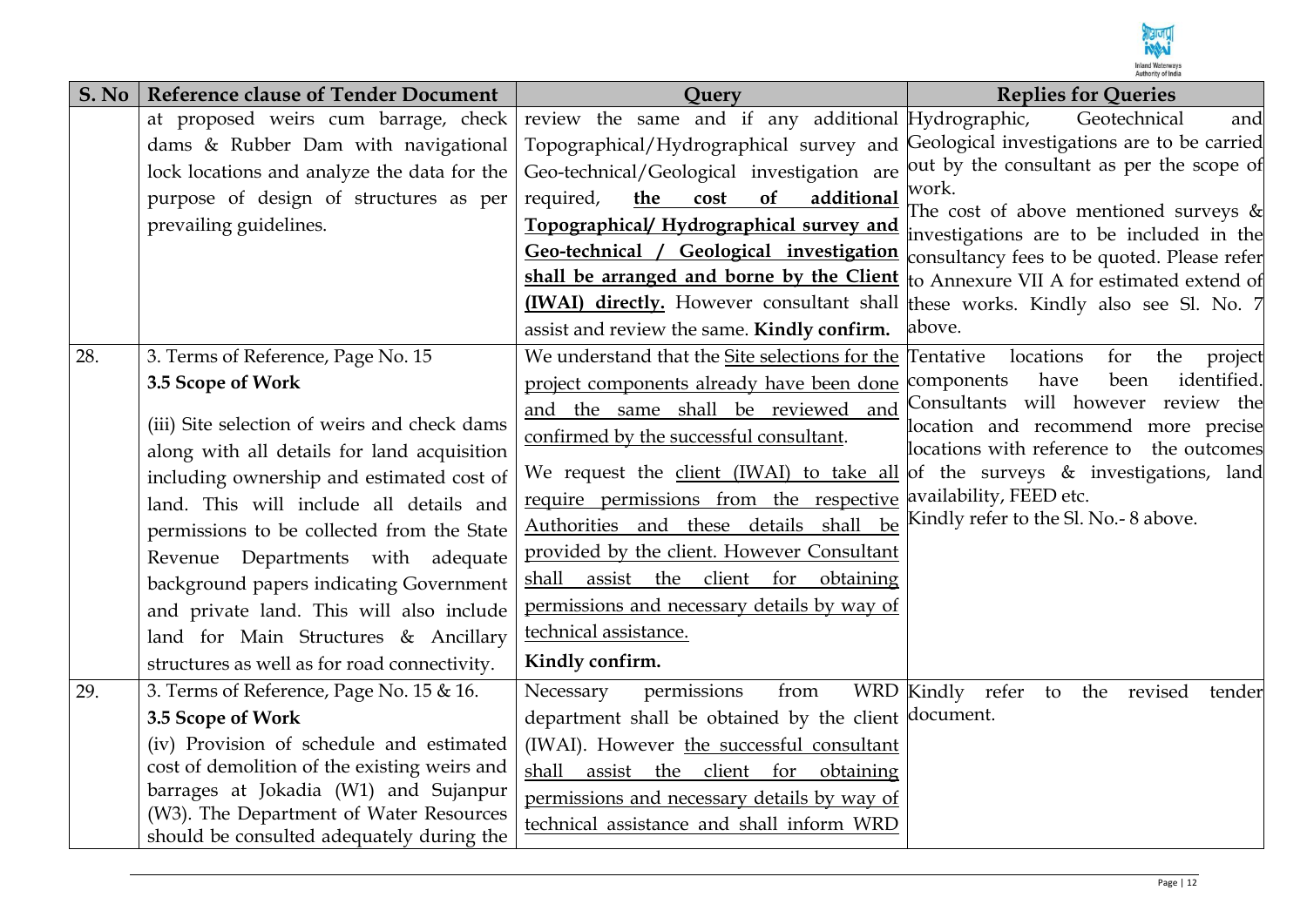

| S. No | <b>Reference clause of Tender Document</b>                                                                                                                                                                                                                                                                                                                                                                                                                                                                                | <b>Ouery</b>                                                                                                                                                                                                                                                                                                                                                                                                                                                                                                   | <b>Replies for Queries</b>                                                                                                                                          |
|-------|---------------------------------------------------------------------------------------------------------------------------------------------------------------------------------------------------------------------------------------------------------------------------------------------------------------------------------------------------------------------------------------------------------------------------------------------------------------------------------------------------------------------------|----------------------------------------------------------------------------------------------------------------------------------------------------------------------------------------------------------------------------------------------------------------------------------------------------------------------------------------------------------------------------------------------------------------------------------------------------------------------------------------------------------------|---------------------------------------------------------------------------------------------------------------------------------------------------------------------|
|       | process of designing of the structures and                                                                                                                                                                                                                                                                                                                                                                                                                                                                                | about the works to be done in writing.                                                                                                                                                                                                                                                                                                                                                                                                                                                                         |                                                                                                                                                                     |
|       | the designs $&$ drawings are to be vetted by<br>the WRD, Govt. of Odisha prior to                                                                                                                                                                                                                                                                                                                                                                                                                                         | Kindly confirm.                                                                                                                                                                                                                                                                                                                                                                                                                                                                                                |                                                                                                                                                                     |
|       | finalization.                                                                                                                                                                                                                                                                                                                                                                                                                                                                                                             |                                                                                                                                                                                                                                                                                                                                                                                                                                                                                                                |                                                                                                                                                                     |
| 30.   | 3. Terms of Reference, Page No. 16.<br>3.5 Scope of Work<br>(vi) Preparation of detailed<br>design,<br>drawings, technical specifications, bill of<br>quantities (BOQ) and cost estimates for the<br>raising of embankment required to prevent<br>any flooding/erosion due to the rising of<br>water level in the reservoir for executing<br>the work in engineering, procurement and<br>construction (EPC) mode. The concerned<br>Departments of Govt. of Odisha i.e. PWD,<br>RD, Railways, NH etc. are to be adequately | Please provide the length & height of The height of the embankment to be raised<br>embankment to be raised.<br>Necessary permissions from Govt. of Odisha<br>departments shall be obtained by the client<br>(IWAI). However the successful consultant Kindly refer to revised tender document.<br>assist the client for<br>obtaining<br>shall<br>permissions and necessary details by way of<br>technical assistance and shall inform Govt. of<br>Odisha departments about the works to be<br>done in writing. | is as recommended in the Mathematical<br>modeling study done by IIT, Guwahati.<br>The extent of area is to be recommended<br>by the consultant after due diligence. |
|       | consulted during the Study and the<br>proposed arrangements are to be vetted by<br>concerned authorities prior to finalization.                                                                                                                                                                                                                                                                                                                                                                                           | Kindly confirm.                                                                                                                                                                                                                                                                                                                                                                                                                                                                                                |                                                                                                                                                                     |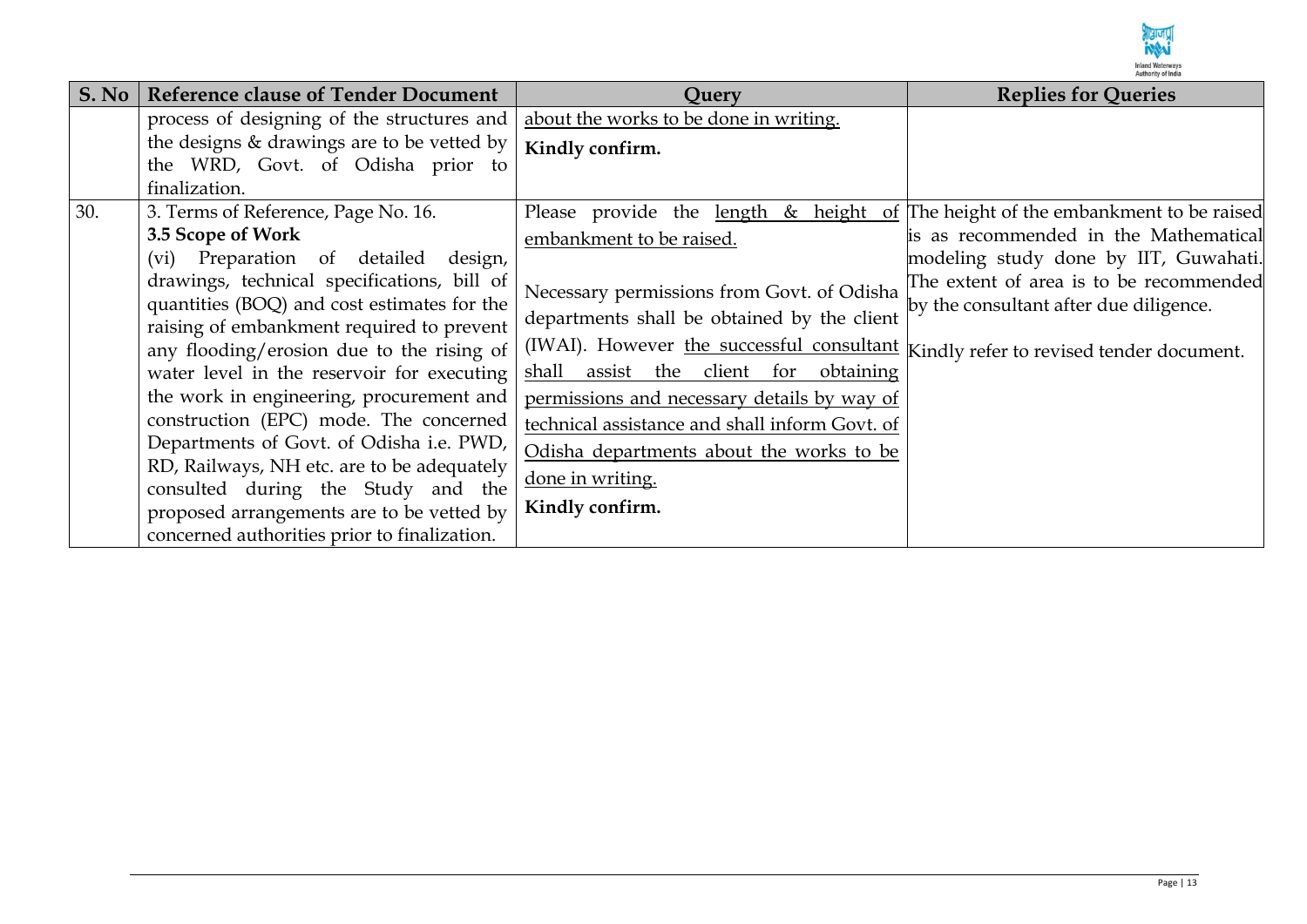

| S. No | <b>Reference clause of Tender Document</b>   | Ouerv                                                                                | <b>Replies for Queries</b>               |
|-------|----------------------------------------------|--------------------------------------------------------------------------------------|------------------------------------------|
| 31.   | 3. Terms of Reference, Page No. 16.          | Please provide the details of internal road, Kindly refer to Serial No. 12.          |                                          |
|       | 3.5 Scope of Work                            | drainage, and other utilities for executing                                          |                                          |
|       | (vii) Preparation of detailed layout plan    | works.                                                                               |                                          |
|       | along with detailed design & drawings,       | Necessary permissions from Govt. of Odisha                                           |                                          |
|       | technical specifications and<br>bill<br>of   | departments shall be obtained by the client Kindly refer to revised tender document. |                                          |
|       | quantities (BOQ) $\&$ cost estimates for     | (IWAI). However the successful consultant                                            |                                          |
|       | internal road, drainage, and other utilities | shall assist the client for obtaining                                                |                                          |
|       | for executing the work in engineering,       | permissions and necessary details by way of                                          |                                          |
|       | procurement and construction (EPC) mode.     | technical assistance and shall inform Govt. of                                       |                                          |
|       | The concerned Departments of Govt. of        | Odisha departments about the works to be                                             |                                          |
|       | Odisha i.e. PWD, RD, Railways, NH etc.       | done in writing.                                                                     |                                          |
|       | are to be adequately consulted during the    | Kindly confirm.                                                                      |                                          |
|       | study and the proposed arrangements are      |                                                                                      |                                          |
|       | to be vetted by concerned authorities prior  |                                                                                      |                                          |
|       | to finalization.                             |                                                                                      |                                          |
| 32.   | 3. Terms of Reference, Page No. 16.          | Please provide the details of proposed The details of proposed improvements are      |                                          |
|       | 3.5 Scope of Work                            | improvements required to facilitate smooth to be worked out and recommended by       |                                          |
|       | (viii) Examine the adequacy of the existing  | two way flow of trucks and trailers from/to the consultant.                          |                                          |
|       | between<br>road linkages<br>check<br>the     | the dam/barrage site and hinterland.                                                 |                                          |
|       | dam/barrage and nearest main road,           | Land acquisition for the same shall be                                               |                                          |
|       | proposed improvements required<br>to         | obtained by client (IWAI). However the                                               | Kindly refer to revised tender document. |
|       | facilitate smooth two way flow of trucks     | successful consultant shall assist the client                                        |                                          |
|       | and trailers from/to the                     | for obtaining permissions and necessary                                              |                                          |
|       | Dam/barrage<br>site<br>hinterland.<br>and    | details by way of technical assistance and                                           |                                          |
|       | Requirement of land acquisition (if any) for | necessary permissions from Govt. of Odisha                                           |                                          |
|       | widening of road /improvement of bends.      | departments shall be obtained by client                                              |                                          |
|       |                                              | (IWAI). Kindly confirm.                                                              |                                          |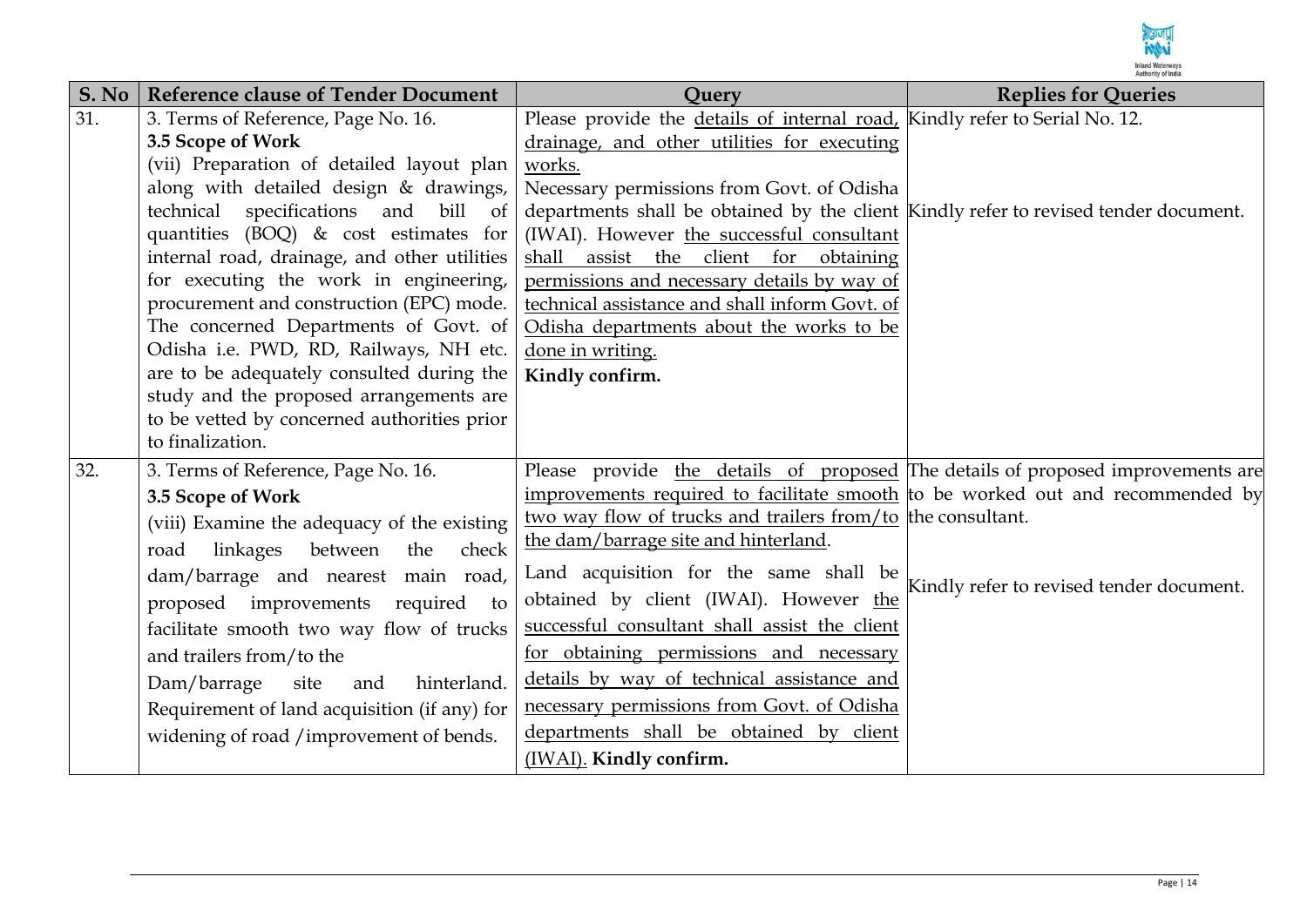

| S. No      | <b>Reference clause of Tender Document</b>                                                                                                                                                                                                                                                                                                                                                        | <b>Query</b>                                                                                                                                                                                                                                                                                                                                                                     | <b>Replies for Queries</b>                                                                                                                                                                         |
|------------|---------------------------------------------------------------------------------------------------------------------------------------------------------------------------------------------------------------------------------------------------------------------------------------------------------------------------------------------------------------------------------------------------|----------------------------------------------------------------------------------------------------------------------------------------------------------------------------------------------------------------------------------------------------------------------------------------------------------------------------------------------------------------------------------|----------------------------------------------------------------------------------------------------------------------------------------------------------------------------------------------------|
| 33.<br>34. | 3. Terms of Reference, Page No. 16.<br>3.5 Scope of Work<br>(x) Preparation of EPC mode contract<br>documents both Request for Qualification<br>(RFQ) & Request for Proposal (RFP) for<br>execution of all the works and provide all<br>necessary technical details etc.<br>3. Terms of Reference, Page No. 17.                                                                                   | The successful Consultant shall prepare Yes the understanding is correct. However<br>contract documents; both prepare RFQ &<br>RFP for EPC mode to execute works. The<br>process and selection of EPC contractor /<br>EPC Tender evaluation is not under the<br>consultancy work. Please confirm.<br>The cost of Topographical / Hydrographical   Kindly refer to Serial No. 28. | the consultant would have to assist IWAI<br>in finalizing the pre-bid queries of the EPC<br>tender if the same is undertaken by IWAI<br>within one year of completion of this<br>consultancy work. |
|            | 3.6 Deliverables<br>(ii) Interim Report giving status of survey,<br>geotechnical investigation, assessment of<br>existing structures (weirs/dams/bridges)<br>and clearances required.                                                                                                                                                                                                             | survey and Geo-technical / Geological<br>investigation shall be arranged and borne<br>by the Client, directly. However consultant<br>will assist and review the same.<br>Kindly confirm.                                                                                                                                                                                         |                                                                                                                                                                                                    |
| 35.        | 3. Terms of Reference, Page No. 19.<br>3.8 TIME SCHEDULE/SUBMISSION OF<br><b>REPORTS:</b><br>(a) The total period of completion of this<br>assignment would be 12 months from the<br>date of signing of the Contract by IWAI<br>and the selected consultant. The time of<br>completion of various sub-stages of the<br>assignment will be as given as:                                            | On perusing the extent of scope of services No change.<br>required and permissions required from<br>various authorities, it is requested to increase<br>the time period for completion of this<br>assignment to 24 months.<br>The time schedule for various Sub-stages<br>shall be modified accordingly.<br>Kindly confirm.                                                      | Kindly refer to the revised<br>tender<br>document.                                                                                                                                                 |
| 36.        | 5. Submission of Tender, Page No. 24 and<br>Notice inviting E-tender, Page No. 5.<br>i) The Consultant shall submit a signed and<br>Proposal<br>comprising<br>complete<br>the<br>documents and forms. The submission can<br>be done by mail or by hand.<br>(xiii) Tenderer shall agree to the terms $\&$<br>conditions of the tender and submit the<br>tender online duly signed in each page for | Please clarify whether this Consultancy Yes, the understanding is correct.<br>tender is to be <b>submitted ONLINE ONLY</b> Kindly refer to the revised<br>in<br>the<br>E-procurement<br>http://eprocure.gov.in/eprocure/app                                                                                                                                                      | tender<br>portal document.                                                                                                                                                                         |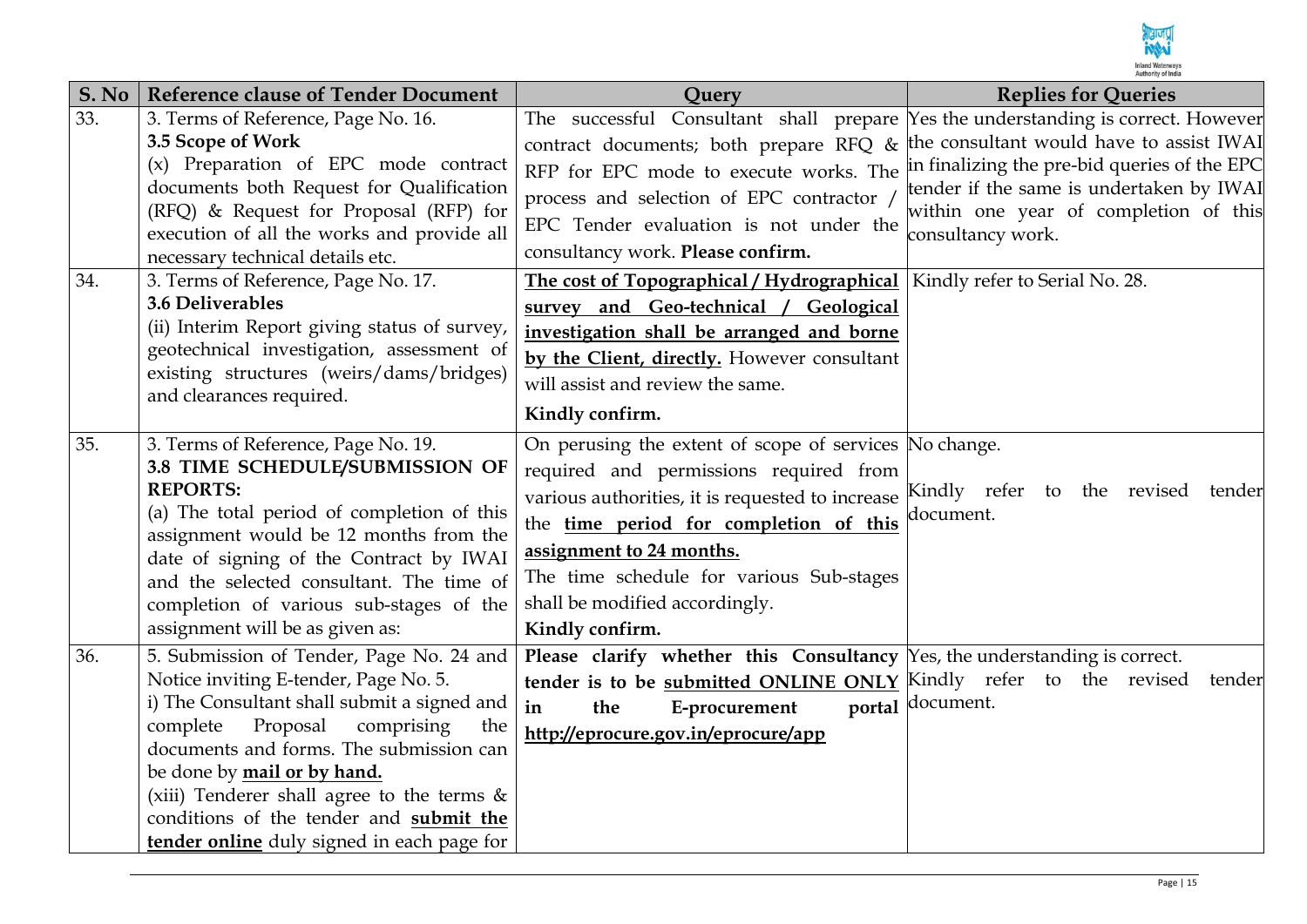

| S. No | <b>Reference clause of Tender Document</b>                              | Query                                                                                 | <b>Replies for Queries</b>            |
|-------|-------------------------------------------------------------------------|---------------------------------------------------------------------------------------|---------------------------------------|
|       | agreeing the same.                                                      |                                                                                       |                                       |
|       |                                                                         |                                                                                       |                                       |
|       |                                                                         |                                                                                       |                                       |
| 37.   | 6.2 Bid Evaluation, Page No. 26 & 6.6                                   | Since it is QCBS:75%:25%                                                              | Yes, the understanding is correct.    |
|       | Method of Selection, Page No.29.                                        |                                                                                       |                                       |
|       | 6.2 Bid Evaluation:                                                     |                                                                                       |                                       |
|       | (i) The bids will be evaluated on Quality                               | are weights assigned to technical and document.                                       |                                       |
|       | cum Cost Based Selection (QCBS) process                                 | financial proposals that shall be 0.75 and                                            |                                       |
|       | with 75% weight age to technical bids and                               | 0.25 respectively.                                                                    |                                       |
|       | 25% to financial bids.<br>6.6 Method of Selection:                      |                                                                                       |                                       |
|       |                                                                         |                                                                                       |                                       |
|       | $S = (St) X Tw + (Sf) X Fw$<br>Where, Tw and Fw are weights assigned to | Kindly confirm / clarify.                                                             |                                       |
|       | technical and financial proposals that shall                            |                                                                                       |                                       |
|       | be 0.7 and 0.3 respectively.                                            |                                                                                       |                                       |
| 38.   | 6.2 Bid Evaluation, Page No. 26.                                        | Please clarify whether "Section-10.4 to 10.6"                                         | Kindly refer to the revised<br>tender |
|       | (v) The tender committee shall evaluate the                             | to be read as Section-6.4 to 6.6.                                                     | document.                             |
|       | Technical Proposals on the basis of the                                 |                                                                                       |                                       |
|       | merit of the consultant, their experience                               |                                                                                       |                                       |
|       | and exposure in the respective field, their                             |                                                                                       |                                       |
|       | responsiveness to the Terms of Reference                                |                                                                                       |                                       |
|       | and the schematic terminal plan, tentative                              |                                                                                       |                                       |
|       | diagrams and drawings as submitted by                                   |                                                                                       |                                       |
|       | the consultant by applying the specified                                |                                                                                       |                                       |
|       | evaluation criteria as given in the <b>Section-</b>                     |                                                                                       |                                       |
|       | 10.4 to 10.6.                                                           |                                                                                       |                                       |
| 39.   | 12. General conditions of contract:, Page                               | We request you to provide contact details of Mr. Abinash Roul, Dy Director (Projects) |                                       |
|       | No.31                                                                   | the Nodal person for Project site visits.                                             | Plot no. 191, Ist floor,              |
|       | (i) Consultants are advised to visit the site                           |                                                                                       | Bayababa Math lane near Radha Krishna |
|       | and satisfy themselves about the field                                  |                                                                                       | temple, Unit- 9, Bhubaneswar 751 022  |
|       | conditions before submission of Bid and                                 |                                                                                       | Mob - 9437034763                      |
|       | submit an undertaking in this regard. The                               |                                                                                       | Email Address: abinash.roul@gov.in .  |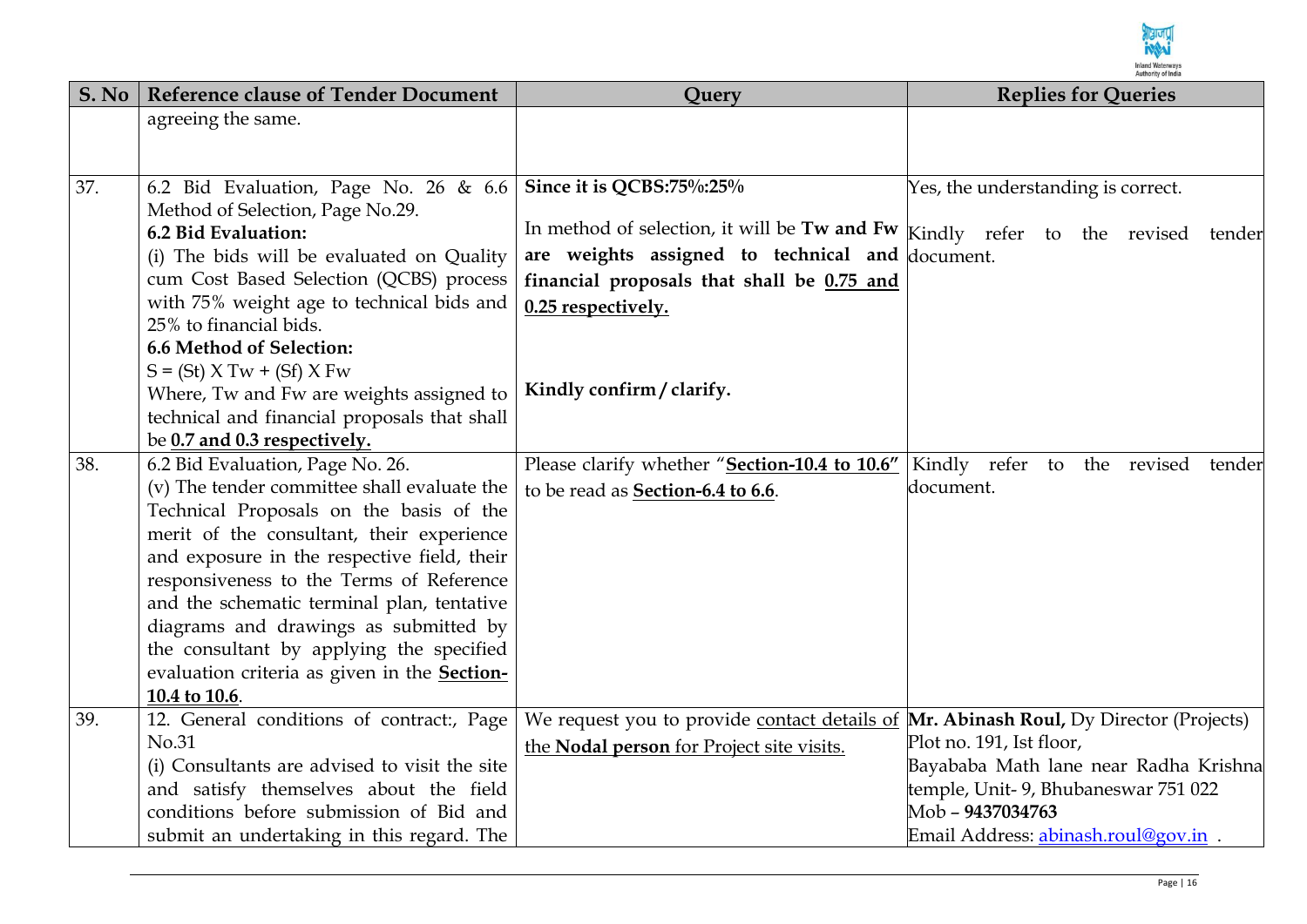

| S. No | <b>Reference clause of Tender Document</b>                                       | Query                                                                        | <b>Replies for Queries</b>                     |
|-------|----------------------------------------------------------------------------------|------------------------------------------------------------------------------|------------------------------------------------|
|       | consultant shall be deemed to have full                                          |                                                                              |                                                |
|       | knowledge of the site, situations, and local                                     |                                                                              |                                                |
|       | conditions prevailing at the project site.                                       |                                                                              |                                                |
| 40.   | 13. Clarification and / or interpretation of                                     | limit<br>Please<br>provide<br>for<br>time                                    | such The extent of time for the clarifications |
|       | report:, Page No.41                                                              | clarifications required to the client (IWAI)                                 | after completion of the consultancy work       |
|       | After submission of the final report by the                                      | after completion of final reports to the                                     | would be decided mutually by the IWAI $\&$     |
|       | consultant to the satisfaction of Employer if                                    | satisfaction of Employer.                                                    | the successful bidder.                         |
|       | clarifications are required or doubt arises<br>to the interpretation of anything |                                                                              |                                                |
|       | as<br>included in the reports, consultants shall,                                |                                                                              |                                                |
|       | on receipt of written request from                                               |                                                                              |                                                |
|       | Employer, furnish such clarification to the                                      |                                                                              |                                                |
|       | satisfaction of Employer within 15 days                                          |                                                                              |                                                |
|       | without any extra charge, even after                                             |                                                                              |                                                |
|       | completion of study.                                                             |                                                                              |                                                |
| 41.   | 16. LIQUIDATED DAMAGES, Page No. 42                                              | We request you to delete this clause.                                        | No change.                                     |
|       | (i) If consultant fails to complete the whole                                    |                                                                              |                                                |
|       | of the works within the period specified                                         |                                                                              |                                                |
|       | under the agreement, the consultant shall                                        |                                                                              |                                                |
|       | pay to the Employer as fixed and agreed                                          |                                                                              |                                                |
|       | liquidated damages, and not as penalty, a                                        |                                                                              |                                                |
|       | sum @ 0.1% of the agreed fees for each<br>calendar day of delay.                 |                                                                              |                                                |
| 42.   | 3. Terms of Reference, Page No 12 to 44                                          | Whether consultant to design the dams Yes, the understanding is correct. For |                                                |
|       | 3.5 Scope of Work                                                                | taking<br>into<br>account                                                    | earthquake standards kindly refer to           |
|       |                                                                                  | requirements? If so, Please provide (Part 5:                                 | SP: 22(S&T)-1982                               |
|       |                                                                                  | and Embankments) the Indian<br>Dams                                          | IS: 1893-1(200)                                |
|       |                                                                                  | earthquake standards for dams.                                               | IS: 4967-1968.                                 |
|       |                                                                                  | If code is not furnished, Please provide                                     |                                                |
|       |                                                                                  | guidelines to follow earthquake factors to be                                |                                                |
|       |                                                                                  | considered in design.                                                        |                                                |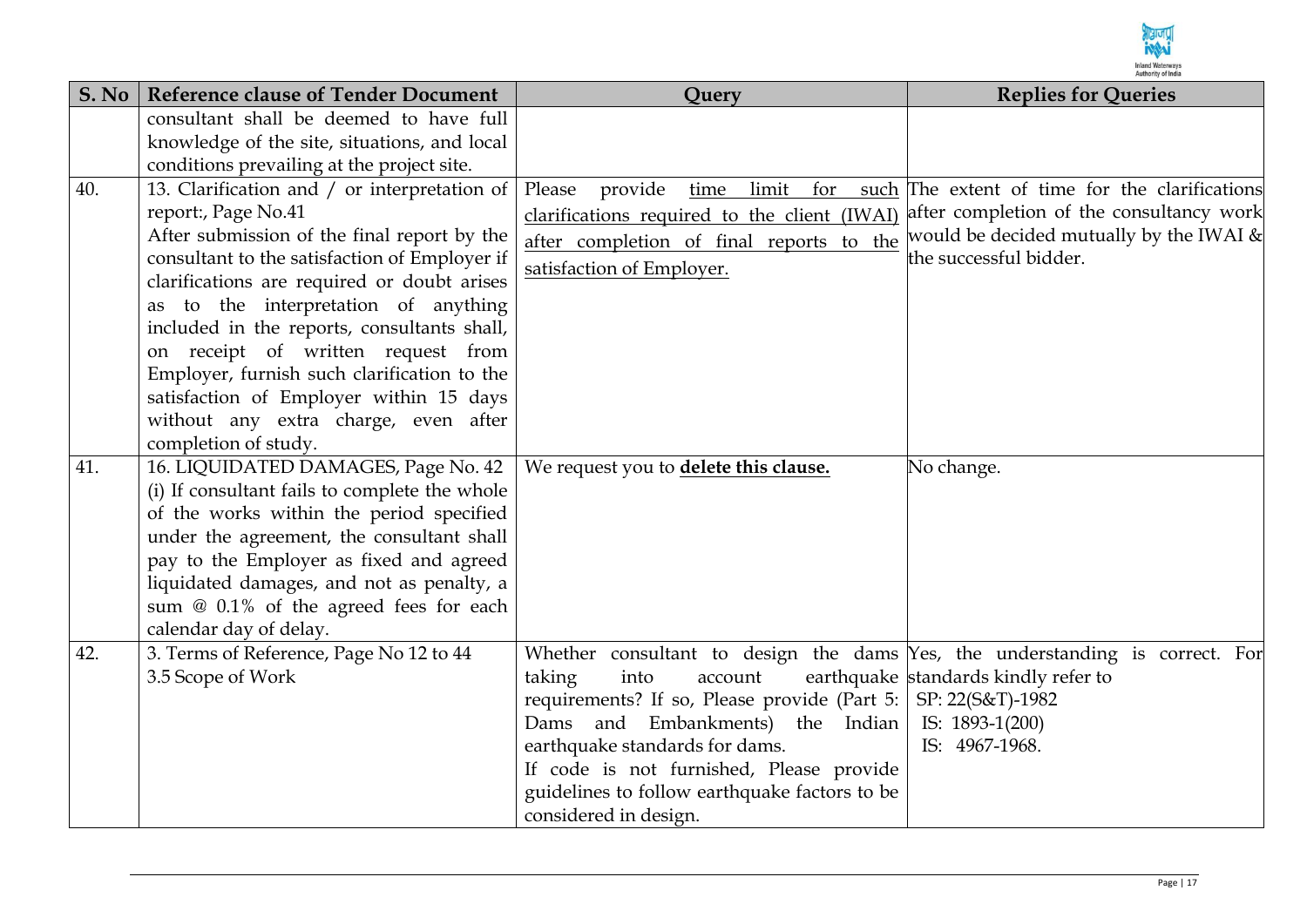

| S. No | <b>Reference clause of Tender Document</b> | Query                                                                                  | <b>Replies for Queries</b>                                               |
|-------|--------------------------------------------|----------------------------------------------------------------------------------------|--------------------------------------------------------------------------|
| 43.   | 3. Terms of Reference, Page No 12 to 44    | What is the required accuracy level of the The required accuracy level of the cost     |                                                                          |
|       | 3.5 Scope of Work                          | cost estimate for the FEED $(+/-30\%)$ ?                                               | estimate for the FEED would be +-15%.                                    |
|       |                                            | Please confirm.                                                                        |                                                                          |
| 44.   | 3. Terms of Reference, Page No 12 to 44    | For how many ships per year (and how May be clarified at later stage to the            |                                                                          |
|       | 3.5 Scope of Work                          | many ships per size class) do we need to successful bidder.                            |                                                                          |
|       |                                            | design the locks?                                                                      |                                                                          |
|       |                                            | Are the locks required to be operational even                                          |                                                                          |
|       |                                            | during periods of peak discharges at the                                               |                                                                          |
|       |                                            | weirs? Please confirm.                                                                 |                                                                          |
| 45.   | 3. Terms of Reference, Page No 12 to 44    | Is there any need to save water during the The weirs / barrages / navigation lock are  |                                                                          |
|       | 3.5 Scope of Work                          | lock leveling process (i.e. need to design to be designed with state of art technology |                                                                          |
|       |                                            | water saving basins)?                                                                  | and best practices available worldwide.                                  |
|       |                                            |                                                                                        | Conservation of water is always kept in<br>mind for any such structures. |
| 46.   | 3. Terms of Reference, Page No 12 to 44    | Please provide a list with characteristic The bidder has to do their own due           |                                                                          |
|       | 3.5 Scope of Work                          | discharges at the planned location of the diligence.                                   |                                                                          |
|       |                                            | weirs.                                                                                 |                                                                          |
| 47.   | Annex - VII (B), Page 61.                  | Tender document indicates 11 Key Experts $\gamma$ es, the understanding is correct.    |                                                                          |
|       | 1B.Break-up of Remuneration:               | on Pages 18 and 27 of Tender document.                                                 | Kindly refer to the revised<br>tender                                    |
|       |                                            |                                                                                        | document.                                                                |
|       |                                            | Kindly confirm / clarify whether this Table                                            |                                                                          |
|       |                                            | 1B - shall be modified for 11 Key Experts.                                             |                                                                          |
|       |                                            |                                                                                        |                                                                          |
|       |                                            | <b>3. ROYAL HASKONING DHV</b>                                                          |                                                                          |
| 48.   | $Pg-4$                                     | "Estimated costs of work being 8 crore". Kindly refer to Serial No. 20 & 28 above.     |                                                                          |
|       |                                            | Please confirm this does not include all site                                          |                                                                          |
|       |                                            | investigation works which are deemed                                                   |                                                                          |
|       |                                            | reimbursements to the consultant.                                                      |                                                                          |
| 49.   | $Pg$ 13,                                   | Please provide copies of the 2010, 2015 $\&$ Available                                 | <b>IWAI</b><br>website<br>at                                             |
|       | Clause 3.3                                 | 2016 reports by WAPCOS & IIT Guwahati.                                                 | www.iwai.nic.in.                                                         |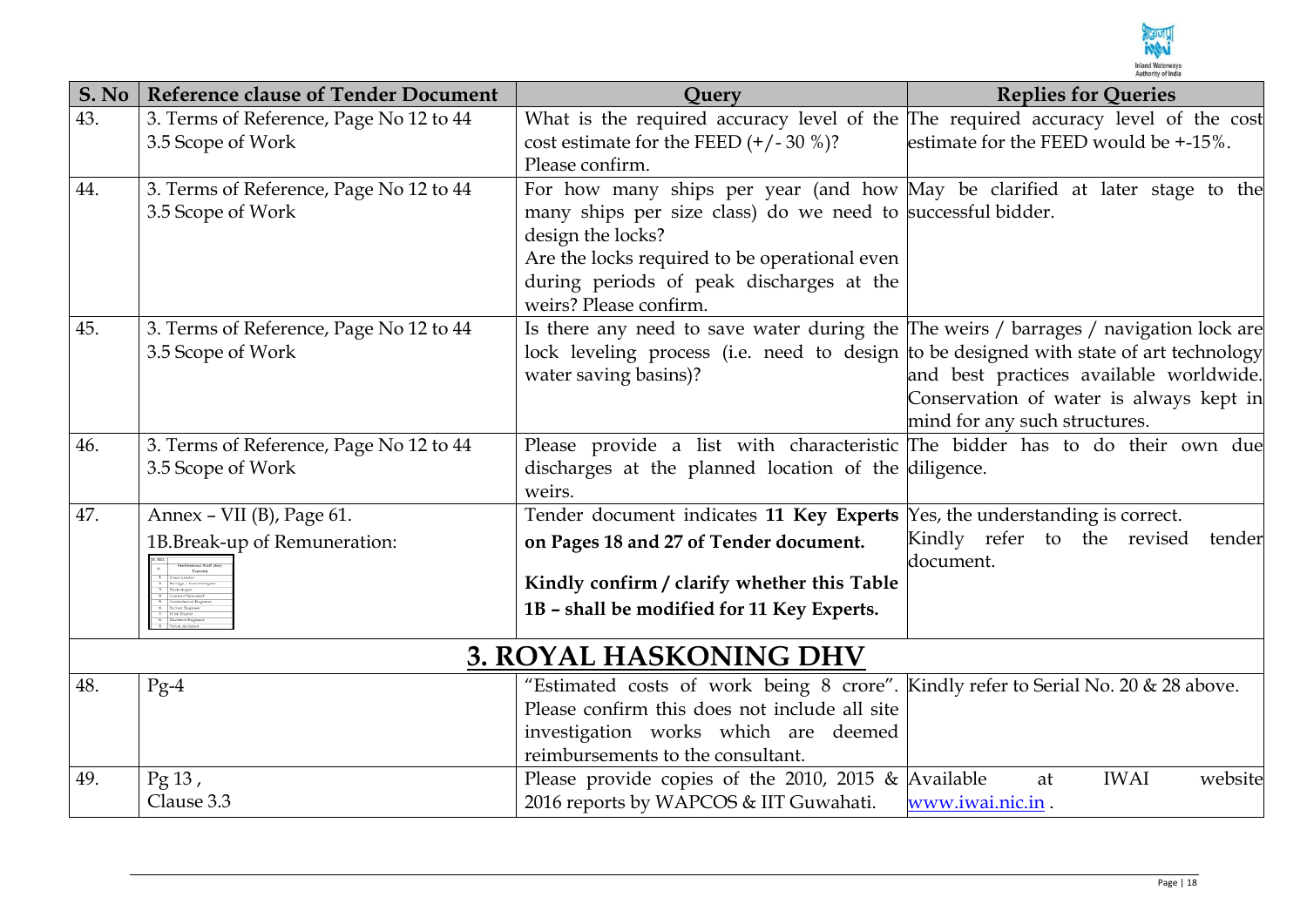

| S. No | <b>Reference clause of Tender Document</b> | <b>Ouery</b>                                                                                                          | <b>Replies for Queries</b> |
|-------|--------------------------------------------|-----------------------------------------------------------------------------------------------------------------------|----------------------------|
| 50.   | $\text{Pg}$ 13                             | Reference to "mathematical flood modeling". Due diligence is to be done by consultants                                |                            |
|       |                                            | Please confirm no further numerical current, for preparation of quality DPR and EPC                                   |                            |
|       |                                            | water level, morphological and ship tender document.                                                                  |                            |
|       |                                            | maneuvering modeling is required under                                                                                |                            |
|       |                                            | this study scope.                                                                                                     |                            |
| 51.   | Pg 14 &                                    | Reference to raising of embankments - Please This is to be worked out by the consultant                               |                            |
|       | Pg15 etc                                   | provide an estimate of the extent of works by and recommend the extent of the                                         |                            |
|       |                                            | which this reference to work scope applied embankment. Kindly refer to Serial No. 31.                                 |                            |
|       |                                            | to the project SOW. Are the embankment                                                                                |                            |
|       |                                            | raising only required alongside<br>the                                                                                |                            |
|       |                                            | individual structure or all along the river                                                                           |                            |
|       |                                            | system?                                                                                                               |                            |
| 52.   | Pg 15.                                     | Reference to navigational locks - Please Please note these information's are to be                                    |                            |
|       | Clause 3.4                                 | provide a basic technical description of recommended by the consultant after due                                      |                            |
|       |                                            | functional requirement of these structures $\&$ diligence including the mode of operation.                            |                            |
|       |                                            | expected mode of operation etc.                                                                                       |                            |
| 53.   | Pg 15.                                     | Reference to FEED design and EPC tender Kindly refer to the Serial No. 9.                                             |                            |
|       | Clause 3.4                                 | documents - Please validate that in                                                                                   |                            |
|       |                                            | accordance with industry standards the                                                                                |                            |
|       |                                            | design of individual structures shall be                                                                              |                            |
| 54.   | Pg 15.                                     | limited to 30% of full detailed design.<br>The reference to land needs for auxiliary Yes, the understating is correct |                            |
|       | Clause 3.5                                 | structures and roads - Please confirm that in                                                                         |                            |
|       |                                            | addition to the scope associated with                                                                                 |                            |
|       |                                            | embankments, weirs and barrages the repeat                                                                            |                            |
|       |                                            | reference to auxiliary structures and roads is                                                                        |                            |
|       |                                            | such that the assignment is only limited to                                                                           |                            |
|       |                                            | providing road access to each structure from                                                                          |                            |
|       |                                            | nearby main roads and auxiliary areas is                                                                              |                            |
|       |                                            | limited to lock pump houses etc                                                                                       |                            |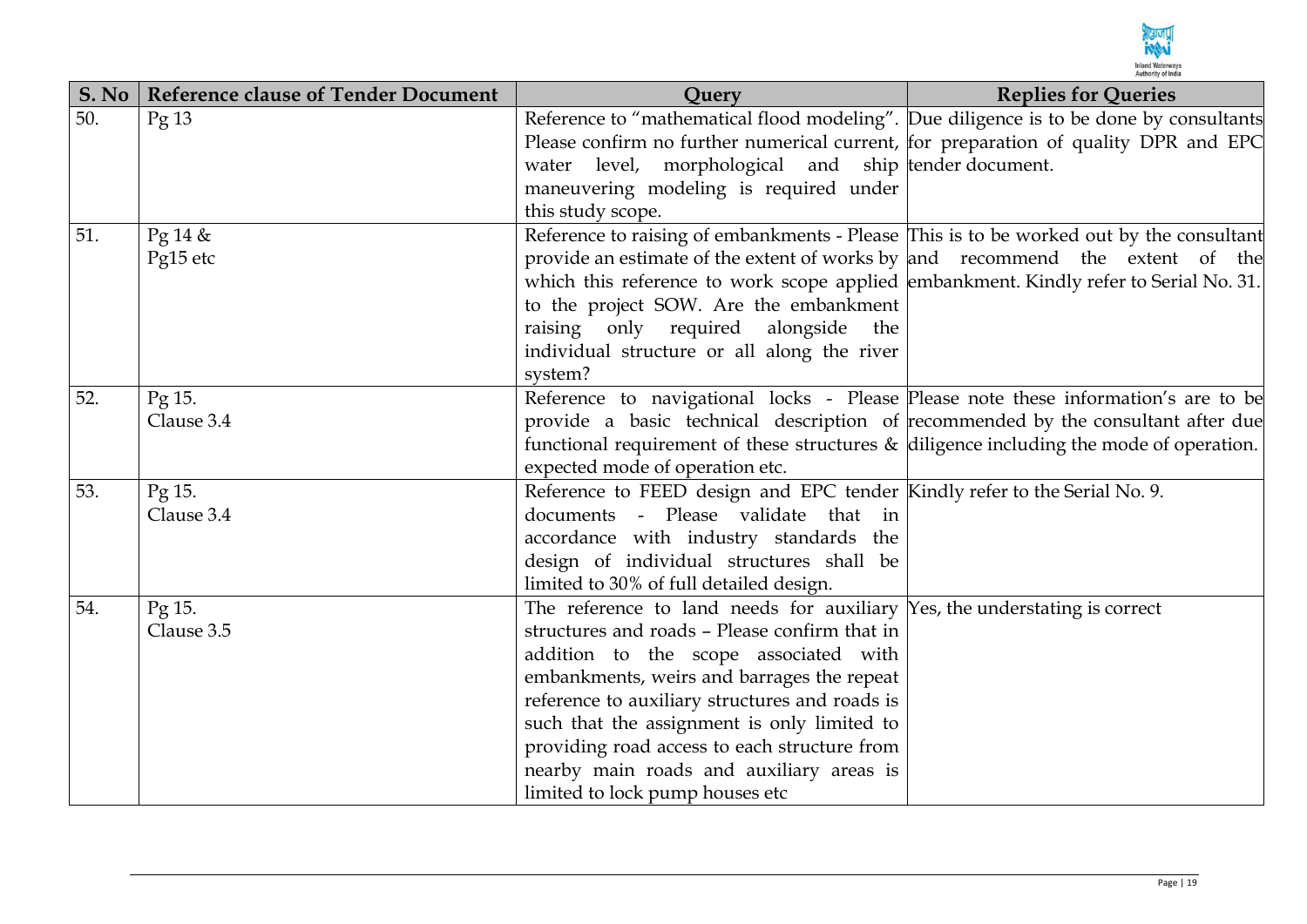

| S. No | <b>Reference clause of Tender Document</b> | Query                                                                   | <b>Replies for Queries</b> |
|-------|--------------------------------------------|-------------------------------------------------------------------------|----------------------------|
| 55.   | Pg <sub>17</sub>                           | Please confirm that it is acceptable for named No, not acceptable.      |                            |
|       | Clause 3.7                                 | technical expertise to be located at their                              |                            |
|       |                                            | home office (which maybe abroad) whereas                                |                            |
|       |                                            | the project is serviced by a Team Leader                                |                            |
|       |                                            | locally.                                                                |                            |
| 56.   | Pg 25 Eligibility.                         | Please confirm that similar work could also Kindly refer to the revised | tender                     |
|       |                                            | mean consultancy work for weirs/barrages/                               | document.                  |
|       |                                            | dams for a channel width of about 300 mtr.(+                            |                            |
|       |                                            | 50 mtr.) or bank to bank width of about 450                             |                            |
|       |                                            | mtr.(+ 50 mtr.) and/or for navigational                                 |                            |
|       |                                            | lock/head regulators for a channel width of                             |                            |
|       |                                            | about 300 mtr.( $\pm$ 50 mtr.) or bank to bank                          |                            |
|       |                                            | width of about 450 mtr.( $\pm$ 50 mtr.)                                 |                            |
| 57.   | Pg30                                       | Please confirm that in accordance with No change.                       |                            |
|       | Clause                                     | normal industry practice a 20% mobilization                             |                            |
|       | 11.2                                       | payment shall apply in order to cover the site                          |                            |
|       |                                            | investigation works.                                                    |                            |
| 58.   | Pg 42.                                     | Liquidated Damages.                                                     | No change.                 |
|       | Clause 126                                 | Please confirm that the 0.1% per day only                               |                            |
|       |                                            | applied on a deliverable item by item basis                             |                            |
|       |                                            | and not on the whole contract sum.                                      |                            |
| 59.   | Pg 60                                      | The reference to topographic surveys - does $\vert$ No change.          |                            |
|       |                                            | this item include determining which levels of                           |                            |
|       |                                            | the embankment require raising along the                                |                            |
|       |                                            | whole extent of the study domain. This could                            |                            |
|       |                                            | be an extensive additional survey compared                              |                            |
|       |                                            | to say that for each structure and road access.                         |                            |
|       |                                            |                                                                         |                            |
|       |                                            |                                                                         |                            |
|       |                                            |                                                                         |                            |
|       |                                            |                                                                         |                            |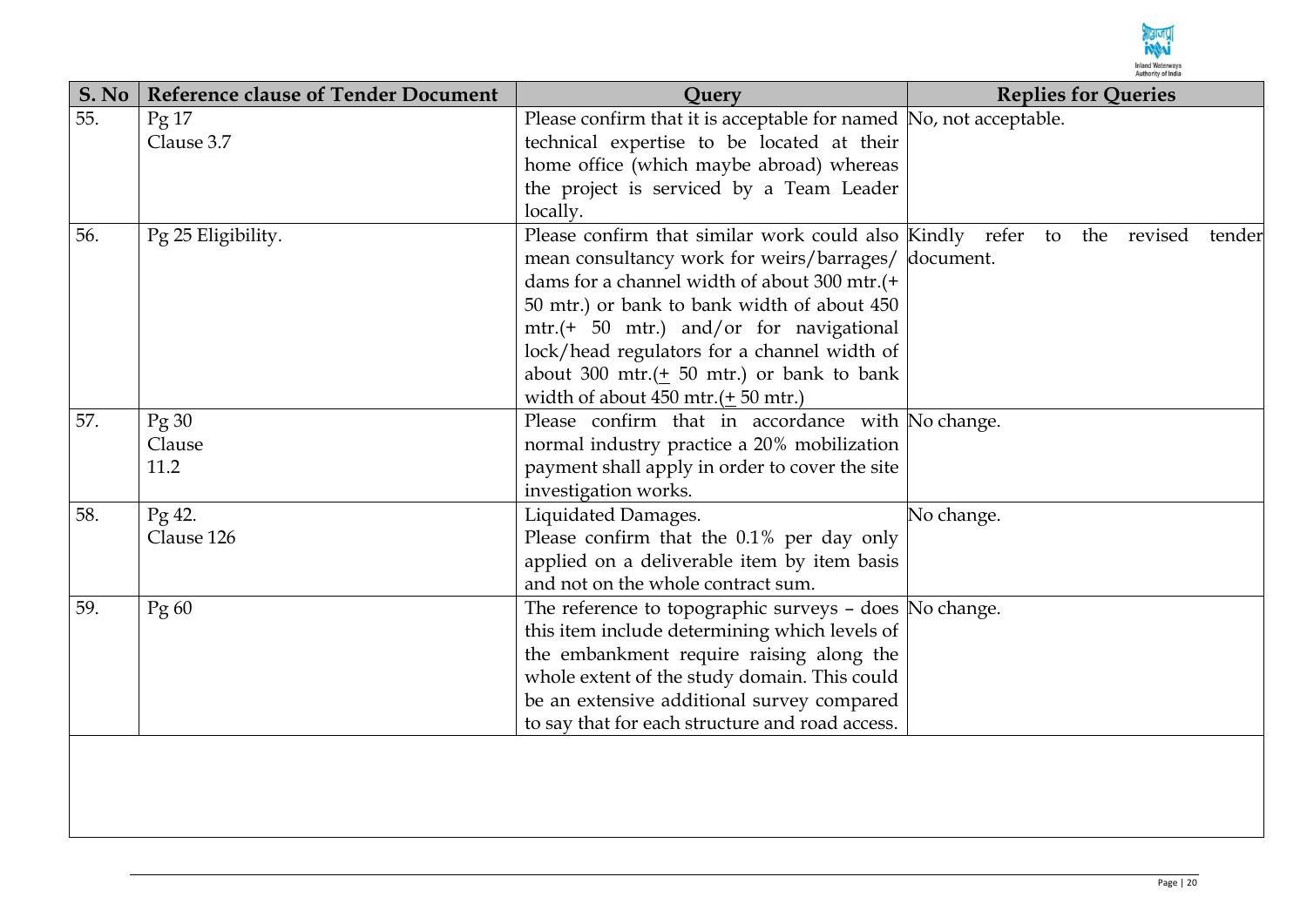

| S. No | <b>Reference clause of Tender Document</b>                                                                                                                                                                                                                   | Query                                                                                                                                                                                                                                                                                                                                                                                                                                                                                                                                                                                                                                                                                                                                         | <b>Replies for Queries</b> |
|-------|--------------------------------------------------------------------------------------------------------------------------------------------------------------------------------------------------------------------------------------------------------------|-----------------------------------------------------------------------------------------------------------------------------------------------------------------------------------------------------------------------------------------------------------------------------------------------------------------------------------------------------------------------------------------------------------------------------------------------------------------------------------------------------------------------------------------------------------------------------------------------------------------------------------------------------------------------------------------------------------------------------------------------|----------------------------|
|       |                                                                                                                                                                                                                                                              | 4. AECOM                                                                                                                                                                                                                                                                                                                                                                                                                                                                                                                                                                                                                                                                                                                                      |                            |
| 60.   | Clause 3.3 TOR, Pg. 13<br>Program Objectives:<br>It may be noted that the stretch from<br>Padnipal to Dhamra / Paradip is tidal and<br>LAD of 3.0 mtr can be maintained without<br>much efforts by carrying out maintenace<br>dredging as and when required. | IWAI has earlier come out tender for Kindly refer to the reports available at the<br>consultancy service for NW-5 development, WAI website www.iwai.nic.in.<br>in which it was required to assess the<br>feasibility of plying vessel with higher draft<br>vis a vis investment needed. The same was<br>however withdrawn. The current tender<br>implies meanwhile IWAI have already<br>decided that 3 m LAD is the most techno-<br>economic solution. Further it has also been<br>decided that the proposed structures, as part<br>of current assignment, would enable<br>maintain the LAD of 3 m. We request that<br>IWAI may kindly provide us the copy of<br>studies conducted in this regard for better<br>understanding of the project. |                            |
| 61.   | Clause 6.1 a) TOR, Pg. 25<br>Eligibility Criteria                                                                                                                                                                                                            | It is requested that in the eligibility criteria No change.<br>the detailed design and engineering for<br>marine structures such as breakwaters,<br>jetties, and berths may also be included.                                                                                                                                                                                                                                                                                                                                                                                                                                                                                                                                                 |                            |
| 62.   | Clause 6.1 a) TOR, Pg. 25<br>Eligibility Criteria                                                                                                                                                                                                            | Considering the importance of the No change.<br>assignment it is requested that in the<br>preparation of feasibility study be excluded<br>from the qualifying criteria.                                                                                                                                                                                                                                                                                                                                                                                                                                                                                                                                                                       |                            |
| 63.   | Clause 6.1 a) TOR, Pg. 25<br>Eligibility Criteria                                                                                                                                                                                                            | Considering the importance of the Detailed designing and engineering of<br>assignment it is requested that carrying out hydraulic structures is already in the<br>detailed design and engineering of the qualifying criteria. Hence no change.<br>marine and hydraulic structures be included<br>in the qualifying criteria.                                                                                                                                                                                                                                                                                                                                                                                                                  |                            |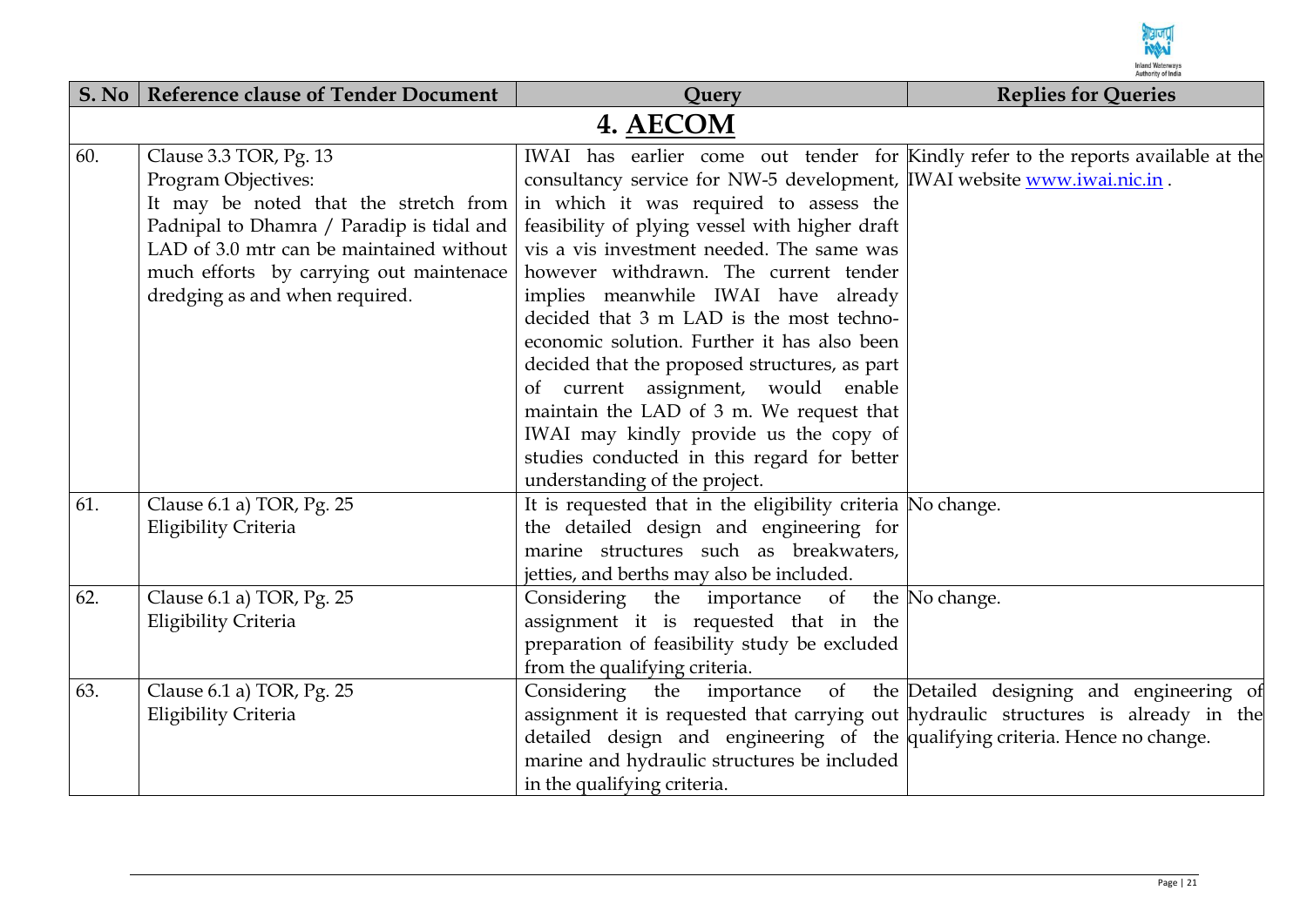

| S. No | <b>Reference clause of Tender Document</b>    | Ouery                                                                                                 | <b>Replies for Queries</b> |
|-------|-----------------------------------------------|-------------------------------------------------------------------------------------------------------|----------------------------|
| 64.   | Clause 6.1 a) i, ii & iii, TOR, Pg. 25        | For the assignment completed 5 to 6 years Kindly refer to the revised                                 | tender                     |
|       | Eligibility Criteria                          | ago, the escalation factor be specified to document.                                                  |                            |
|       |                                               | bring the value of completed assignment to                                                            |                            |
|       |                                               | the level of financial year 2016-17.                                                                  |                            |
| 65.   | Clause 6.1 a) i, ii & iii, TOR, Pg. 25        | At present it seems that Navigational lock Yes, the understanding is correct.                         |                            |
|       | Eligibility Criteria - Similar Works          | integral with the barrage, dams etc. shall be Kindly refer to revised tender document.                |                            |
|       |                                               | considered as qualifying criteria. We request                                                         |                            |
|       |                                               | that if the bidder has been involved in the                                                           |                            |
|       |                                               | design of an independent navigational lock                                                            |                            |
|       |                                               | and has also carried out works for dams,                                                              |                            |
|       |                                               | barrages, weirs independently he may also                                                             |                            |
|       |                                               | be considered, subject to meeting the other                                                           |                            |
| 66.   |                                               | financial criteria, may also be considered.<br>For design of gates, we feel that degree in No change. |                            |
|       | Clause 3.7.1 TOR, Pg. 18<br>Navigational Lock | Naval Architecture is important. Hence                                                                |                            |
|       | Expert- B.E/B.Tech Civil, M.Tech Civil or     | request to modify the same as B.E / B. Tech                                                           |                            |
|       | equivalent, 10 years experience               | Ocean Engineering and Naval Architecture                                                              |                            |
|       |                                               | with minimum experience of 20 years.                                                                  |                            |
|       |                                               | 5. HOWE ENGINEERING PROJECTS PVT. LTD.                                                                |                            |
|       |                                               |                                                                                                       |                            |
| 67.   | Page No. -4                                   |                                                                                                       |                            |
|       | Clause No. v) & vii) NIT                      |                                                                                                       |                            |
|       | v) Likely date of issue of pre-bid meeting    | Request to give at least 4 week's time after Kindly refer to the revised tender                       |                            |
|       | minutes: 7.010.2016.                          | issue of minutes of Pre-bid meetings or document.                                                     |                            |
|       | vii) Bid closing/document download end        | replies to last bid queries                                                                           |                            |
|       | date & time: 04.11.2016 at 15.00 hrs.         |                                                                                                       |                            |
| 68.   | Page No. 13 Clause No. 3.3                    | Please clarify if it is necessary to propose Kindly refer to Serial No. - 6                           |                            |
|       | 3-Terms of reference                          | rubber dam with navigation lock & minor                                                               |                            |
|       | Kani River till Padnipal (Rubber Dam with     | dredging in its upstream or if feasible,                                                              |                            |
|       | navigational lock W5). The flow depth         | dredging only can be proposed to achieve                                                              |                            |
|       | ranges during lean season in the Kani river   | required water depth.                                                                                 |                            |
|       | are lesser than depths required for           |                                                                                                       |                            |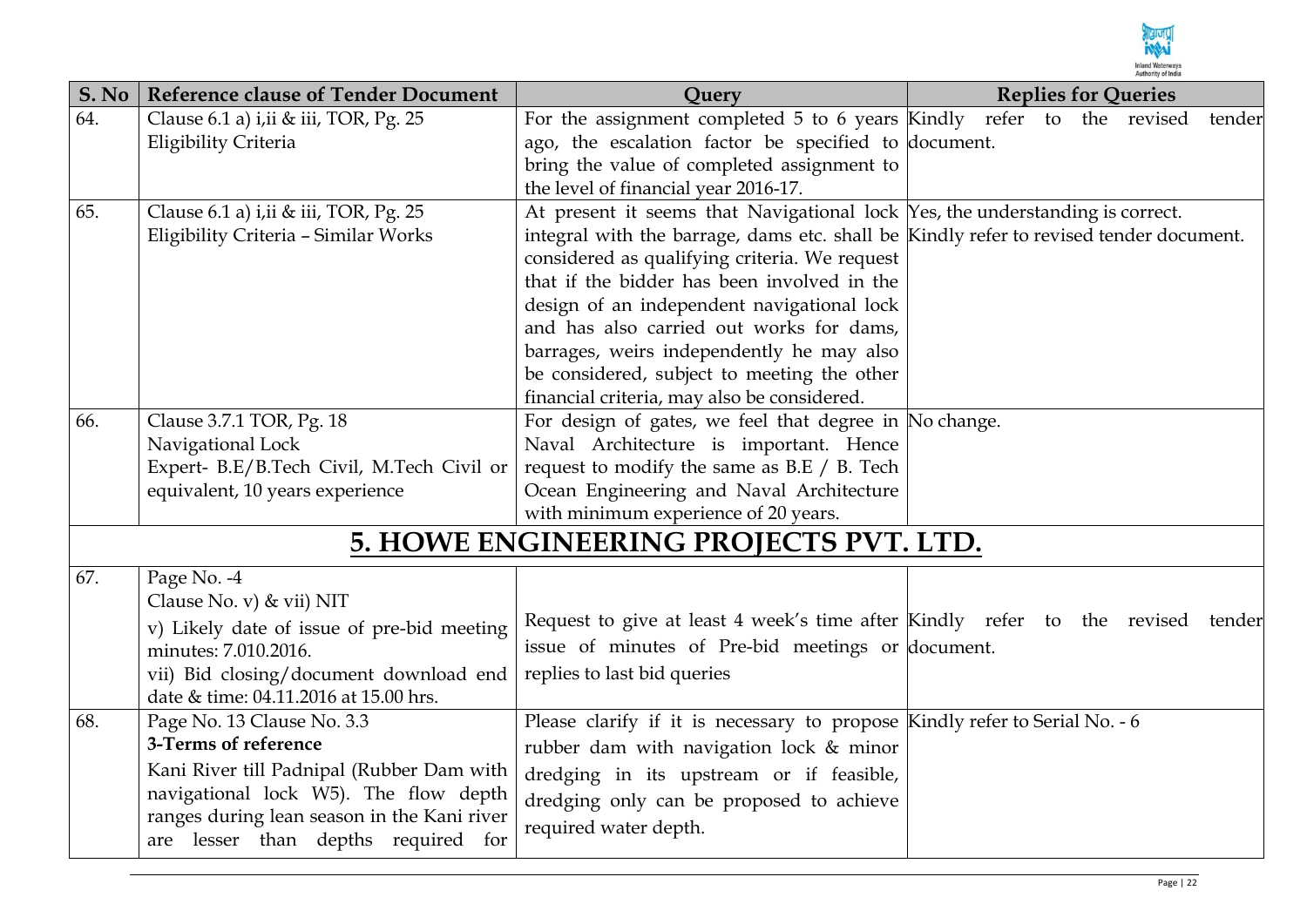

| S. No | <b>Reference clause of Tender Document</b>                                                                                                                                                                                                                                                   | Query                                                                                                                                                                                                                                                                                                                                                                                                                                  | <b>Replies for Queries</b>                               |
|-------|----------------------------------------------------------------------------------------------------------------------------------------------------------------------------------------------------------------------------------------------------------------------------------------------|----------------------------------------------------------------------------------------------------------------------------------------------------------------------------------------------------------------------------------------------------------------------------------------------------------------------------------------------------------------------------------------------------------------------------------------|----------------------------------------------------------|
|       | navigation. The navigable depths in this<br>reach could be obtained either by dredging<br>along with reducing width or providing<br>4.25 m Rubber Dam with navigation lock at<br>the downstream along with minor<br>dredging in the upstream.                                                |                                                                                                                                                                                                                                                                                                                                                                                                                                        |                                                          |
| 69.   | Page No. 17-18<br>Clause No. 3.7.1 (ii)<br>Key Expert's qualifications & competency<br>for consignment<br>Barrage/Dam<br>Expert:<br>Minimum<br>Qualification-B.E./B. Tech in Engineering<br>Experience- 25 Years including 5 years as<br>Chief Engineer/Head                                 | Minimum Qualifications requirement may Kindly refer to the revised<br>be amended to $B.E/B$ . Tech (Civil) with document.<br>number of years of experience increased to<br>25 years instead of 20 years.                                                                                                                                                                                                                               | tender                                                   |
| 70.   | Page No. 18-19; Clause No. 3.8<br>Time Schedule/Submission of Reports<br>The total period of completion of<br>(a)<br>this assignment would be 12 months from<br>the date of signing of the Contract by<br>IWAI and the selected consultant.                                                  | Total period of completion of assignment is No Change.<br>12 months. This is too less compared to scope<br>of the work especially in view of the<br>requirement of extensive Geotechnical<br>Surveys and approval of designs by Govt. of<br>Odisha/WR Deptt/PWD (NHAI)/ Railways<br>etc. these activities are likely to take at least<br>3-4 months. The completion period may be<br>increased to 18 months to make it<br>practicable. |                                                          |
| 71.   | Page No. 25; Clause No. 6.1 (a)<br>Eligibility Criteria/Evaluation of Bids: 6.1<br>Eligibility Criteria<br>The following criteria shall be adopted<br>a)<br>for assessing eligibility of the bidders:<br>The bidder should have completed the<br><b>DPR</b><br>consultancy<br>works(s)<br>of | To replace similar works as following:<br>Similar works means construction works<br>weirs/barrages/ports/IWT<br>for<br>terminal/dry docks/navigational locks.                                                                                                                                                                                                                                                                          | Kindly refer<br>the revised<br>to<br>tender<br>document. |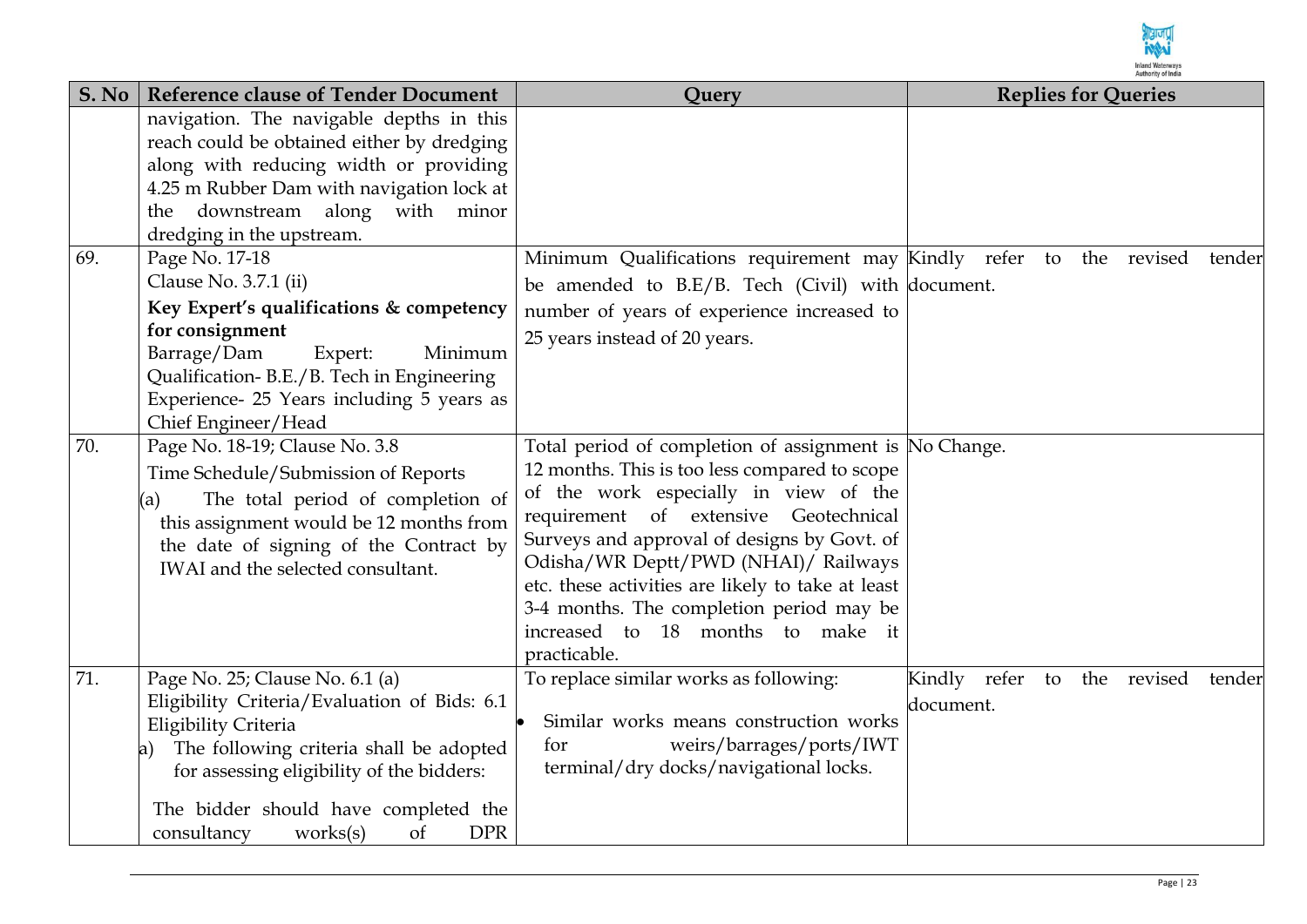

| S. No | <b>Reference clause of Tender Document</b>                                           | Query                                                  | <b>Replies for Queries</b> |
|-------|--------------------------------------------------------------------------------------|--------------------------------------------------------|----------------------------|
|       | preparation/PMC<br>including<br>proof                                                |                                                        |                            |
|       | checking, feasibility study etc. in the past                                         |                                                        |                            |
|       | <i>(certificates)</i><br>of<br>years<br>seven                                        |                                                        |                            |
|       | completion/substantial completion issued                                             |                                                        |                            |
|       | by the clients to be attached as per the                                             |                                                        |                            |
|       | following:                                                                           |                                                        |                            |
|       | One (01 no.) similar* work costing not                                               |                                                        |                            |
|       | less than Rs 6.4 Crs. Or above, or                                                   |                                                        |                            |
|       | ii) Two (02. Nos.) similar* work costing not                                         |                                                        |                            |
|       | less than Rs. 4.0 Crs. Each or above, or                                             |                                                        |                            |
|       | iii) Three (03 nos.) similar* work costing not                                       |                                                        |                            |
|       | less than Rs. 3.2 Crs. Each or above,                                                |                                                        |                            |
|       | • Similar work means consultancy work for                                            |                                                        |                            |
|       | weirs/barrages/dams with navigational                                                |                                                        |                            |
|       | lock/head regulators for a channel width                                             |                                                        |                            |
|       | of about $300$ mtr.(+50 mtr.) or bank to<br>bank width of about 450 mtr. (+50 mtr.), |                                                        |                            |
|       |                                                                                      |                                                        |                            |
|       |                                                                                      | 6. IRCLASS                                             |                            |
| 72.   | 6.1 a) Eligibility Criteria                                                          | Kindly consider consultancy work (s) of DPR No change. |                            |
|       | The bidder should have completed the                                                 | preparation / PMC including Supervision,               |                            |
|       | consultancy work (s) of DPR preparation /                                            | Quality Control and Quality Assurance,                 |                            |
|       | PMC including proof checking, feasibility                                            | proof checking, feasibility study etc. in the          |                            |
|       | study etc. in the past seven year                                                    | past seven years.                                      |                            |
| 73.   | Earnest Money<br>Deposit<br>$(EMD)$ -<br>9.                                          | Kindly consider EMD of Rs. 16 lakhs full in No change. |                            |
|       | Consultant shall submit, EMD amounting                                               | the shape of Bank Guarantee (BG) only.                 |                            |
|       | Rs. 16,00,000/-. 50 % of earnest money shall                                         |                                                        |                            |
|       | have to be deposited through RTGS, and                                               |                                                        |                            |
|       | balance amount may be deposited in shape                                             |                                                        |                            |
|       | of Bank Guarantee of any nationalized                                                |                                                        |                            |
|       | /scheduled bank.                                                                     |                                                        |                            |
|       |                                                                                      |                                                        |                            |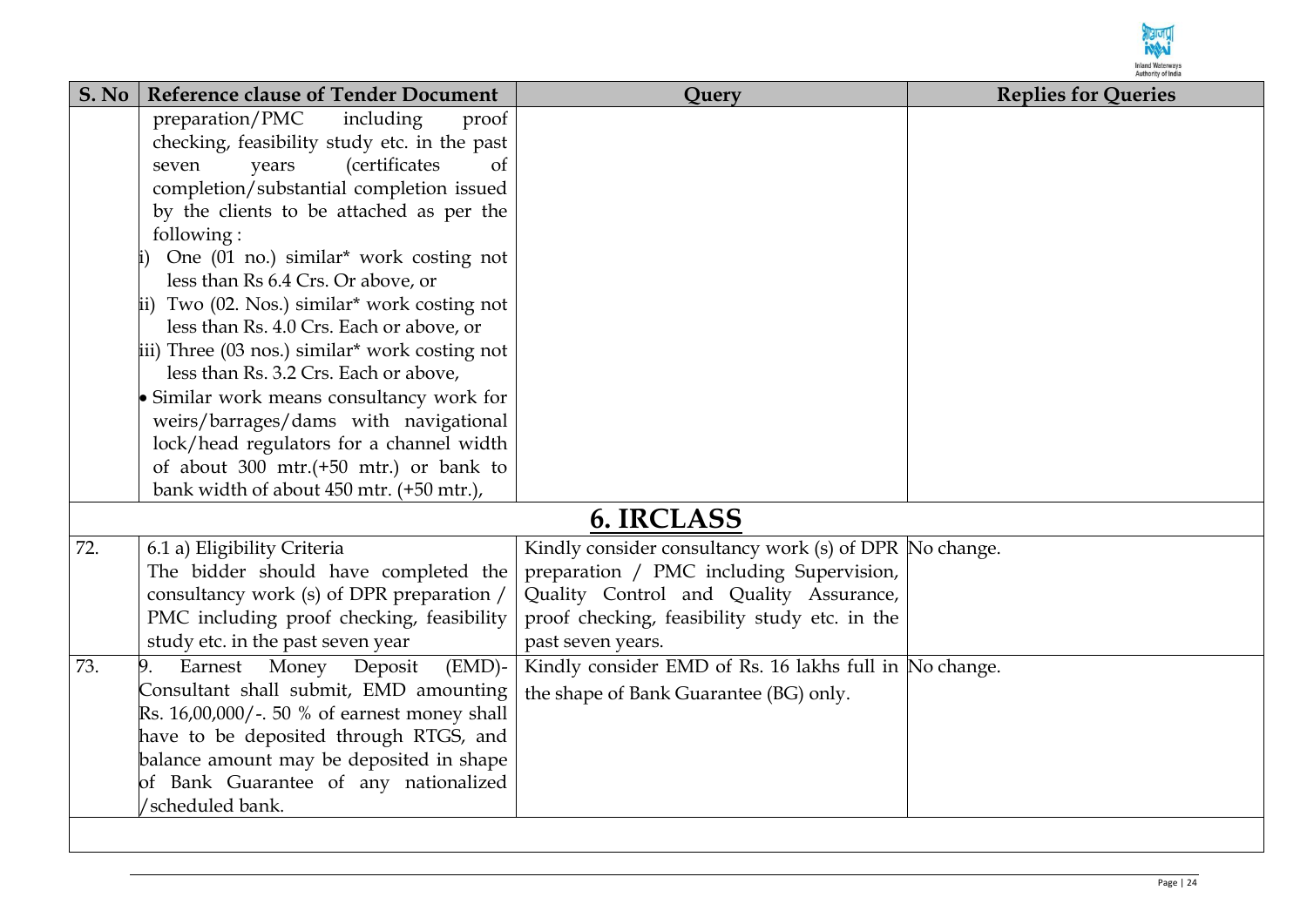

|     | S. No   Reference clause of Tender Document                                                                                                                                                                                                                                                                                                                                                                                                                                                                                                     | Query                                                                                                                                                                                                                                                                                                                                                                                                                                                                                                                                       | <b>Replies for Queries</b> |  |  |  |
|-----|-------------------------------------------------------------------------------------------------------------------------------------------------------------------------------------------------------------------------------------------------------------------------------------------------------------------------------------------------------------------------------------------------------------------------------------------------------------------------------------------------------------------------------------------------|---------------------------------------------------------------------------------------------------------------------------------------------------------------------------------------------------------------------------------------------------------------------------------------------------------------------------------------------------------------------------------------------------------------------------------------------------------------------------------------------------------------------------------------------|----------------------------|--|--|--|
|     | <b>7. Aarvee Associates</b>                                                                                                                                                                                                                                                                                                                                                                                                                                                                                                                     |                                                                                                                                                                                                                                                                                                                                                                                                                                                                                                                                             |                            |  |  |  |
| 74. | Page no. 25 & Clause 6.1 Eligibility Criteria:<br>The bidder should have completed the<br>consultancy work (s) of DPR Preparation<br>/PMC including proof checking, feasibility<br>study etc. in the past seven years as per the<br>following:<br>(i) One $(01 \text{ no.})$ similar <sup>*</sup> work costing not<br>less than Rs 6.4 Crs. or above, or (ii) two (02<br>nos.) similar* work costing not less than Rs<br>4.0 Crs. each or above (or) (iii three (03<br>nos.) similar* work costing not less than Rs.<br>3.2 Crs. each or above, | In general the consultancy fee for similar No change.<br>scope of assignments will not be as much as<br>specified in the clause 6.1 of tender<br>document. Hence it is requested to reduce<br>the value of similar work in the eligibility<br>criteria as below.<br>(i) One (01 no.) similar* work costing not less<br>than Rs 6.0 Crs. or above, or (ii) two (02 nos.)<br>similar* work costing not less than Rs 4.0<br>Crs. each or above (or) (iii three (03 nos.)<br>similar* work costing not less than Rs. 2.0<br>Crs. each or above, |                            |  |  |  |
| 75. | Page no. 25 & Clause 6.1 Escalation factor<br>for the cost of work                                                                                                                                                                                                                                                                                                                                                                                                                                                                              | As a common practice of tenders, there will Kindly refer to the revised<br>be a provision of 7 % escalation factor to $d$ <sub>o</sub> cument.<br>bring the value of work completed in past to<br>the current year. Hope the same is applicable<br>for this tender as well.                                                                                                                                                                                                                                                                 | tender                     |  |  |  |
| 76. | Page no. 26 & Clause 6.2(i)<br><b>Method of Selection:</b><br>The bids will be evaluated on Quality cum<br>Cost Based Selection (QCBS) process with<br>75 % weightage to technical bids and 25 %<br>to financial bids.                                                                                                                                                                                                                                                                                                                          | As per clause 6.2(i), 75 % Technical and 25% Kindly refer to the Serial No. - 38.<br>Financial weightage is given for the<br>evaluation criteria, where as refer to ring to<br>clause 6.6, it is mentioned as 70 % Technical<br>and 30 % Financial. Please confirm that<br>which one will be considered for the<br>evaluation.                                                                                                                                                                                                              |                            |  |  |  |
| 77. | General<br>Requirement of clearance from statutory<br>bodies                                                                                                                                                                                                                                                                                                                                                                                                                                                                                    | Please mention the different clearance from Statutory bodies are to be specified by the<br>the statutory bodies required for this consultant. Kindly refer to the revised<br>assignment. Also confirm whether the cost<br>for obtaining clearances is under the scope of<br>consultant?                                                                                                                                                                                                                                                     | tender document.           |  |  |  |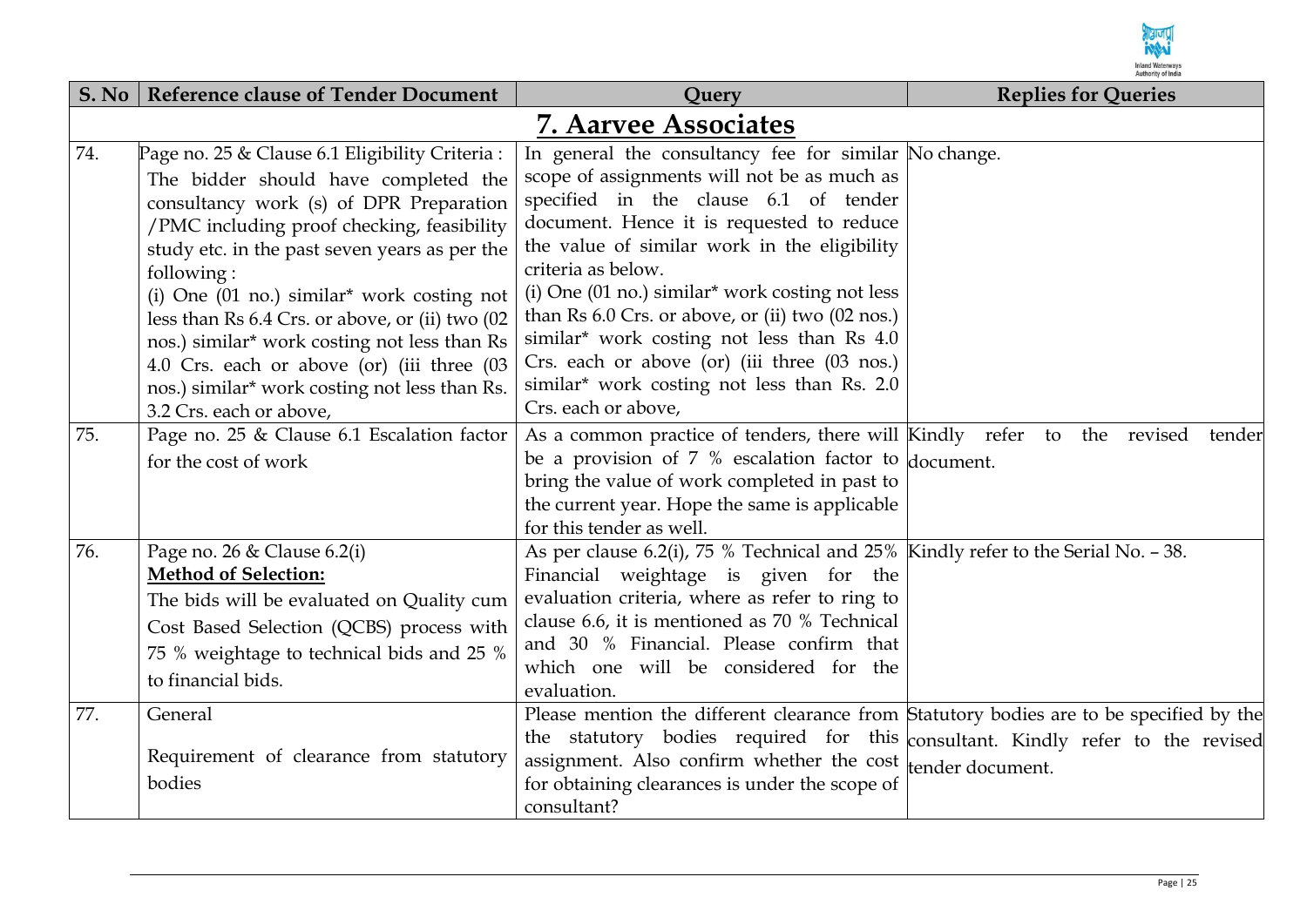

| S. No | <b>Reference clause of Tender Document</b>                                                                                                                                                                                                                                                                                                                                                                     | Query                                                                                                                                                                                                                                                                                                                                                                                                                                         | <b>Replies for Queries</b> |
|-------|----------------------------------------------------------------------------------------------------------------------------------------------------------------------------------------------------------------------------------------------------------------------------------------------------------------------------------------------------------------------------------------------------------------|-----------------------------------------------------------------------------------------------------------------------------------------------------------------------------------------------------------------------------------------------------------------------------------------------------------------------------------------------------------------------------------------------------------------------------------------------|----------------------------|
| 78.   | General<br>Man-months<br>requirement<br><sub>of</sub><br>Key                                                                                                                                                                                                                                                                                                                                                   | The minimum man-month requirement of This is to be worked out by the respective<br>Key professionals may please be specified. bidders.<br>This will help the bidders to quote on a                                                                                                                                                                                                                                                            |                            |
|       | Professionals                                                                                                                                                                                                                                                                                                                                                                                                  | common platform.                                                                                                                                                                                                                                                                                                                                                                                                                              |                            |
| 79.   | General<br>Responsibilities<br>Roles<br>$\&$<br>of<br>Key<br>Professionals                                                                                                                                                                                                                                                                                                                                     | Please mention a brief note on roles & As per the scope of work, this is to be<br>responsibilities of key professionals to $ $ provided by the consultant.<br>understand the client's expectation on staff<br>involvement for this assignment                                                                                                                                                                                                 |                            |
|       |                                                                                                                                                                                                                                                                                                                                                                                                                | 8. EGIS                                                                                                                                                                                                                                                                                                                                                                                                                                       |                            |
| 80.   | Clause 3.3 (Page 13) and Annex - VIII<br>(Page 62)<br>It is mentioned here that, IIT Guwahati<br>did the 100 years flood simulation studies<br>at proposed locations of weirs W1, W2,<br>W3, W5 and Check dams C1 and C2.<br>Annex-VIII column 7 gives the Max WL@<br>100 years Flood MSL.                                                                                                                     | Kindly clarify, that the consultant should Yes the understanding is correct. The<br>adopt the Max. WL @100 years Flood MSL, consultant doesn't need to do any fresh<br>provided in Annex - VIII as recommended hundred year flood simulation studies.<br>by IIT Guwahati or the consultant have to<br>redo the flood simulation studies of the river<br>stretch from Jakodia to Padnipal to<br>determine the Max. WL @100 years Flood<br>MSL. |                            |
| 81.   | Clause 3.4 (Page 15) Clause 3.9 (Page 21)<br>Clause 3.4 states that "Hydrographic survey<br>chart and Topographic survey of the site<br>will be made available to the consultant by<br>IWAI on their demand". Clause 3.9 (a) states<br>that "On request by the Consultant, the<br>Employer shall provide the details of<br>hydrographic survey data and studies, if<br>any conducted by the Employer in past". | Kindly provide the details of hydrographic Kindly refer to Serial No. $-7 < 28$ .<br>and topographic data available with IWAI.                                                                                                                                                                                                                                                                                                                |                            |
| 82.   | Clause 3.5 (Page 15 - 17) Clause 3.6 iii (page<br>17)                                                                                                                                                                                                                                                                                                                                                          | Please clarify that, do the consultant have to $\gamma$ es the understanding is correct.<br>co-ordinate with all government departments<br>to receive approval on the DPR, or IWAI will Kindly refer to Serial No. - 8 above.                                                                                                                                                                                                                 |                            |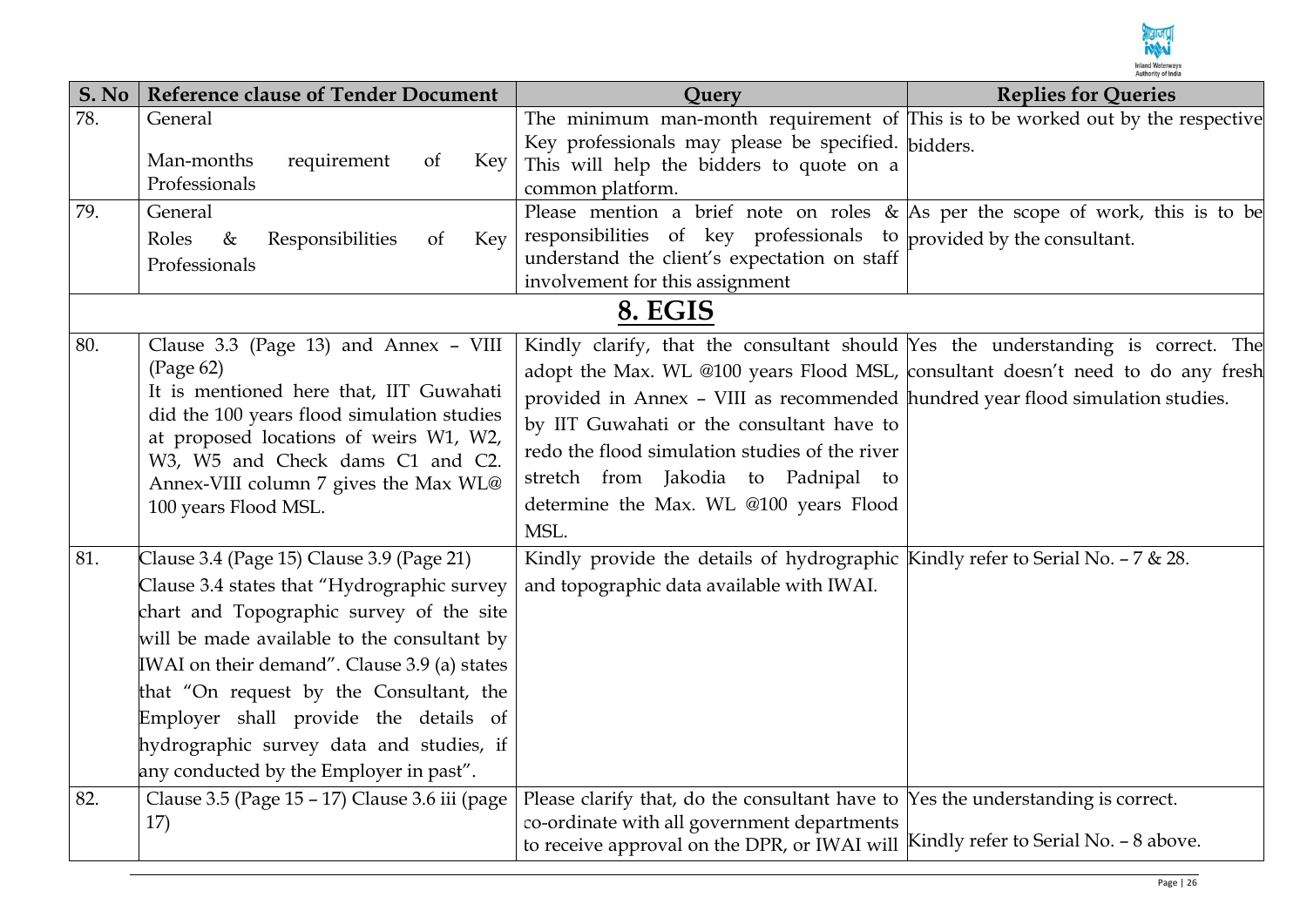

| S. No | <b>Reference clause of Tender Document</b>                                                                                                                                                                                                                        | Query                                                                                                                                                                                                                                                                                                                                                                                                                                                                                                                               | <b>Replies for Queries</b> |
|-------|-------------------------------------------------------------------------------------------------------------------------------------------------------------------------------------------------------------------------------------------------------------------|-------------------------------------------------------------------------------------------------------------------------------------------------------------------------------------------------------------------------------------------------------------------------------------------------------------------------------------------------------------------------------------------------------------------------------------------------------------------------------------------------------------------------------------|----------------------------|
|       | consulted adequately and the design, approval<br>drawings and proposed arrangements are departments on the DPR.<br>to be vetted by concerned authorities prior<br>to finalization.                                                                                | The clause states that, WRD, PWD and $\vert$ do the same with support from the<br>other concerned departments of Govt. of consultant. It is to be noted here that,<br>Odisha, Railways, RD, NH etc. should be additional time is required to receive<br>from<br>various<br>government                                                                                                                                                                                                                                               |                            |
| 83.   | Clause 3.5 xiii (page 17)<br>Detailed presentation of DPR at IWAI<br>head office Noida as well as to Ministry of<br>Shipping, State Govt. of Odisha and other<br>concerned Central / State Government<br>Authorities which become necessary for<br>acceptance and | Please clarify that who will be the Irrelevant query.<br>approving authority for the said DPR and<br>will coordinate with various<br>who<br>government departments for acceptance<br>and accord.                                                                                                                                                                                                                                                                                                                                    |                            |
| 84.   | Clause 3.7.1 page 17<br>Key Experts, Minimum qualification,<br>experience                                                                                                                                                                                         | a) Requirement of Naval Architect with 15 No change.<br>years of experience as key expert should be<br>reconsidered.<br>b) Minimum required experience of Hydro-<br>mechanical and Electrical expert                                                                                                                                                                                                                                                                                                                                |                            |
| 85.   | Clause 3.6 Clause 3.8<br>Deliverables Time<br>schedule/Submission of Reports.                                                                                                                                                                                     | Given the nature of assignment, including Kindly refer to the revised<br>getting accord and acceptance on the document.<br>Inception Report, Interim Report, Draft DPR<br>and Final DPR including presentations to<br>Central/State<br>government<br>various<br>departments like Ministry of Shipping,<br>WRD, PWD departments of Govt. of<br>Odisha, Railways, NH, and Consultant<br>need minimum of 18 months to deliver the<br>reports.<br>In case of delay in data availability and<br>government approvals, extra time without | tender                     |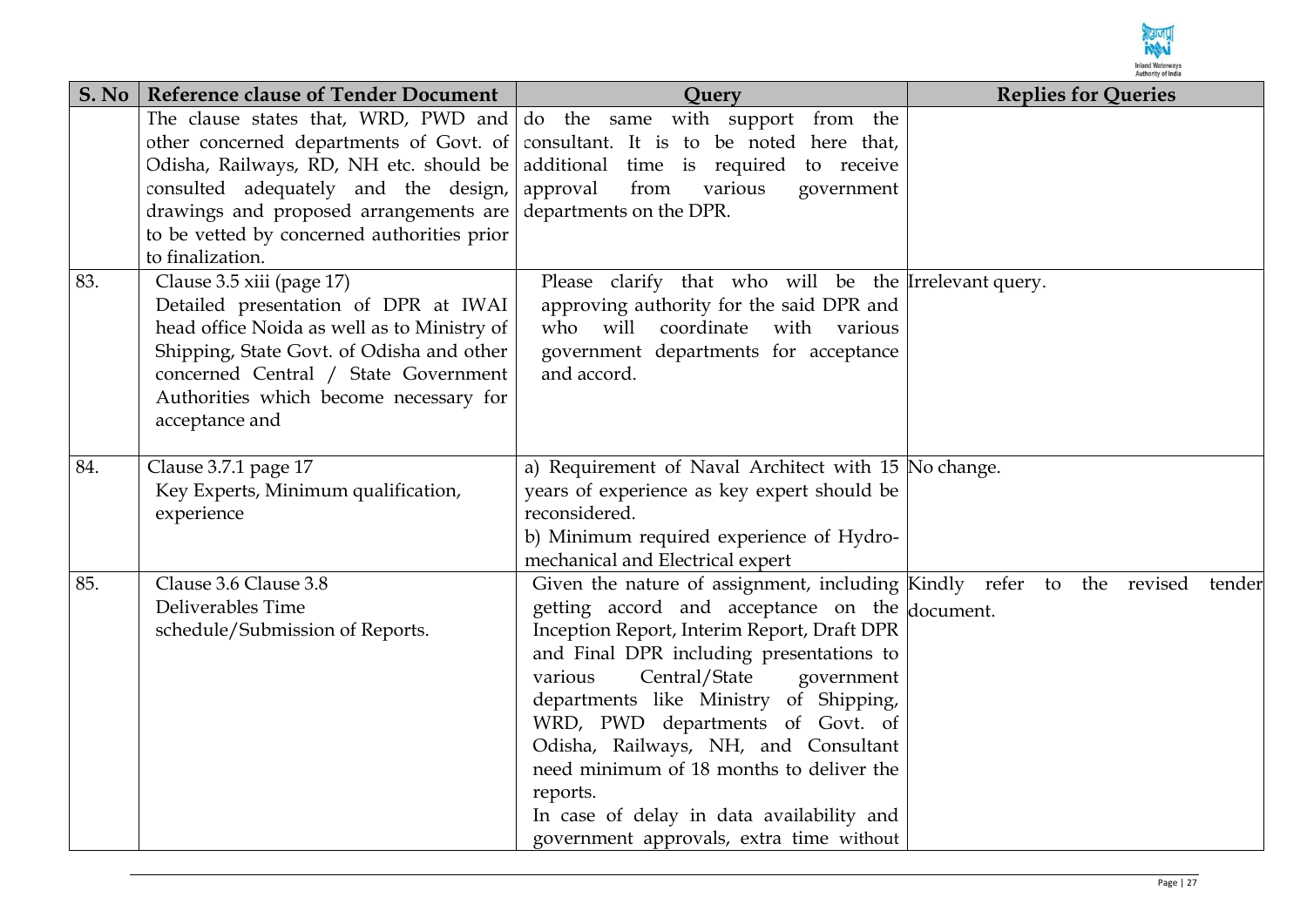

| S. No | <b>Reference clause of Tender Document</b>                                                                                                                                                                                                                                                                                                                                                     | Query                                                                                                                                                                                                                                                                                                                                                                                                                                                                                                                                                                                                                                                              | <b>Replies for Queries</b>                          |  |  |  |  |  |
|-------|------------------------------------------------------------------------------------------------------------------------------------------------------------------------------------------------------------------------------------------------------------------------------------------------------------------------------------------------------------------------------------------------|--------------------------------------------------------------------------------------------------------------------------------------------------------------------------------------------------------------------------------------------------------------------------------------------------------------------------------------------------------------------------------------------------------------------------------------------------------------------------------------------------------------------------------------------------------------------------------------------------------------------------------------------------------------------|-----------------------------------------------------|--|--|--|--|--|
|       |                                                                                                                                                                                                                                                                                                                                                                                                | LD should be provided.                                                                                                                                                                                                                                                                                                                                                                                                                                                                                                                                                                                                                                             |                                                     |  |  |  |  |  |
| 86.   | Clause 15 (page 41)                                                                                                                                                                                                                                                                                                                                                                            | IWAI should ensure the safety and security No change. Kindly note it is the<br>of surveyors and other personals deployed responsibility of the consultancy firm to<br>on site for the said project in-case the<br>consultant team is manhandled at site by<br>locals or naxalite/maoist group.                                                                                                                                                                                                                                                                                                                                                                     | ensure the safety & security of their<br>personals. |  |  |  |  |  |
| 87.   | Pg 5, point $(X)$<br>Earnest Money Deposit<br>$(EMD):$ Rs<br>16,00,000/- [50% of earnest money, shall<br>have to be deposited through RTGS, and<br>balance amount may be deposited in shape<br>of Bank Guarantee of any scheduled bank<br>having validity for six months or more<br>from the last date of receipt of bids which<br>is to be scanned and uploaded by the<br>intending bidders.] | We would like to mention that the EMD No change.<br>amount of Rs 16,00,000 is significantly high<br>for a project whose estimated cost is Rs<br>$8,00,000,00$ . We would like to request the<br>department to lower the EMD fee and also<br>allow the consultants to deposit the entire<br>EMD amount in the shape of Bank Guarantee<br>of any scheduled bank having validity for six<br>months or more from the last date of receipt<br>of bids which is to be scanned and uploaded<br>by the intending bidders.].                                                                                                                                                |                                                     |  |  |  |  |  |
| 88.   | Pg6, point $2(b)$<br>"Consultant" means any entity or<br>person or association of person who<br>provides the Services to the Employer<br>under the Contract.<br>Joint Venture companies are not<br>covered by this term.                                                                                                                                                                       | Consultant" means any entity or person or Kindly refer to the revised<br>association of person or joint venture or documents.<br>consortium of companies who provides the<br>Services to the Employer under the<br>Contract. In the case of a Global group<br>companies, Indian subsidiary of an<br>International company shall be allowed to<br>participate by using the experience / refer<br>to ences of their parent company to fulfil<br>the Minimum Eligibility Criteria,<br>In case an applicant firm possesses the<br>requisite experience and<br>capabilities<br>required for undertaking the Consulting<br>services, it may participate in the Selection | tender                                              |  |  |  |  |  |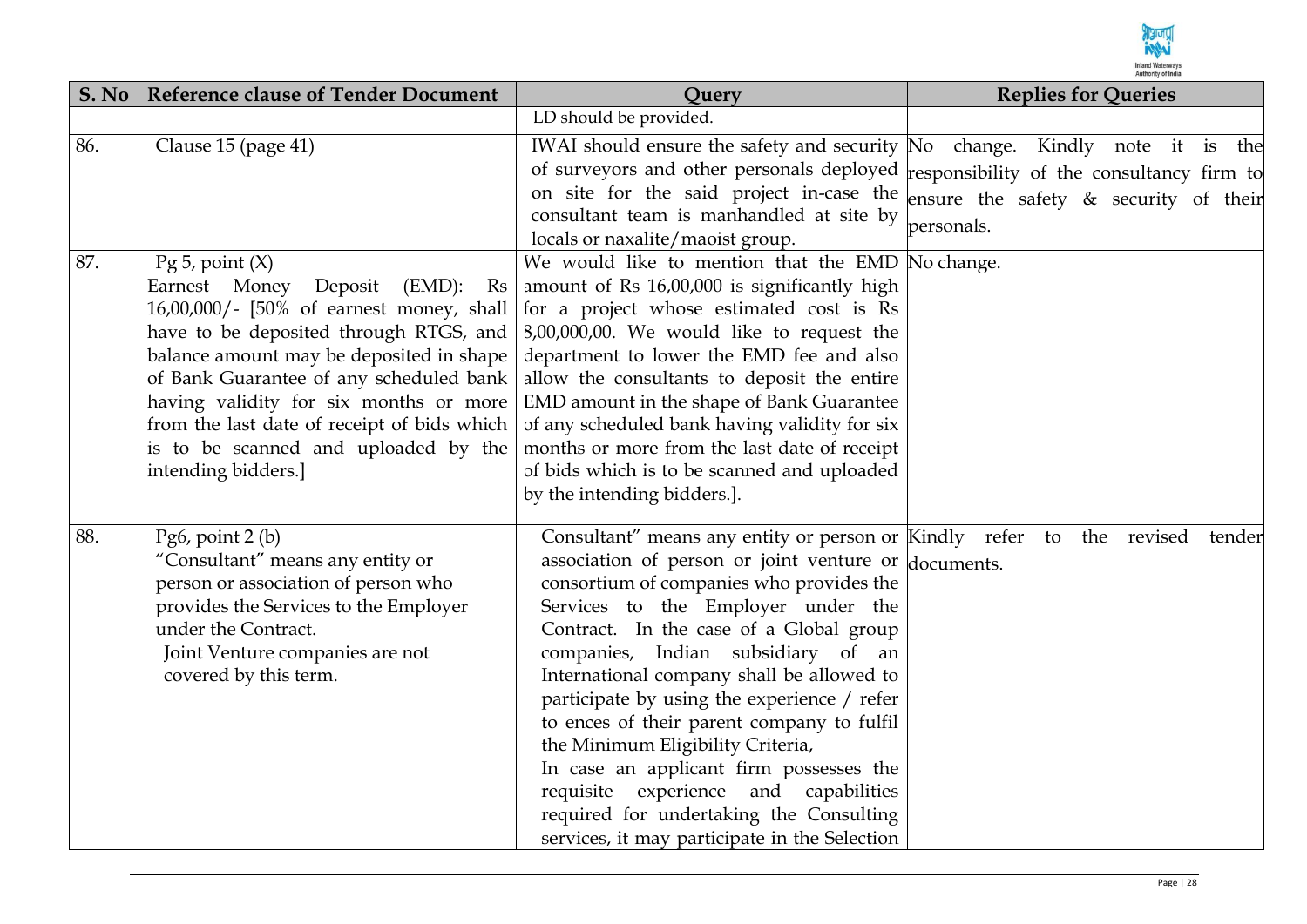

|     | S. No   Reference clause of Tender Document                     | Query                                                                                      | <b>Replies for Queries</b> |
|-----|-----------------------------------------------------------------|--------------------------------------------------------------------------------------------|----------------------------|
|     |                                                                 | Process either individually (the "Sole                                                     |                            |
|     |                                                                 | Firm") or as a consortium of firms in                                                      |                            |
|     |                                                                 | response to this invitation. The term                                                      |                            |
|     |                                                                 | applicant (the "consultant") means the Sole                                                |                            |
|     |                                                                 | Firm or the consortium, as the case may be.                                                |                            |
|     |                                                                 | The manner in which the Proposal is                                                        |                            |
|     |                                                                 | required to be submitted, evaluated and                                                    |                            |
|     |                                                                 | accepted is explained in this RFP.                                                         |                            |
| 89. | Pg 25, point 6                                                  | With the objective of qualitative competition, Kindly refer to the revised tender          |                            |
|     | 6.1 Eligibility Criteria The following                          | We would request the department to documents.                                              |                            |
|     | criteria shall be adopted for assessing                         | enhance the eligibility criteria. The changes                                              |                            |
|     | eligibility of the bidders: The bidder                          | that we propose for the project are as under:                                              |                            |
|     | should<br>have<br>completed<br>the                              | The following criteria shall be adopted for                                                |                            |
|     | work/consultancy                                                | assessing eligibility of the bidders:                                                      |                            |
|     | in the past seven years (certificates of                        | The bidder should have completed the                                                       |                            |
|     | completion/<br>substantial<br>completion                        | consultancy work (s) of DPR preparation /                                                  |                            |
|     | issued by the clients to be attached) as per                    | PMC including proof checking, feasibility                                                  |                            |
|     | the following:                                                  | study etc. in the past seven years (certificates                                           |                            |
|     | i) one $(01 \text{ no.})$ similar <sup>*</sup> work costing not | of completion / substantial completion                                                     |                            |
|     | less than Rs 6.4 Crs. or above, or                              | issued by the clients to be attached) as per                                               |                            |
|     | ii) two (02 nos.) similar* work costing not                     | the followings:                                                                            |                            |
|     | less than Rs 4.0 Crs. each, or above, or                        | i) one (01no.) port / IWT terminal                                                         |                            |
|     | iii) three (03 nos.) similar* work                              | development work /<br>barrages<br>with                                                     |                            |
|     | costing not less than Rs 3.2 Crs.                               | navigational lock, dry docks and dams                                                      |                            |
|     | each or above                                                   | costing not less than Rs 1280 Crs, or                                                      |                            |
|     | *Similar work means consultancy work                            | ii) two (02 nos) ports / IWTs terminal                                                     |                            |
|     | barrages/dams<br>weirs/<br>with<br>for                          | development work / barrages<br>with                                                        |                            |
|     | navigational lock/head regulators for                           | navigational lock, dry docks and dams                                                      |                            |
|     | channel width of about 300 mtr.(+50 mtr.)                       | costing not less than Rs 800.00 Crs each, or<br>iii) three (03 nos.) ports / IWTs terminal |                            |
|     | or bank to bank width of about 450                              | development work / barrages<br>with                                                        |                            |
|     |                                                                 | navigational lock, dry docks and dams                                                      |                            |
|     |                                                                 |                                                                                            |                            |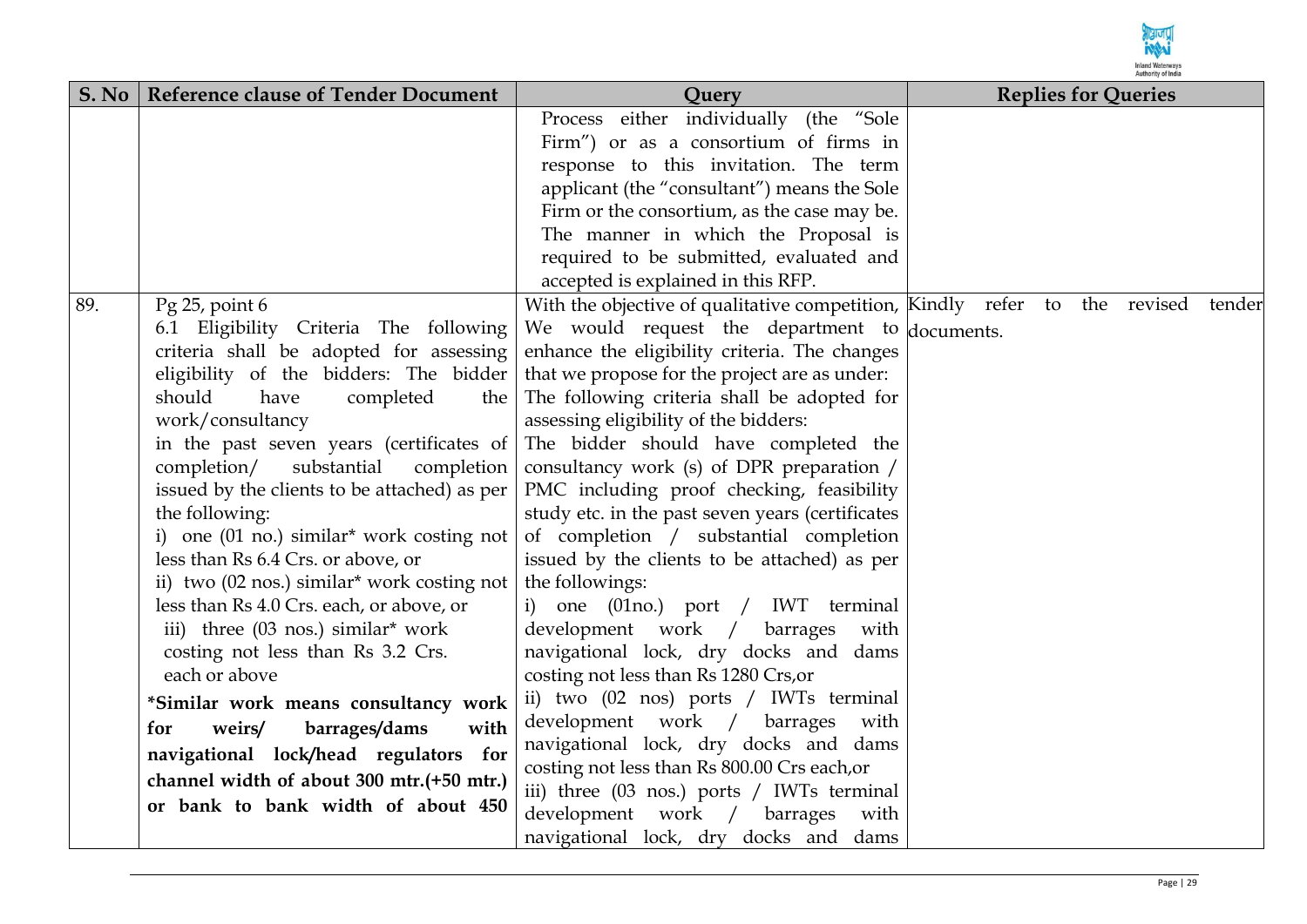

| S. No | <b>Reference clause of Tender Document</b>                                  | Query                                                                      | <b>Replies for Queries</b> |
|-------|-----------------------------------------------------------------------------|----------------------------------------------------------------------------|----------------------------|
|       | mtr.(+50mtrs.),                                                             | costing not less than Rs 640.00 Crs each                                   |                            |
|       |                                                                             |                                                                            |                            |
| 90.   | $Pg$ 25, point $(b)$                                                        | objective<br>of qualitative<br>With<br>the                                 | No change.                 |
|       | Annual average financial turnover of the                                    | competition, We would request the                                          |                            |
|       | bidder should not be less than Rs. 8.0                                      | department to enhance the eligibility                                      |                            |
|       | crores during last 3 financial years ending                                 | criteria. The changes that we propose for                                  |                            |
|       | 31st March, 2016. This has to be submitted                                  | the project is:                                                            |                            |
|       | with supporting documents certified by a                                    | Annual average financial turnover of the                                   |                            |
|       | Chartered Accountant. The year with no                                      | bidder should not be less than Rs. 50.0                                    |                            |
|       | turn over would also be considered for                                      | crores during last 3 financial years ending                                |                            |
|       | working out the average                                                     | 31st March, 2016. This has to be submitted                                 |                            |
|       |                                                                             | with supporting documents certified by a                                   |                            |
|       |                                                                             | Chartered Accountant. The year with no                                     |                            |
|       |                                                                             | turn over would also be considered for                                     |                            |
|       |                                                                             | working out the average.                                                   |                            |
| 91.   | Pg26, point $6.2(i)$                                                        | The bids will be evaluated on Quality cum Kindly refer to Serial No. - 38. |                            |
|       | The bids will be evaluated on Quality                                       | Cost Based Selection (QCBS) process with                                   |                            |
|       | cum Cost Based Selection (QCBS)                                             | 80% weightage to technical bids and 20% to                                 |                            |
|       | process with 70% weightage to                                               | financial bids                                                             |                            |
|       | technical bids and 30% to financial bids                                    |                                                                            |                            |
| 92.   | Pg 31, point vi                                                             | With the changing dynamics of the taxation No change.                      |                            |
|       | vi) The consultant will submit to the                                       | policy in India, we request the department                                 |                            |
|       | Employer a bill in triplicate on                                            | to please to furnish the financial bids                                    |                            |
|       | completion of each stage of consultancy                                     | excluding taxes. All taxes applicable on the                               |                            |
|       | service giving the details of fees,                                         | consulting fee may be considered separately                                |                            |
|       | charges, service rendered etc. for                                          | over and above the consulting fee                                          |                            |
|       | payment by the Employer.                                                    |                                                                            |                            |
|       | vii) The rate quoted shall include all<br>taxes, duties, etc. such as sales |                                                                            |                            |
|       | tax/VAT, octroi, duties, toll and service                                   |                                                                            |                            |
|       | tax etc. as applicable                                                      |                                                                            |                            |
|       |                                                                             |                                                                            |                            |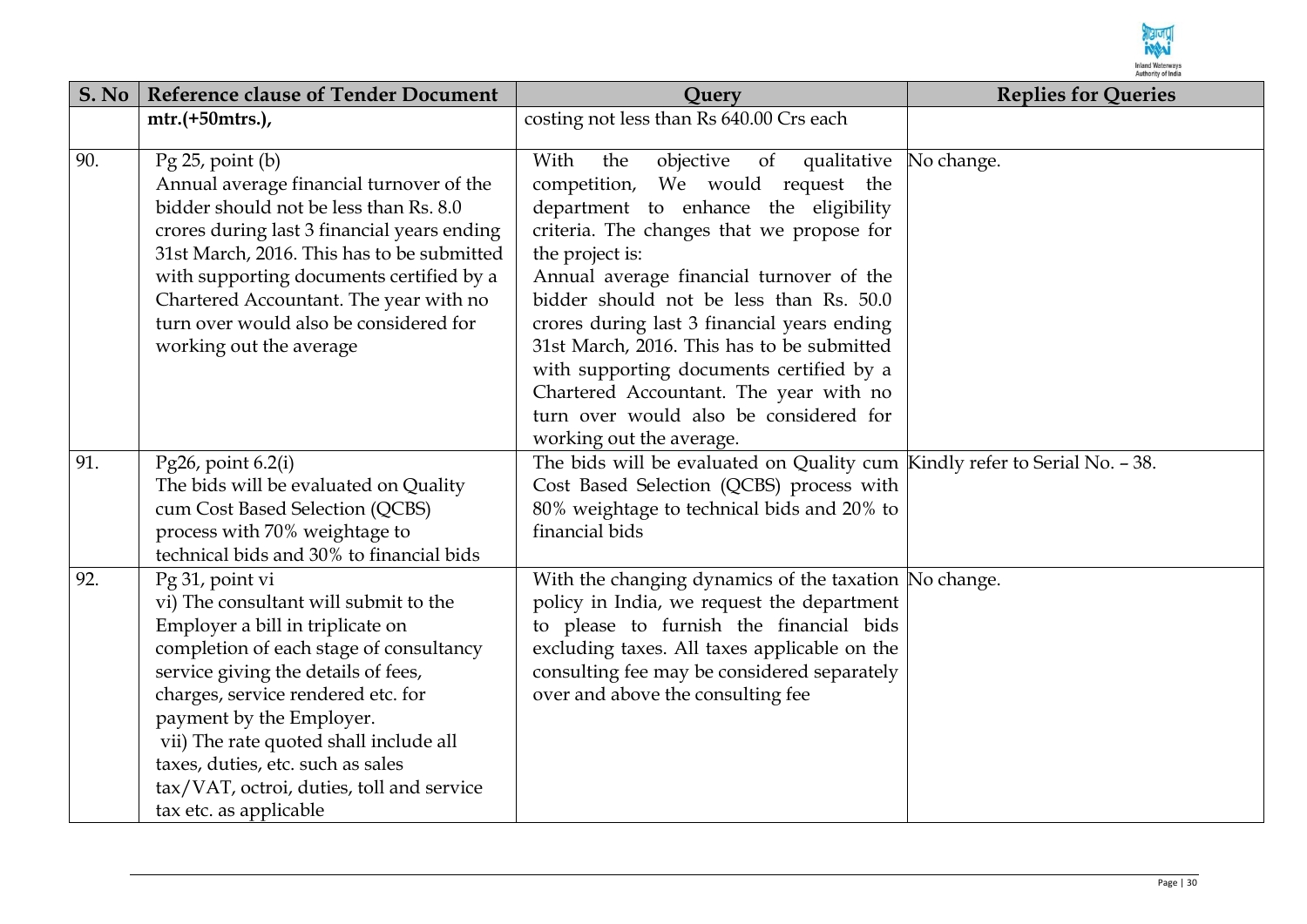

| S. No | <b>Reference clause of Tender Document</b>                                                                                                                                                                                                                                                                                                                                                                                                                                                                             | Ouery                                                                                                                                                                                                                                                                                                                                                                                                                                                                                                                                                                                                                                                                                                                                                                                                                                                                                        | <b>Replies for Queries</b> |
|-------|------------------------------------------------------------------------------------------------------------------------------------------------------------------------------------------------------------------------------------------------------------------------------------------------------------------------------------------------------------------------------------------------------------------------------------------------------------------------------------------------------------------------|----------------------------------------------------------------------------------------------------------------------------------------------------------------------------------------------------------------------------------------------------------------------------------------------------------------------------------------------------------------------------------------------------------------------------------------------------------------------------------------------------------------------------------------------------------------------------------------------------------------------------------------------------------------------------------------------------------------------------------------------------------------------------------------------------------------------------------------------------------------------------------------------|----------------------------|
| 93.   | Pg 42, point 16<br>LIQUIDATED DAMAGES: If<br>consultant fails to complete the whole<br>of the works within the period<br>specified under the agreement, the<br>consultant shall pay to the Employer as<br>fixed and agreed liquidated damages,<br>and not as penalty, a sum $@0.1\%$ of the<br>agreed fees for each calendar day of<br>delay.<br>The aggregate maximum of liquidated<br>damages payable to the Employer<br>under this Section shall be subject to a<br>maximum of 10% of the total<br>consultancy fee. | The penalty under the specific clause is No change.<br>significantly<br>high, We request<br>the<br>department for removal of this clause. Also,<br>in case the clause is to be retained, we<br>request the department for the following<br>change<br>If consultant fails to complete the whole of<br>the works within the period specified under<br>the agreement, the consultant shall pay to the<br>Employer as fixed and agreed liquidated<br>damages, and not as penalty, a sum @ 0.05%<br>of the agreed fees for each calendar day of<br>delay.<br>The aggregate maximum of liquidated<br>damages payable to the Employer under this<br>Section shall be subject to a maximum of 5%<br>of the total consultancy fee.<br>Delay due to inputs/review fro / by IWAI<br>and other central and state Government<br>departments and vetting / proof checking<br>process, will not attract LD. |                            |
|       |                                                                                                                                                                                                                                                                                                                                                                                                                                                                                                                        | 9. TOJO VIKAS                                                                                                                                                                                                                                                                                                                                                                                                                                                                                                                                                                                                                                                                                                                                                                                                                                                                                |                            |
| 94.   | Para of Tender Document<br>3.3                                                                                                                                                                                                                                                                                                                                                                                                                                                                                         | The study is limited to the river network: We $\gamma$ es, the understanding is correct.<br>presume total navigational length to study to<br>be around 137Kms. Kindly Confirm.                                                                                                                                                                                                                                                                                                                                                                                                                                                                                                                                                                                                                                                                                                               |                            |
| 95.   | Para of Tender Document<br>3.3                                                                                                                                                                                                                                                                                                                                                                                                                                                                                         | Kani River till Padnipal (Rubber dam with No change. Kindly refer to the Serial No. 6.<br>Navigational Lock W5); rubber dam:<br>The rubber dam height has been mentioned<br>4.25mts, while as per<br>available<br>as                                                                                                                                                                                                                                                                                                                                                                                                                                                                                                                                                                                                                                                                         |                            |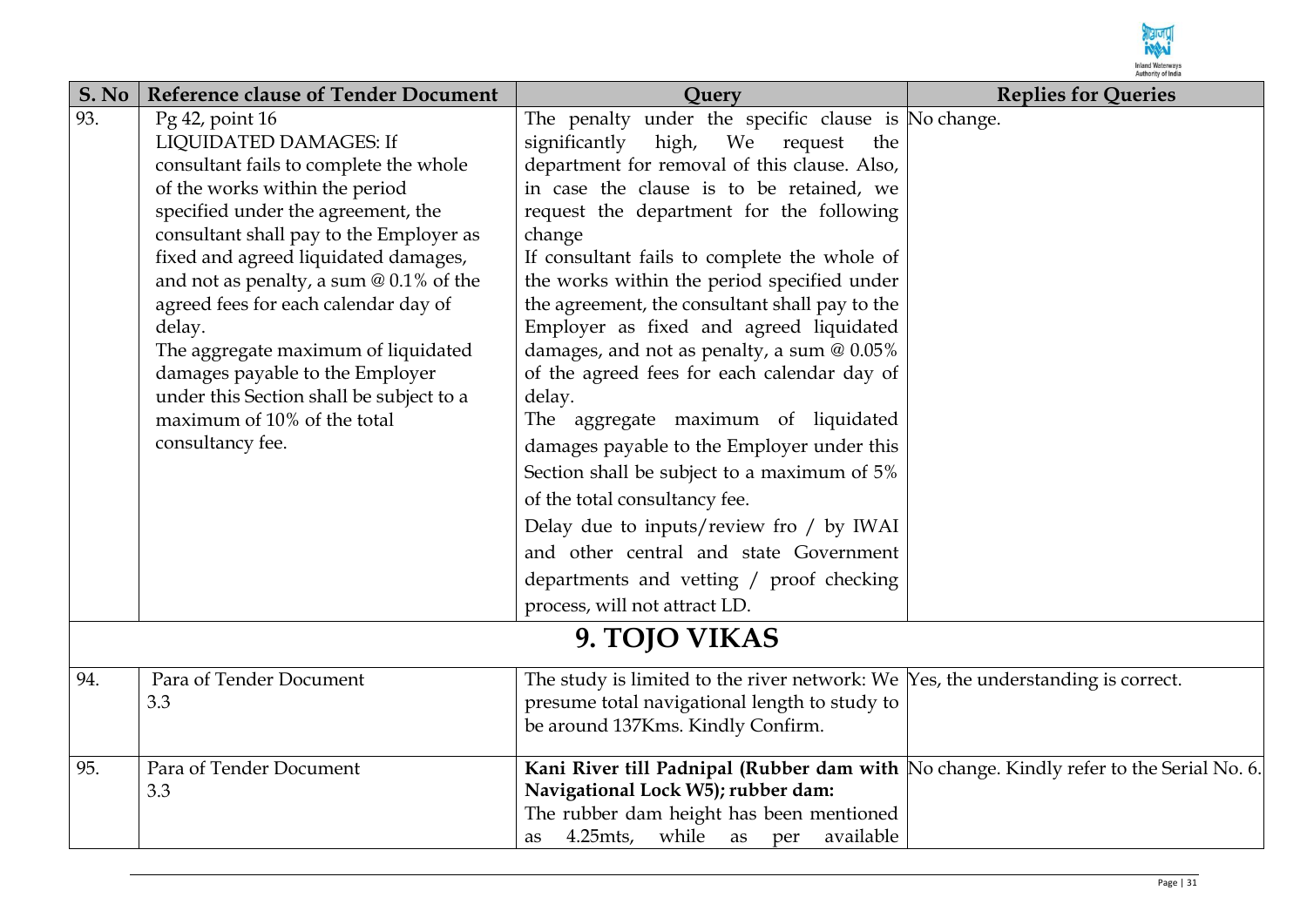

| S. No | <b>Reference clause of Tender Document</b> | Query                                                                          | <b>Replies for Queries</b>                 |
|-------|--------------------------------------------|--------------------------------------------------------------------------------|--------------------------------------------|
|       |                                            | information only 3 rubber dams have been                                       |                                            |
|       |                                            | built in the country in AP state of upto                                       |                                            |
|       |                                            | 3.8mts height, that too during 2006-2008                                       |                                            |
|       |                                            | only. Since this type of dam has not been                                      |                                            |
|       |                                            | adopted for navigational facility, you may                                     |                                            |
|       |                                            | consider changing this to normal barrage.                                      |                                            |
| 96.   | Para of Tender Document                    | Scope of work: In view of the above, the No change.                            |                                            |
|       | $3.5$ ii                                   | mention of rubber dam needs to be dropped                                      |                                            |
|       |                                            | and changed to regular weir with                                               |                                            |
|       |                                            | navigational lock.                                                             |                                            |
| 97.   | Para of Tender Document                    | Getting permission from state revenue No change. Kindly refer to Serial No. 8. |                                            |
|       | 3.5 iii                                    | department for land survey (Govt. and                                          |                                            |
|       |                                            | private land) and engaging patwaris to                                         |                                            |
|       |                                            | demarcate the land and preparing their                                         |                                            |
|       |                                            | details is time consuming process. Number                                      |                                            |
|       |                                            | of officials/Patwaris may be involved                                          |                                            |
|       |                                            | depending on the location of the structures.                                   |                                            |
| 98.   | Para of Tender Document                    | Detailed design and drawings, technical No change in time schedule.            |                                            |
|       | 3.5 <sub>iv</sub>                          | specifications, BOQ and cost estimate for                                      |                                            |
|       |                                            | seven major structures (weir cum barrage,                                      | Kindly refer to Serial No. $-8 & 9$ above. |
|       |                                            | navigational locks, Check dams all other                                       |                                            |
|       |                                            | allied structures) involve huge quantum of                                     |                                            |
|       |                                            | work. Also, demolition of existing weirs and                                   |                                            |
|       |                                            | barrages at Jokadia (W1) and Sujanpur (W3)                                     |                                            |
|       |                                            | involves lots of efforts for demolition and                                    |                                            |
|       |                                            | disposal of debris created by demolition. For                                  |                                            |
|       |                                            | this purpose, a method statement needs to be                                   |                                            |
|       |                                            | prepared and get approved by AWAI/                                             |                                            |
|       |                                            | Water Resources department Odisha. This is                                     |                                            |
|       |                                            | really a very time consuming process.                                          |                                            |
|       |                                            | Consultation with water reserve dept.                                          |                                            |
|       |                                            | officials may not be smooth sailing and                                        |                                            |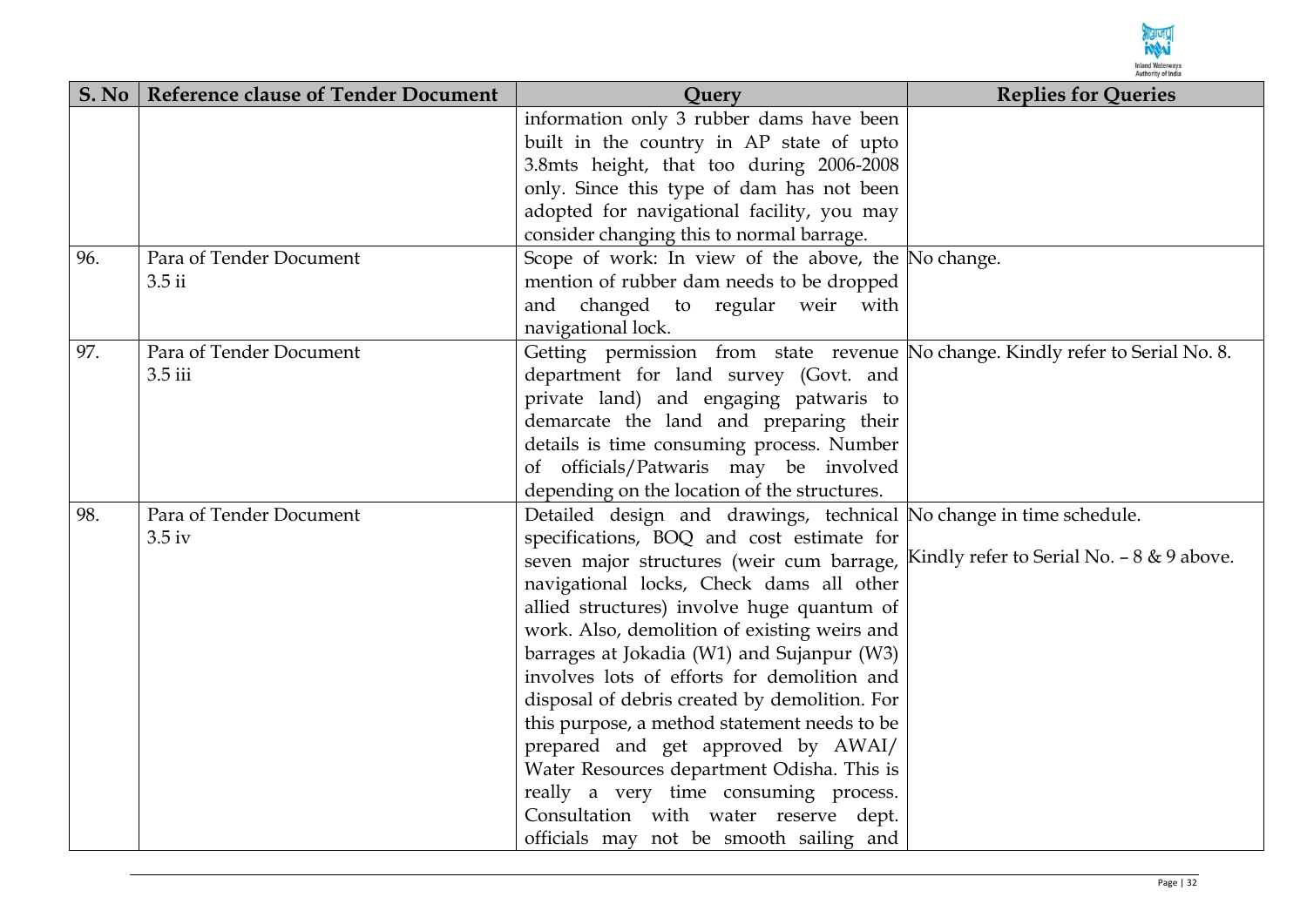

| S. No | <b>Reference clause of Tender Document</b> | <b>Ouery</b>                                                                         | <b>Replies for Queries</b> |
|-------|--------------------------------------------|--------------------------------------------------------------------------------------|----------------------------|
|       |                                            | would result in delays most of the time.                                             |                            |
|       |                                            | Design and Drawings of barrages, weirs                                               |                            |
|       |                                            | need to be vetted by WRD Govt. of Odisha.                                            |                            |
|       |                                            | This has a serious implication on the time                                           |                            |
|       |                                            | schedule on submission of draft DPR as there                                         |                            |
|       |                                            | could be inordinate delays for various                                               |                            |
|       |                                            | reasons.                                                                             |                            |
| 99.   | Para of Tender Document                    | Consultation with other concerned govt. Kindly refer to the revised                  | tender                     |
|       | 3.5 vi & viii                              | depts. namely PWD, RD, Railways, NH etc. documents.                                  |                            |
|       |                                            | will also lead to delay in finalization of                                           |                            |
|       |                                            | designs and repot preparation. Adequate                                              |                            |
|       |                                            | provision for this need to be made.                                                  |                            |
| 100.  | Para of Tender Document                    | Limiting EPC package to 450 Crs for any Rs. 450 Cr. is the upper limit of this cost. |                            |
|       | $3.5$ ix                                   | group may not be feasible. What is the upper                                         |                            |
|       |                                            | limit of this cost??                                                                 |                            |
| 101.  | Para of Tender Document                    | Preparation EPC mode contracts documents No change in time schedule.                 |                            |
|       | 3.5x                                       | as enumerated herein, though important,                                              |                            |
|       |                                            | will consume considerable time to avoid                                              |                            |
|       |                                            | confusion or overlapping especially when we                                          |                            |
|       |                                            | are dealing with number of packages for the                                          |                            |
|       |                                            | entire job. Jobs should not be done in hurry.                                        |                            |
| 102.  | 3.7                                        | Key Experts: Apart from dismantling of two No change. However, kindly refer to the   |                            |
|       |                                            | existing weirs, raising of 2 existing dams, revised tender documents.                |                            |
|       |                                            | additionally, 2 weirs and check dams need to                                         |                            |
|       |                                            | be constructed. Hence for this purpose,                                              |                            |
|       |                                            | during site selection process and subsequent                                         |                            |
|       |                                            | to geotechnical investigation, information                                           |                            |
|       |                                            | from geologist is also essential. Hence, list                                        |                            |
|       |                                            | should be revised to include geologist.                                              |                            |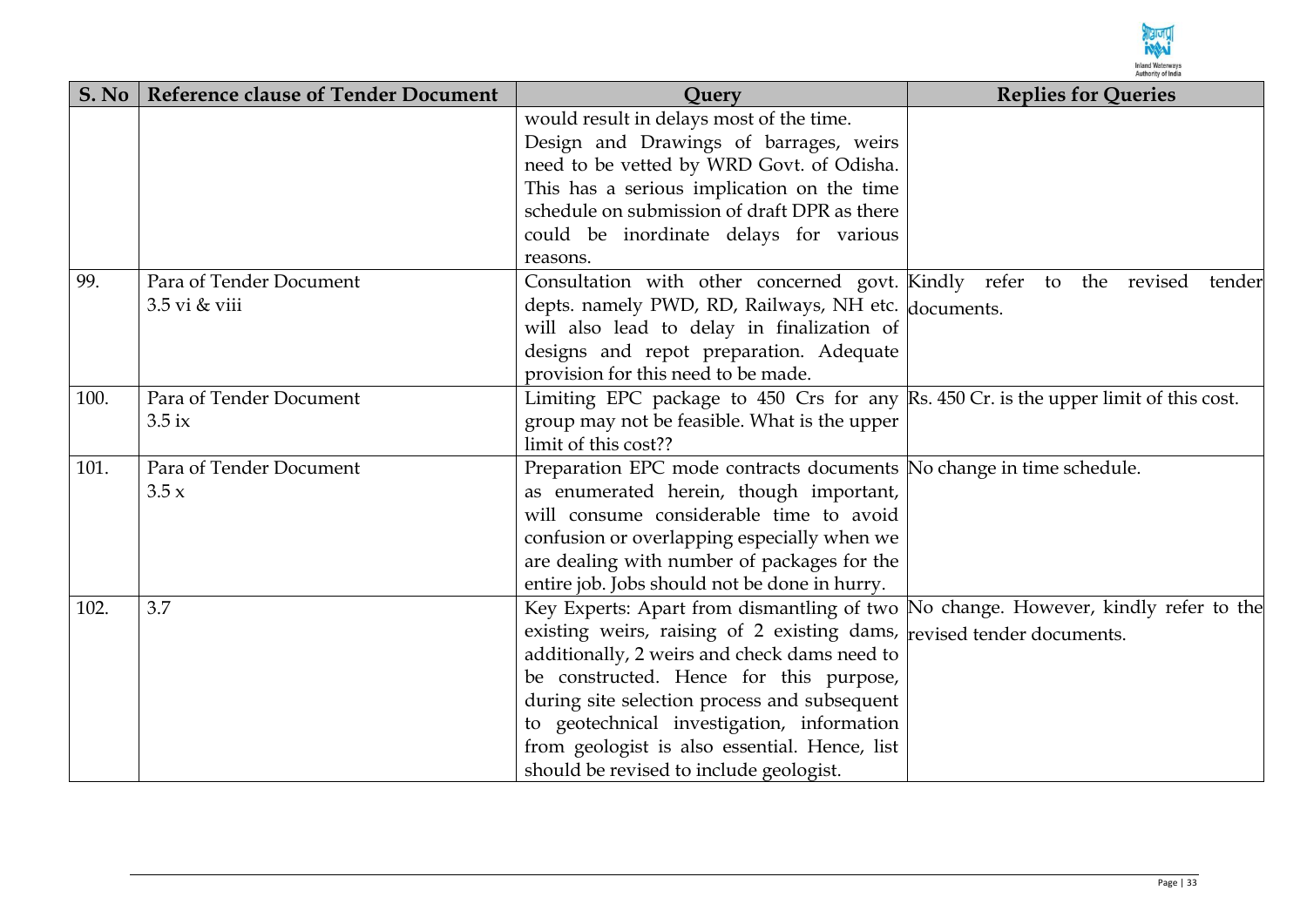

| S. No | <b>Reference clause of Tender Document</b> | <b>Ouery</b>                                                                           | <b>Replies for Queries</b> |
|-------|--------------------------------------------|----------------------------------------------------------------------------------------|----------------------------|
| 103.  | 3.8                                        | The time schedule described is grossly No change.                                      |                            |
|       |                                            | underestimated, particularly when the                                                  |                            |
|       |                                            | investigations to be carried out involves                                              |                            |
|       |                                            | 3000mts of drilling<br>and<br>extensive                                                |                            |
|       |                                            | topographical and hydrographic surveys.                                                |                            |
|       |                                            | From each of the drill holes core samples                                              |                            |
|       |                                            | have to be tested for various parameters to                                            |                            |
|       |                                            | be used for design purpose. All this would                                             |                            |
|       |                                            | need more time. It is our view that total                                              |                            |
|       |                                            | period of completion should be revised to                                              |                            |
|       |                                            | 24 months. Decision may be taken during                                                |                            |
|       |                                            | pre-bid meeting.                                                                       |                            |
| 104.  | 3.8                                        | <b>Suggested Schedule</b>                                                              | No change.                 |
|       |                                            | Item (i) 3 Months; Item (ii) 9 months item (iii)                                       |                            |
|       |                                            | 18 months item (iv) 20 Months; Item(v) 21                                              |                            |
|       |                                            | Months ; Item (vi) 22 Months ; Item (vii) 23                                           |                            |
|       |                                            | Months Item (viii &ix) 24 Months.                                                      |                            |
| 105.  | 6.1                                        | Eligibility criteria: Hardly any firm except, Please refer to revised tender document. |                            |
|       |                                            | Public undertaking qualifies in India (a). It                                          |                            |
|       |                                            | therefore appears that any Indian firm                                                 |                            |
|       |                                            | should have a joint venture with a foreign                                             |                            |
|       |                                            | firm with experience cited. We have                                                    |                            |
|       |                                            | experience in DPR of Barrages, weirs carried                                           |                            |
|       |                                            | out for hydropower project, and navigational                                           |                            |
|       |                                            | locks. No barrage with navigational lock has                                           |                            |
|       |                                            | been studied in recent years. The only                                                 |                            |
|       |                                            | navigational lock completed is Farakka                                                 |                            |
|       |                                            | Barrage in which our experts have worked.                                              |                            |
| 106.  | 6.4                                        | Include Geologist in key experts.                                                      | No change.                 |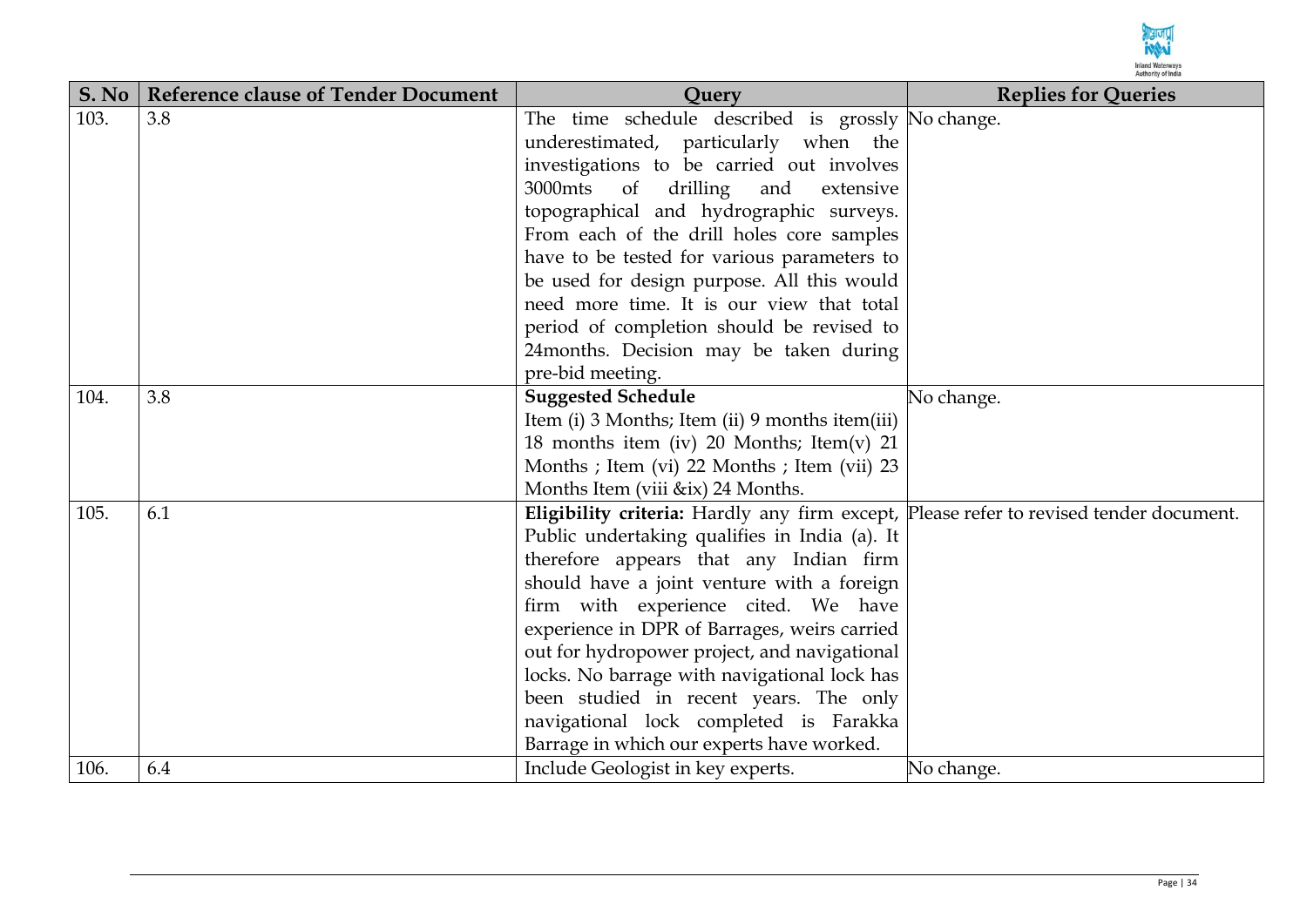

| S. No | <b>Reference clause of Tender Document</b> | <b>Query</b>                                                                   | <b>Replies for Queries</b> |
|-------|--------------------------------------------|--------------------------------------------------------------------------------|----------------------------|
| 107.  | 9                                          | We would prefer to all earnest money No change.                                |                            |
|       |                                            | through BG. If not then, earnest money                                         |                            |
|       |                                            | requirement through RTGS payment                                               |                            |
|       |                                            | specified at 50% should be reduced to 20%                                      |                            |
|       |                                            | and rest through BG.                                                           |                            |
| 108.  | 11.2                                       | In view of change of time schedule and the No change.                          |                            |
|       |                                            | large amount of field work involved, the                                       |                            |
|       |                                            | payment in respect to item 2 needs to be                                       |                            |
|       |                                            | revised to 20% and item 8 could be reduced                                     |                            |
|       |                                            | to 10%.                                                                        |                            |
| 109.  | Annex VII A                                | The quantity of Topo and Bathymetry survey Kindly see revised tender document. |                            |
|       |                                            | has not been mentioned. The topographic                                        |                            |
|       |                                            | survey and Hydrographic survey have to                                         |                            |
|       |                                            | cover a stretch of 137Kms river length,                                        |                            |
|       |                                            | covering upto HFL. The survey also include                                     |                            |
|       |                                            | site specific survey for barrages weirs,                                       |                            |
|       |                                            | navigational locks and other works as                                          |                            |
|       |                                            | specified under 3.3 program objective. It is                                   |                            |
|       |                                            | assumed that apart from cross sections                                         |                            |
|       |                                            | longitudinal of navigational reach of river                                    |                            |
|       |                                            | also needs to be carried out. To maintain                                      |                            |
|       |                                            | uniformity among all boulders spacing of X                                     |                            |
|       |                                            | sections may also be specified.                                                |                            |
| 110.  | Geotechnical                               | Under geotechnical survey, a sub item of Due diligence to be done by the       |                            |
|       | Survey                                     | Laboratory testing of samples (soil $\&$ rock) consultant.                     |                            |
|       |                                            | may also be included. The parameters for                                       |                            |
|       |                                            | Lab sampling may please be defined so that                                     |                            |
|       |                                            | it becomes uniform for all the bidders.                                        |                            |
| 111.  | NIT Pg4                                    | Total cost estimated is 8Cr. In view of the No change.                         |                            |
|       | Item 2                                     | large field work involved this appears to be                                   |                            |
|       |                                            | is underestimate. In our view it has to be                                     |                            |
|       |                                            | substantially revised.                                                         |                            |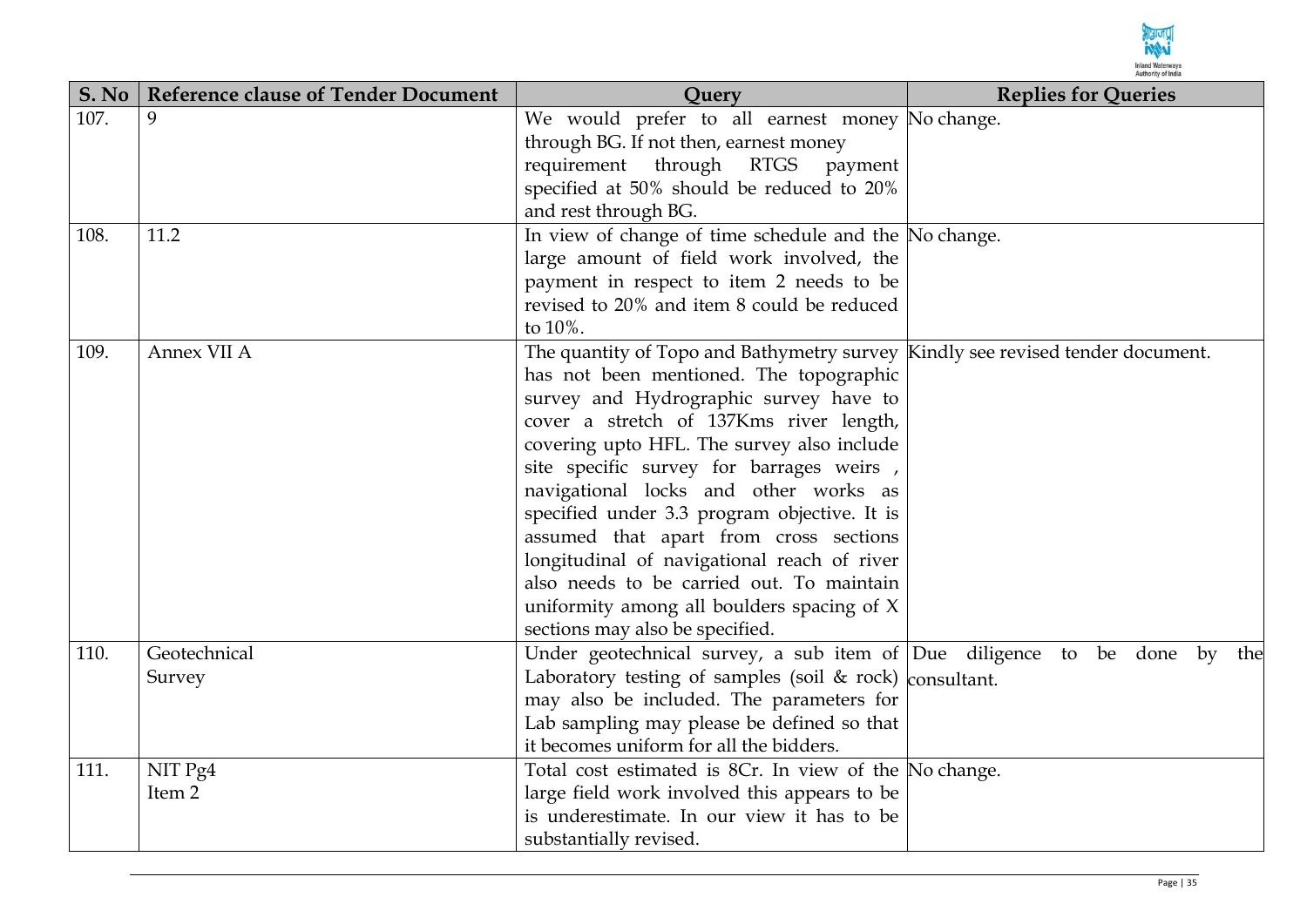

|      | S. No   Reference clause of Tender Document                                                                                                                                                                                                                                                                                                                                                                                                                                                                                                                                             | Query                                                                                                                                                                                                                                                                                                                                                                                                                                                                                                                                                                                     | <b>Replies for Queries</b> |  |  |  |        |
|------|-----------------------------------------------------------------------------------------------------------------------------------------------------------------------------------------------------------------------------------------------------------------------------------------------------------------------------------------------------------------------------------------------------------------------------------------------------------------------------------------------------------------------------------------------------------------------------------------|-------------------------------------------------------------------------------------------------------------------------------------------------------------------------------------------------------------------------------------------------------------------------------------------------------------------------------------------------------------------------------------------------------------------------------------------------------------------------------------------------------------------------------------------------------------------------------------------|----------------------------|--|--|--|--------|
|      |                                                                                                                                                                                                                                                                                                                                                                                                                                                                                                                                                                                         | 10. Arkitechno                                                                                                                                                                                                                                                                                                                                                                                                                                                                                                                                                                            |                            |  |  |  |        |
| 112. | RFP Clause 6.1, Eligibility Criteria<br>a) The following criteria shall be adopted<br>for assessing eligibility of the bidders:                                                                                                                                                                                                                                                                                                                                                                                                                                                         | In this regard, I would like to support my Please refer to the revised<br>point of seeking your kind considerations document?<br>allowing Association in the Consortium, as<br>follows,                                                                                                                                                                                                                                                                                                                                                                                                   |                            |  |  |  | tender |
|      | The bidder should have completed the<br>consultancy<br>work(s)<br>of<br><b>DPR</b><br>preparation/PMC<br>including<br>proof<br>checking, feasibility study etc. in the past<br>seven years (certificates of completion/<br>substantial completion issued by the clients<br>to be attached) as per the following:<br>i) one (01 no.) similar* work costing not less<br>than Rs 6.4 Crs. or above, or<br>ii) two (02 nos.) similar* work costing not<br>less than Rs 4.0 Crs. each or above, or<br>iii) three (03 nos.) similar* work costing not<br>less than Rs 3.2 Crs. each or above, | $\bullet$ The<br>Internationally acceptable FIDIC<br>document on Contractual terms and<br>conditions, being followed by MoRTH and<br>NHAI, since 1998, has provisions of<br>Consortium with one Lead, a JV and an<br>Associate invariably, with a basic concept<br>to let Newcomers to enter the field and<br>provide a better qualitative competition in<br>the future.<br>• Inland Water Transport except few RPLs<br>operating under IWTs under Army Corps<br>of Engineers in NE sector has not taken<br>deeper roots in the past. Most of<br>consultants, whatever level they may be, |                            |  |  |  |        |
|      | * Similar work means consultancy work for<br>weirs/barrages/dams with navigational<br>lock/head regulators for a channel width<br>of about 300 mtr. $(\pm 50$ mtr.)<br>e) Joint Venture firm (having partners<br>limited to three including lead partner)<br>shall be jointly and severally responsible<br>for completion of the project. Joint Venture<br>must fulfill the following minimum<br>qualification requirements.                                                                                                                                                            | exposed<br>not<br>are<br>to<br>Barrages/Weirs/Navigational Locks.etc.<br>• IWAI projects and the thrust on Maritime<br>Sector is the new sector for consultants to<br>diversify and Venture into, later provide<br>competition and quality in the future.<br>• If there is no option available, as per your<br>RFP and the telephonic clarification given,<br>how an expertise will be developed by<br>others, and you as a base/mother<br>organization/Client of this sector are<br>denying this opportunity.                                                                            |                            |  |  |  |        |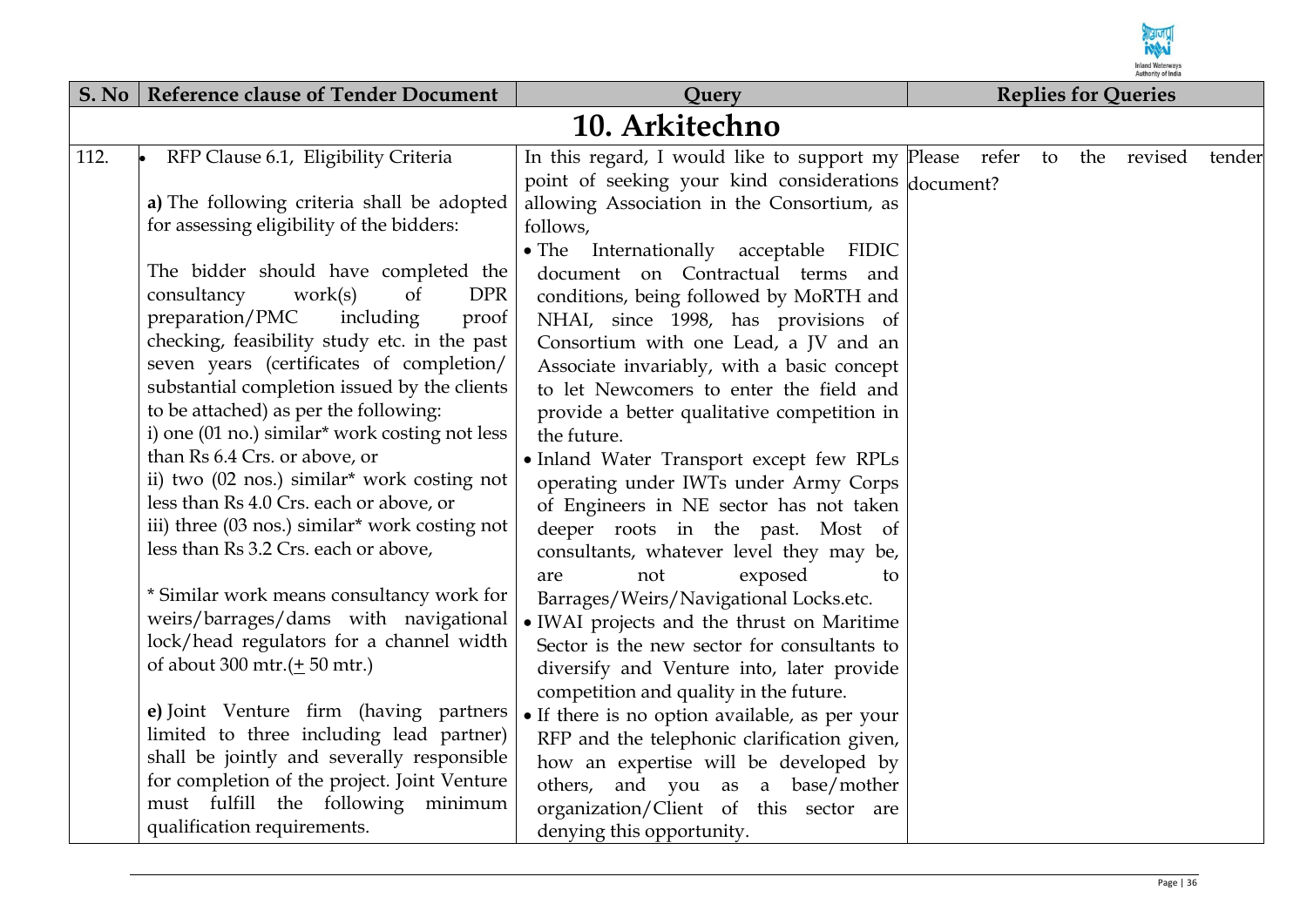

| S. No | <b>Reference clause of Tender Document</b>        | <b>Ouery</b>                                          | <b>Replies for Queries</b> |
|-------|---------------------------------------------------|-------------------------------------------------------|----------------------------|
|       | (i) The lead partner shall meet not less than $ $ | • With shipping being brought under                   |                            |
|       | 50% of qualification criteria given in            | MoRTH, I suppose, the good practices                  |                            |
|       | sections 5.1 & 6.1(a) of above.                   | followed by them, should be applicable to             |                            |
|       | (ii) Each of the remaining partners shall         | you also.                                             |                            |
|       | meet not less than 25% of all the qualifying      | • As an Associate, one can easily support             |                            |
|       | criteria given in sections 5.1 & 6.1(a) of        | Lead Consultant with TOPO, Bathymeteric,              |                            |
|       | above.                                            | Geotech Surveys and land acquisition and              |                            |
|       | (iii) In the event that the Employer has          | other local coordination etc for better and           |                            |
|       | caused the bidder to disqualify under             | speedy outputs. These tasks are common                |                            |
|       | Section 4.5, all of the Joint Venture partners    | for all DPRs and do not require legibility            |                            |
|       | will be disqualified.                             | criteria for qualification.                           |                            |
|       |                                                   | • In addition a MEP/foreign/lead consultant           |                            |
|       |                                                   | always looks for an Association with                  |                            |
|       |                                                   | middle level Consultants support to take              |                            |
|       |                                                   | care of such tasks and groom them for                 |                            |
|       |                                                   | future.                                               |                            |
|       |                                                   | In view of above, kindly consider the                 |                            |
|       |                                                   | modification to clause no $6.1(e)$ to make            |                            |
|       |                                                   | provision for an Association along with               |                            |
|       |                                                   | Lead, and a JV partner with legibility criteria       |                            |
|       |                                                   | being applicable to them less Associate, as           |                            |
|       |                                                   | followed by MoRTH and NHAI, since 1998.               |                            |
|       |                                                   | 11. BREMSE                                            |                            |
| 113.  | Refer to cl.10 where 100% of Security             | We request you to modify the clause as for No change. |                            |
|       | deposit is to be submitted in the form of $\vert$ | the security deposit (CL-10) and accept 100%          |                            |
|       | BG, however EMD has been requested to             | of the amount Of EMD as Bank Guarantee                |                            |
|       | be partly paid in BG and partly in DD.            | also.                                                 |                            |
|       | page - 5, NIT cl. (X), Earnest Money              |                                                       |                            |
|       | Deposit                                           |                                                       |                            |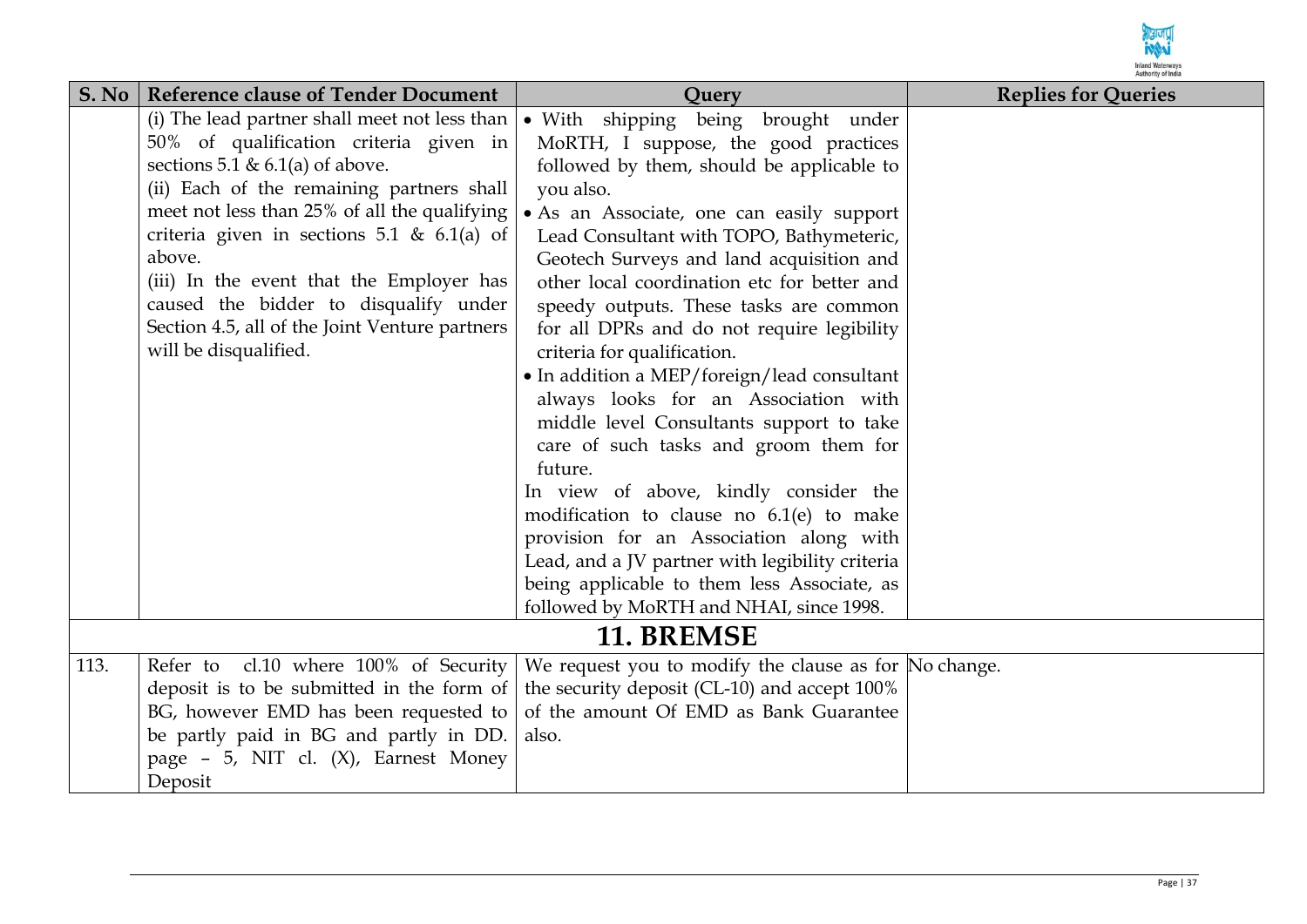

| S. No | <b>Reference clause of Tender Document</b>         | <b>Ouery</b>                                                                                    | <b>Replies for Queries</b>                |
|-------|----------------------------------------------------|-------------------------------------------------------------------------------------------------|-------------------------------------------|
| 114.  | Page -15, SoW, Cl. 3.5 - (iii)                     | Please confirm that Site is already selected Kindly refer to Serial No.-12, 18 & 29.            |                                           |
|       |                                                    | and location may vary only within $\pm 50$ m of                                                 |                                           |
|       |                                                    | identified location in DPR modeling report.                                                     |                                           |
| 115.  | Page -15, SoW, Cl. 3.5 - (iv, v, vi, vii, viii)--- | As Tender level design and drawings.                                                            | The designs for the structures are to the |
|       | Please modify the detailed design /                |                                                                                                 | extent of EPC tender document.            |
|       | drawings to suit the objectives of the tender      |                                                                                                 |                                           |
| 116.  | Page-18, key experts, cl 3.7,1                     | Requirement of Naval expert for this project No change.                                         |                                           |
|       |                                                    | may please be reviewed. It is requested that                                                    |                                           |
|       |                                                    | this requirement may please be removed.                                                         |                                           |
| 117.  | page 21                                            | From the project objectives, it is imperative No change.<br>that some of the consultants are in |                                           |
|       |                                                    | advantageous position as they have already                                                      |                                           |
|       |                                                    | worked on this project, but are not restricted                                                  |                                           |
|       |                                                    | to participate, under conflict of interest                                                      |                                           |
| 118.  | Page-26, Eligibility criteria -JV Kindly           | For Lead partners meeting $100 %$ of the $No$ change.                                           |                                           |
|       | introduce a new cl. to accommodate                 | requirements of sections 5.1 & $6.1(a)$ of                                                      |                                           |
|       | international design consultants, who              | above, and willing to participate only as a JV,                                                 |                                           |
|       | would like to make a JV but would like to          | clause e-(ii) will not be applicable.                                                           |                                           |
|       | maintain control about 100% aspects of the         |                                                                                                 |                                           |
|       | work. $-$ Cl. $e - (iv)$                           |                                                                                                 |                                           |
| 119.  | .75 - .25( page 26) or .7--.3 ( page 29)           | discrepancy in QCBS system marking may Kindly refer to Serial No. 38.                           |                                           |
|       |                                                    | please be clarified                                                                             |                                           |
| 120.  |                                                    | It is requested that a mobilization advance of No change.                                       |                                           |
|       |                                                    | 10% my please be considered, which can be                                                       |                                           |
|       |                                                    | recovered on prorate basis from the future                                                      |                                           |
|       |                                                    | This will<br>invoicing.<br>facilitate<br>early                                                  |                                           |
|       |                                                    | completion of works.                                                                            |                                           |
|       |                                                    |                                                                                                 |                                           |
|       |                                                    |                                                                                                 |                                           |
|       |                                                    |                                                                                                 |                                           |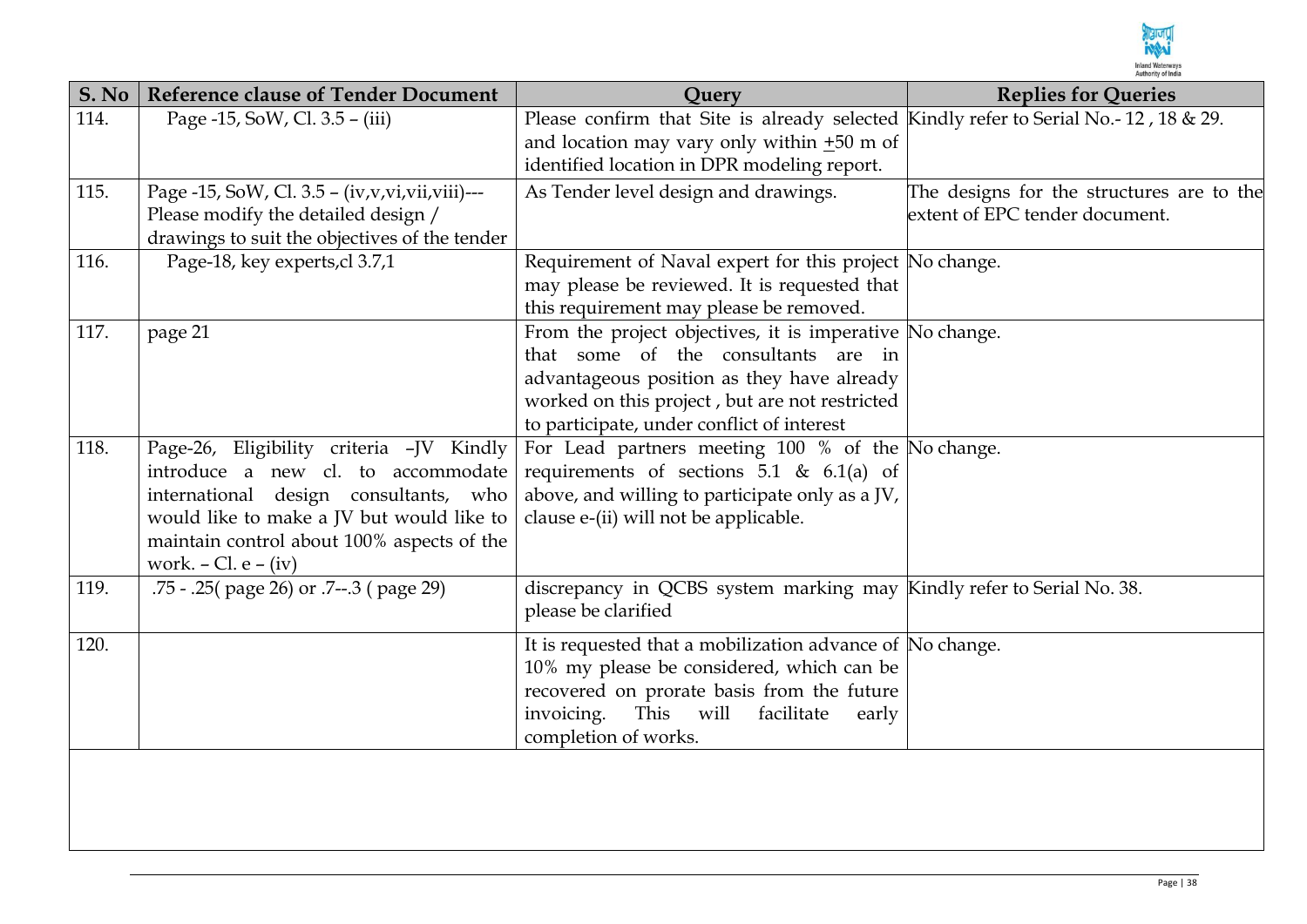

| S. No | <b>Reference clause of Tender Document</b>                                                                                                                                                                                                                                                                                                                                                                                      | Query                                                                                                                                                                                                                                                                                                                                                                                                                    | <b>Replies for Queries</b>                                   |  |  |
|-------|---------------------------------------------------------------------------------------------------------------------------------------------------------------------------------------------------------------------------------------------------------------------------------------------------------------------------------------------------------------------------------------------------------------------------------|--------------------------------------------------------------------------------------------------------------------------------------------------------------------------------------------------------------------------------------------------------------------------------------------------------------------------------------------------------------------------------------------------------------------------|--------------------------------------------------------------|--|--|
|       | 12. TRACTEBEL ENGINEERING Pvt. Ltd.                                                                                                                                                                                                                                                                                                                                                                                             |                                                                                                                                                                                                                                                                                                                                                                                                                          |                                                              |  |  |
| 121.  | 3.3 Project Objectives page no.15<br>Objectives of the assignment:<br>IWAI plans to develop initially the<br>Brahmani river system network from<br>Pankapal to Padnipal through Kharsua-<br>Tantigai-Dhaikia-Kani<br>rivers<br>for<br>The<br>navigation<br>major<br>recommendations of IIT Guwahati in their<br>report, for the river network for maintaining<br>3.0 m LAD after thorough mathematical<br>modelling studies are | We understand that the study area for Kindly refer to Serial No. 24.<br>consultant will be restricted from Pankapal<br>to Padnipal through Kharsua-Tantigai-<br>Dhaikai-Kani river network of NW-5. No<br>further investigations are envisaged on route<br>and site selections. The consultant is<br>expected to only refer to IIT Guwahati report<br>for proposed locations of the major<br>structures. Please confirm. |                                                              |  |  |
| 122.  | 3.5 (ii) page no 15 Annex- VII (A) 60<br>Consultant<br>The<br>will<br>undertake<br>Topographical/Hydrographical<br>survey<br>and Geo-technical/Geological investigation<br>at proposed weirs cum barrage, check<br>dams & Rubber Dam with navigational<br>lock locations and analyze the data for the<br>purpose of design of structures as per<br>prevailing guidelines.                                                       | It is requested to provide specification for<br>topographical/hydrographical survey<br>at<br>proposed location given in Annex-VIII (at<br>Page-62), so that all bidders are on same<br>platform.                                                                                                                                                                                                                         | Please refer to Annexure-VIIA of revised<br>tender document. |  |  |
| 123.  | 3.5 (iv) to (xi) page no $15-16$ Scope of<br>work                                                                                                                                                                                                                                                                                                                                                                               | Since the construction work shall be Yes, the understanding is correct. Kindly<br>executed through EPC mode, we understand $\frac{1}{2}$ refer to Serial No. - 9.<br>that the inclusion of detail design and<br>engineering in scope of work is only upto the<br>extent of EPC tender design. Please confirm.                                                                                                            |                                                              |  |  |
| 124.  | 3.52 (iii) page no 15 (iii) Site selection of<br>weirs and check dams along with all details<br>for land acquisition including ownership                                                                                                                                                                                                                                                                                        | Collection of land details including Kindly refer to Serial No. - 8.<br>ownership and cost of land with adequate<br>background papers from state revenue                                                                                                                                                                                                                                                                 |                                                              |  |  |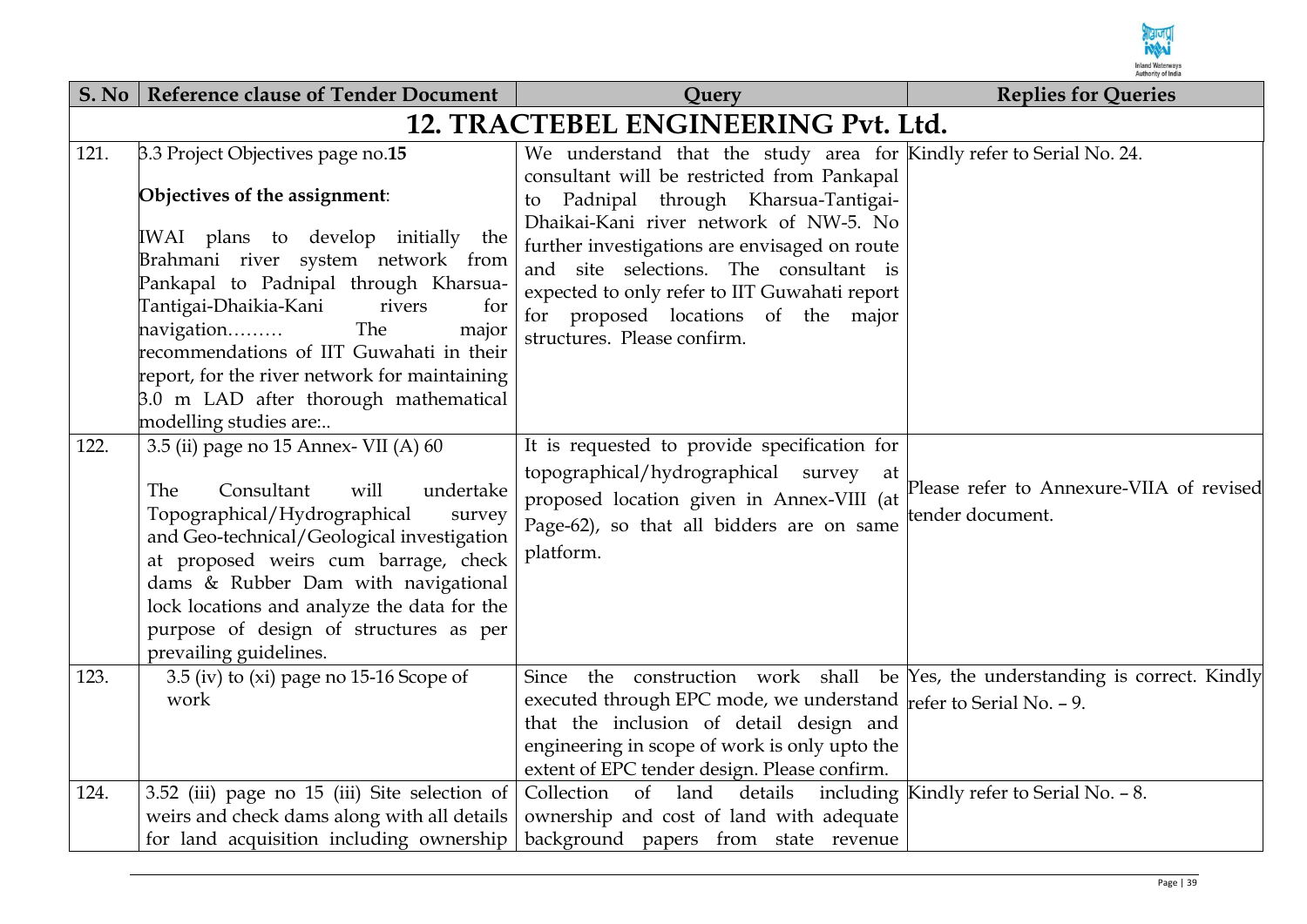

| S. No | <b>Reference clause of Tender Document</b>   | <b>Query</b>                                                                     | <b>Replies for Queries</b> |
|-------|----------------------------------------------|----------------------------------------------------------------------------------|----------------------------|
|       | and estimated cost of land.<br>This will     | departments is a tough task and repetitive                                       |                            |
|       | include all details and permissions to be    | visits may yields no significant results.                                        |                            |
|       | collected<br>from<br>State<br>Revenue<br>the | Therefore It is requested that IWAI will                                         |                            |
|       | Departments with adequate background         | provide the necessary and required data to                                       |                            |
|       | papers indicating Government and private     | consultant. Consultant will not be                                               |                            |
|       | land. This will also include land for Main   | responsible for any delay in delivery of data                                    |                            |
|       | Structures & Ancillary structures as well as | from state authorities or other stakeholders                                     |                            |
|       | for road connectivity.                       | during the course of study. Kindly confirm.                                      |                            |
| 125.  | (xiii) page no 15 (xiii) Detailed<br>3.5     | It is requested to clarify the names and Due diligence to be done by consultant. |                            |
|       | presentation of DPR at IWAI head office      | locations of other concerned Central / State                                     |                            |
|       | Noida as well as to Ministry of Shipping,    | Government Authorities where consultant                                          |                            |
|       | State Govt. of Odisha and other concerned    | has to present the DPR. How many such                                            |                            |
|       | Central / State Government Authorities       | outstation presentations envisaged by the                                        |                            |
|       | which become necessary for acceptance and    | IWAI.                                                                            |                            |
|       | processing of DPR from time to time.         |                                                                                  |                            |
| 126.  | 3.7.1 (i) Team Leader page no 17             | Since the all other key personnel are Kindly refer to the revised tender         |                            |
|       | Experience: 25 Years including 5 years as    | expected to be Master's degree holder, it is document.                           |                            |
|       | CE / Head                                    | reasonable to consider the team leader with                                      |                            |
|       |                                              | at least Master's degree in Engineering                                          |                            |
|       |                                              | B.E/B.Tech<br>instead<br>of<br>looking<br>the                                    |                            |
|       |                                              | importance of the study.                                                         |                            |
|       |                                              | Looking to the nature of technical scope, we                                     |                            |
|       |                                              | propose following. Following experience                                          |                            |
|       |                                              | would make more justice to the technical                                         |                            |
|       |                                              | requirement of position for the project.                                         |                            |
|       |                                              | Experience: 25 years of experience in                                            |                            |
|       |                                              | planning, design, construction, preparation                                      |                            |
|       |                                              | DFR/DPR<br>for<br>оf<br>various                                                  |                            |
|       |                                              | waterways/Irrigation and Water Resources/                                        |                            |
|       |                                              | River Training works/Construction of dams.                                       |                            |
|       |                                              | The expert shall have held the responsible                                       |                            |
|       |                                              | position of Director or equivalent in inland                                     |                            |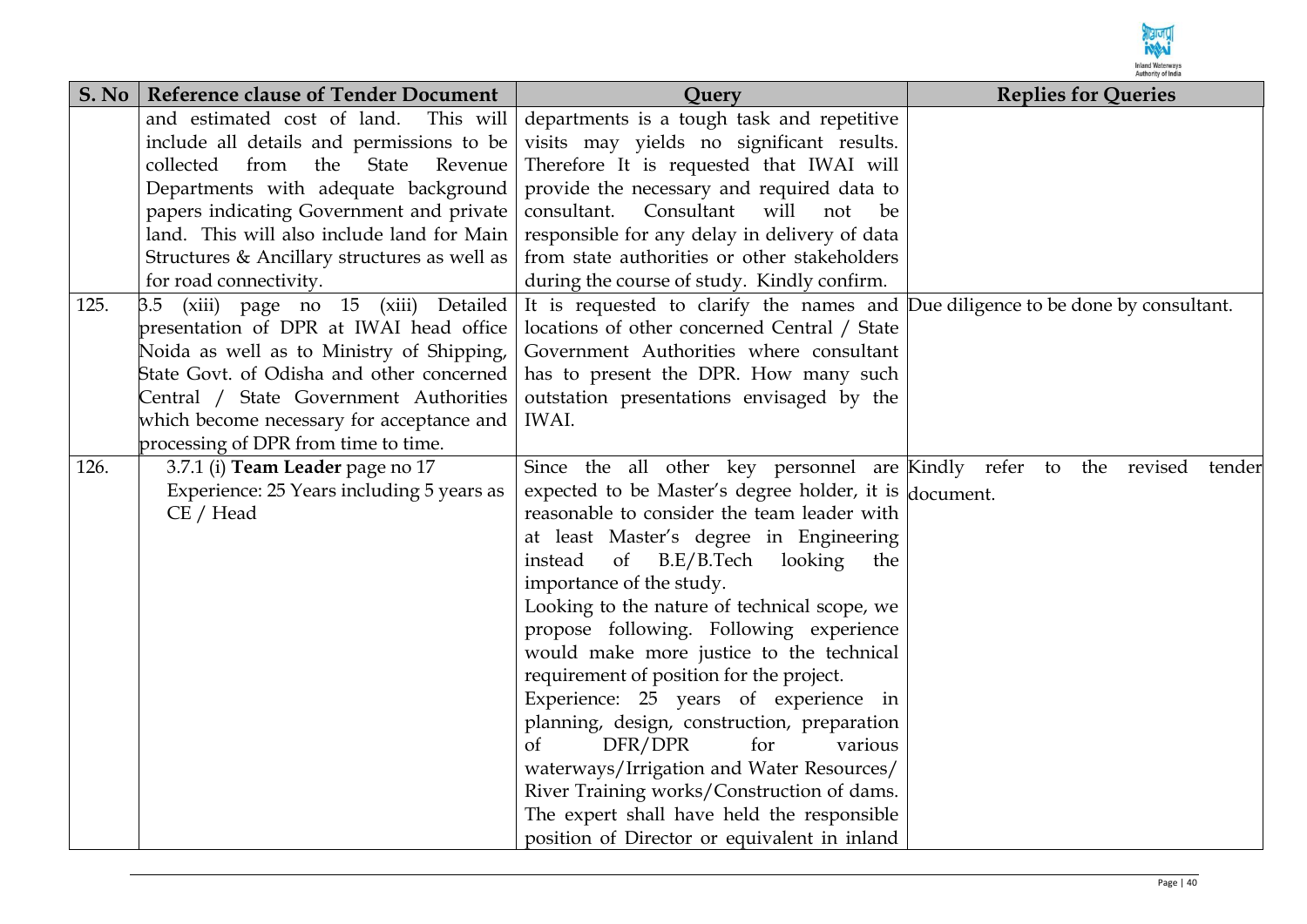

| S. No | <b>Reference clause of Tender Document</b>                                                                                                                                                                                                                                                                                                        | <b>Ouery</b>                                                                                                                                                                                                                                                                                                                                                                                                                                                    | <b>Replies for Queries</b> |
|-------|---------------------------------------------------------------------------------------------------------------------------------------------------------------------------------------------------------------------------------------------------------------------------------------------------------------------------------------------------|-----------------------------------------------------------------------------------------------------------------------------------------------------------------------------------------------------------------------------------------------------------------------------------------------------------------------------------------------------------------------------------------------------------------------------------------------------------------|----------------------------|
|       |                                                                                                                                                                                                                                                                                                                                                   | waterways and irrigation projects.                                                                                                                                                                                                                                                                                                                                                                                                                              |                            |
| 127.  | 3.7 (xi) page no 18 Naval Architect                                                                                                                                                                                                                                                                                                               | Since this assignment majorly involves the No change.<br>design of hydraulic structures<br>likes<br>weirs/barrage/locks, the need for Naval<br>Architect is not understood. The primary<br>role of naval architect is in vessel design<br>which is not the requirement in Scope of<br>works. It is suggested to delete this position.                                                                                                                           |                            |
| 128.  | $(X)$ of NIT page no 5 29<br>9<br>Earnest Money Deposit<br>$(EMD)$ :<br>- Rs<br>$16,00,000/$ - $[50%$ of earnest money, shall<br>have to be deposited through RTGS, and<br>balance amount may be deposited in shape<br>of Bank Guarantee of any scheduled bank<br>having validity for six months or more from<br>the last date of receipt of bids | It is requested to consider 100% EMD No change.<br>amount in form of Bank Guarantee. Please<br>confirm.                                                                                                                                                                                                                                                                                                                                                         |                            |
| 129.  | 3.8<br>19<br>Time<br>(a)<br>page<br>no<br>Schedule/Submission of Reports: The total<br>period of completion of this assignment<br>would be 12 months from the date of<br>signing of the Contract by IWAI and the<br>selected consultant.                                                                                                          | The time frame of 12 months to complete the No change.<br>assignment including preparation of tender<br>documents is less w.r.t. the scope mentioned<br>in the ToR. It is requested to increase the<br>period of consultancy to 15 months.<br>Please confirm.                                                                                                                                                                                                   |                            |
| 130.  | 6.1 (a) page no 25<br>consultancy<br><b>DPR</b><br>work(s)<br>of<br>preparation/PMC<br>including<br>proof<br>checking, feasibility study etc. in the past<br>seven years (certificates of completion/<br>substantial completion issued by the clients                                                                                             | We have following major concerns on the<br>eligibility criteria:<br>The bidder should have completed the $\mu$ . Although a single project fee relates to 80% $\mu$ . No change. Kindly refer to the revised<br>of the estimated design fees, but the tender document.<br>absolute fees mentioned is very high in the<br>Indian context. The design fees for design<br>of such structures (built long back in India)<br>would not be so high. We request you to |                            |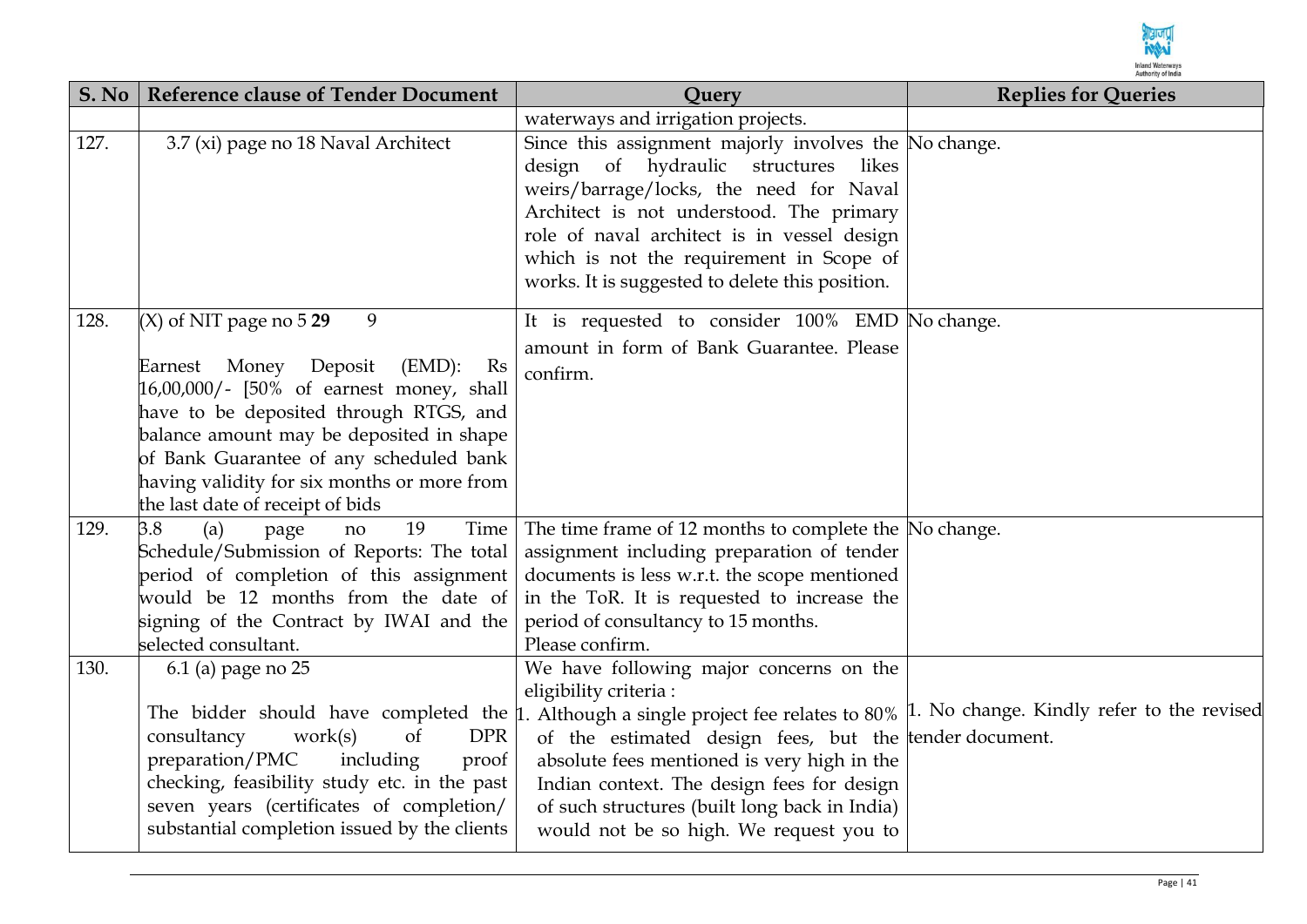

| S. No | <b>Reference clause of Tender Document</b>                                                                                                                                                                                                                                                                                                                               | Query                                                                                                                                                                                                                                                                                                                                                                                                                                                                                                                                    | <b>Replies for Queries</b>                |
|-------|--------------------------------------------------------------------------------------------------------------------------------------------------------------------------------------------------------------------------------------------------------------------------------------------------------------------------------------------------------------------------|------------------------------------------------------------------------------------------------------------------------------------------------------------------------------------------------------------------------------------------------------------------------------------------------------------------------------------------------------------------------------------------------------------------------------------------------------------------------------------------------------------------------------------------|-------------------------------------------|
|       | to be attached) as per the following:<br>$\mathbf{i}$<br>one (01 no.) similar <sup>*</sup> work<br>costing not less than Rs 6.4 Crs.<br>or above, or<br>two (02 nos.) similar* work $\frac{1}{2}$ . The<br>ii)<br>costing not less than Rs 4.0 Crs.<br>each or above, or<br>three (03 nos.) similar* work<br>iii)<br>costing not less than Rs 3.2 Crs.<br>each or above, | reconsider these criteria to a maximum<br>single work with atleast INR 1.5Crs and<br>multiple similar work with atleast 0.75 cr<br>could be considered for qualification<br>purpose.<br>similar<br>definition<br>work<br>weirs/barrages/dams with navigational document.<br>lock/head regulators is rare kind of<br>structures build together. We therefore<br>request you to change the definition of<br>similar works as:                                                                                                              | for 2. Kindly refer to the revised tender |
|       | * Similar work means consultancy work <i>i</i> )<br>weirs/barrages/<br>with <i>ii</i> )<br>dams<br>for<br>navigational lock/head regulators for a<br>mtr.) or bank to bank width of about 450<br>$mtr.(+ 50 mtr.),$                                                                                                                                                      | consultancy work for weir/barrage/dam<br>consultancy work for weir/barrage/dam<br>with navigational lock<br>channel width of about 300 mtr.(+ 50 $\overline{iii}$ ) Consultancy work for navigational locks<br>only.<br>Most importantly the criterion relevant to<br>design of hydraulic structure is in terms of<br>"height" of structure whether<br>it<br>$\frac{1}{15}$<br>barrage/dam/weir. Therefore the criterion for<br>width of channel/bank is insignificant. We<br>therefore request you to reconsider the above<br>criteria. |                                           |
| 131.  | 6.1 (e) page no 26 e) Joint Venture firm<br>(having partners limited to three including<br>lead partner) shall be jointly and severally<br>responsible for completion of the project.<br>Joint Venture must fulfill the following<br>minimum qualification requirements.<br>(i) The lead partner shall meet not less than<br>50% of qualification criteria given in      | It is requested to consider eligibility of Joint No change. Please refer to revised tender<br>venture firm as whole. JV partners, jointly document.<br>severally<br>responsible<br>for<br>and<br>this<br>assignment, will nominate one of partner as<br>Lead Member to coordinate with IWAI<br>during execution. Please confirm.                                                                                                                                                                                                         |                                           |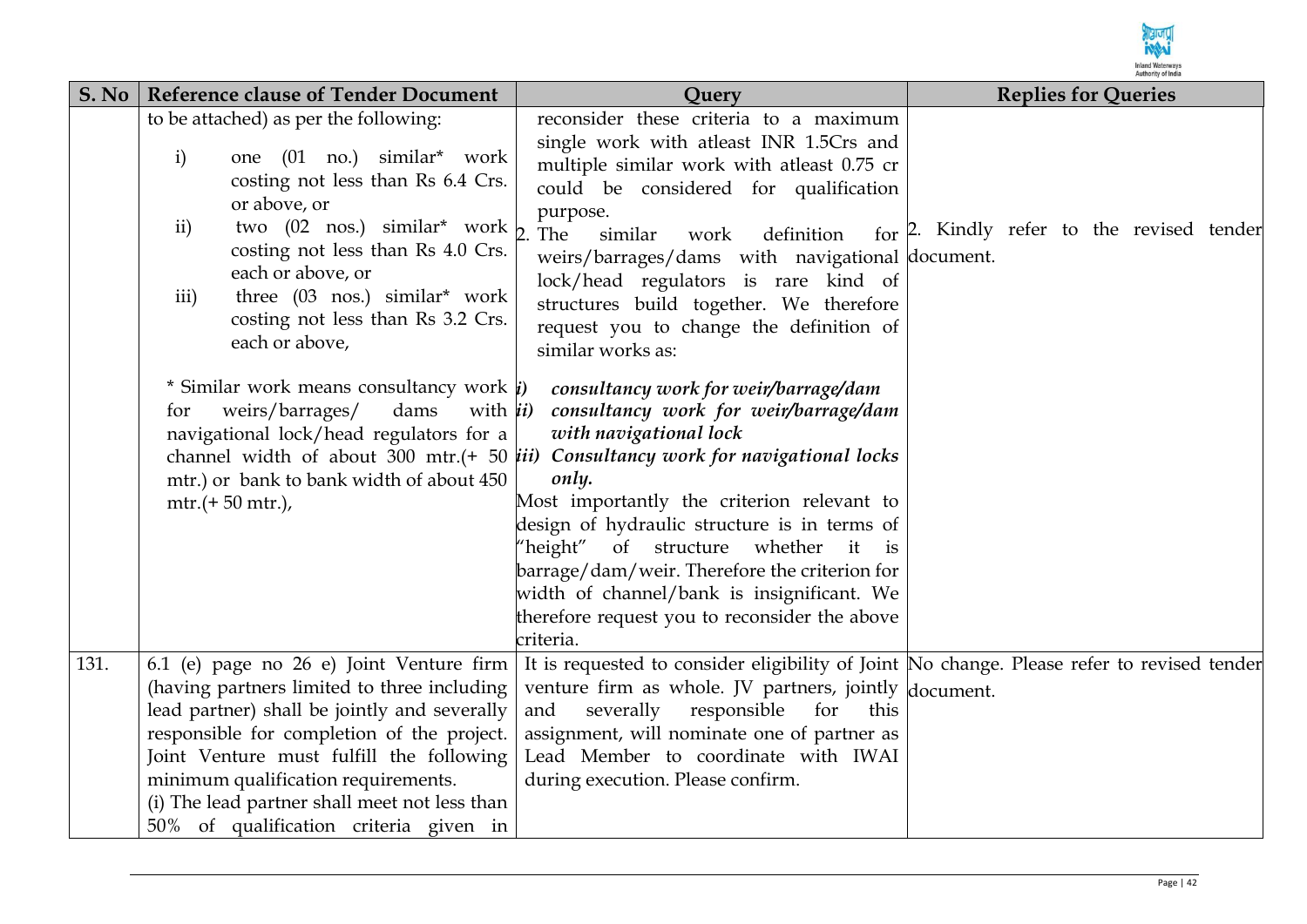

| S. No | <b>Reference clause of Tender Document</b>                                                                                                                                                                                                                                                                                                                                                                                                                                                                                                                        | Query                                                                                                                                                                                                                                                                                                                                                                                                                                                                                                                                                                                                                                                                            | <b>Replies for Queries</b> |
|-------|-------------------------------------------------------------------------------------------------------------------------------------------------------------------------------------------------------------------------------------------------------------------------------------------------------------------------------------------------------------------------------------------------------------------------------------------------------------------------------------------------------------------------------------------------------------------|----------------------------------------------------------------------------------------------------------------------------------------------------------------------------------------------------------------------------------------------------------------------------------------------------------------------------------------------------------------------------------------------------------------------------------------------------------------------------------------------------------------------------------------------------------------------------------------------------------------------------------------------------------------------------------|----------------------------|
|       | sections 5.1 & 6.1(a) of above.<br>(ii) Each of the remaining partners shall<br>meet not less than 25% of all the qualifying<br>criteria given in sections 5.1 & $6.1(a)$ of<br>above.                                                                                                                                                                                                                                                                                                                                                                            |                                                                                                                                                                                                                                                                                                                                                                                                                                                                                                                                                                                                                                                                                  |                            |
| 132.  | 6.2 (i) page no 26 6.6 (b) page no 28 (The<br>bids will be evaluated on Quality cum Cost<br>Based Selection (QCBS) process with 75%<br>weightage to technical bids and 25% to<br>financial bids.<br>Where, $T_w$ and $F_w$ are weights assigned to<br>technical and financial proposals that shall<br>be 0.7 and 0.3 respectively                                                                                                                                                                                                                                 | Please clarify<br>the weightage towards Kindly refer to Serial No. 38.<br>technical and financial bids for QCBS<br>evaluation.                                                                                                                                                                                                                                                                                                                                                                                                                                                                                                                                                   |                            |
| 133.  | 11.2 page no 30 Stages of Payment:<br>1) On submission of Inception Report. {As<br>proposed in Section 3.8(a)(i)} --- $10\%$<br>2) On submission of Interim Report. {As<br>proposed in Section $3.8(a)(ii)$ --- 15%<br>3) On submission of Draft Report {As<br>proposed in Section 3.8(a)(iii)} --- $20\%$<br>4) On submission of final draft tender<br>document for Weir (W3), both RFQ & RFP<br>on EPC concept. {As proposed in Section<br>3.8(a) (iv) $\left(-20\% \right)$<br>8) On submission and acceptance of final<br>draft tender document for Weir (W5- | Request the payment schedule be modified No change.<br>to:<br>1) On submission of Inception Report. {As<br>proposed in Section 3.8(a)(i)} --- $10\%$<br>2) On submission of Interim Report. {As<br>proposed in Section $3.8(a)(ii)$ --- 20%<br>3) On submission of Draft Report {As<br>proposed in Section 3.8(a)(iii)} --- $20\%$<br>4) On submission of draft tender document<br>for Weir (W3), both RFQ & RFP on EPC<br>concept. {As proposed in Section 3.8(a) (iv)}<br>$-10%$<br>5) On submission of draft tender document<br>for Weir (W1), both RFQ & RFP on EPC<br>concept. {As proposed in Section $3.8(a)$ (v)}<br>$-10%$<br>6) On submission of draft tender document |                            |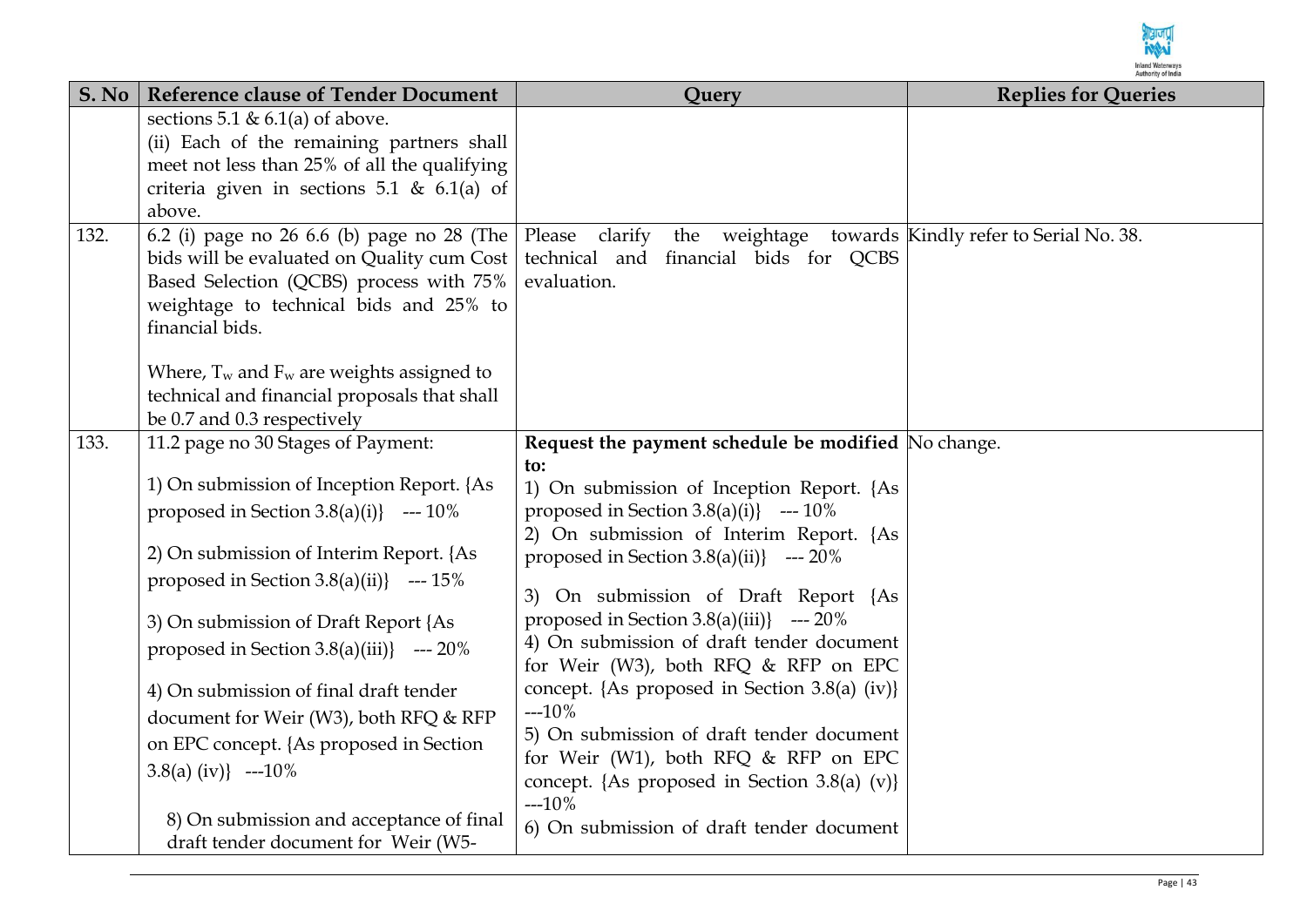

| S. No | <b>Reference clause of Tender Document</b>                       | Query                                                                         | <b>Replies for Queries</b> |
|-------|------------------------------------------------------------------|-------------------------------------------------------------------------------|----------------------------|
|       | Rubber Dam), Final DPR Report and                                | for Weir (W2), both RFQ & RFP on EPC                                          |                            |
|       | final tender documents based on                                  | concept. {As proposed in Section 3.8(a) (vi)}                                 |                            |
|       | compliance of the comments (if any) of                           | $-10%$                                                                        |                            |
|       | IWAI. {As proposed in Section 3.8(a)(viii)                       | 7) On submission of draft tender document                                     |                            |
|       | & ix)}                                                           | for Weir (W4) and 02 Check dams (C1 & C2),                                    |                            |
|       | 15%.                                                             | both RFQ & RFP on EPC concept. {As                                            |                            |
|       |                                                                  | proposed in Section $3.8(a)(vii)$ - $10\%$                                    |                            |
|       |                                                                  | 8) On submission and acceptance of draft                                      |                            |
|       |                                                                  | tender document for Weir (W5- Rubber                                          |                            |
|       |                                                                  | Dam), Final DPR Report and final tender                                       |                            |
|       |                                                                  | documents based on compliance of the                                          |                            |
|       |                                                                  | comments (if any) of IWAI. {As proposed in                                    |                            |
|       |                                                                  | Section<br>$3.8(a)$ (viii<br>&<br>$\{i\mathbf{x}\}$<br>---10% Please confirm. |                            |
| 134.  |                                                                  |                                                                               |                            |
|       | 12.4 (F) page no 35<br>(a) Before commencing execution of<br>(F) |                                                                               |                            |
|       | the work, the Consultant shall without in                        | These clauses are applicable for EPC                                          |                            |
|       | any way limiting his obligations and                             | contract while this assignment is consultancy                                 |                            |
|       | responsibilities under this condition,                           | service for preparation DPR. Hence it is                                      |                            |
|       | insure against any damage, loss or injury                        |                                                                               |                            |
|       | which may occur to any property                                  | requested to delete this clause from the RfP.                                 |                            |
|       | (excluding that of the Authority but                             |                                                                               |                            |
|       | including the Authority building rented to                       |                                                                               |                            |
|       | the Consultant wholly or in part and any                         |                                                                               |                            |
|       | part of which is used in part and any part                       |                                                                               |                            |
|       | of which is used by him for storing                              |                                                                               |                            |
|       | combustible materials) public liability by                       |                                                                               |                            |
|       | arising out of the carrying out of the                           |                                                                               |                            |
|       | contract. For this purpose the Consultant                        |                                                                               |                            |
|       | shall take out, pay all costs and maintain                       |                                                                               |                            |
|       | throughout the period of his contract                            |                                                                               |                            |
|       | public liability with the following coverage.                    |                                                                               |                            |